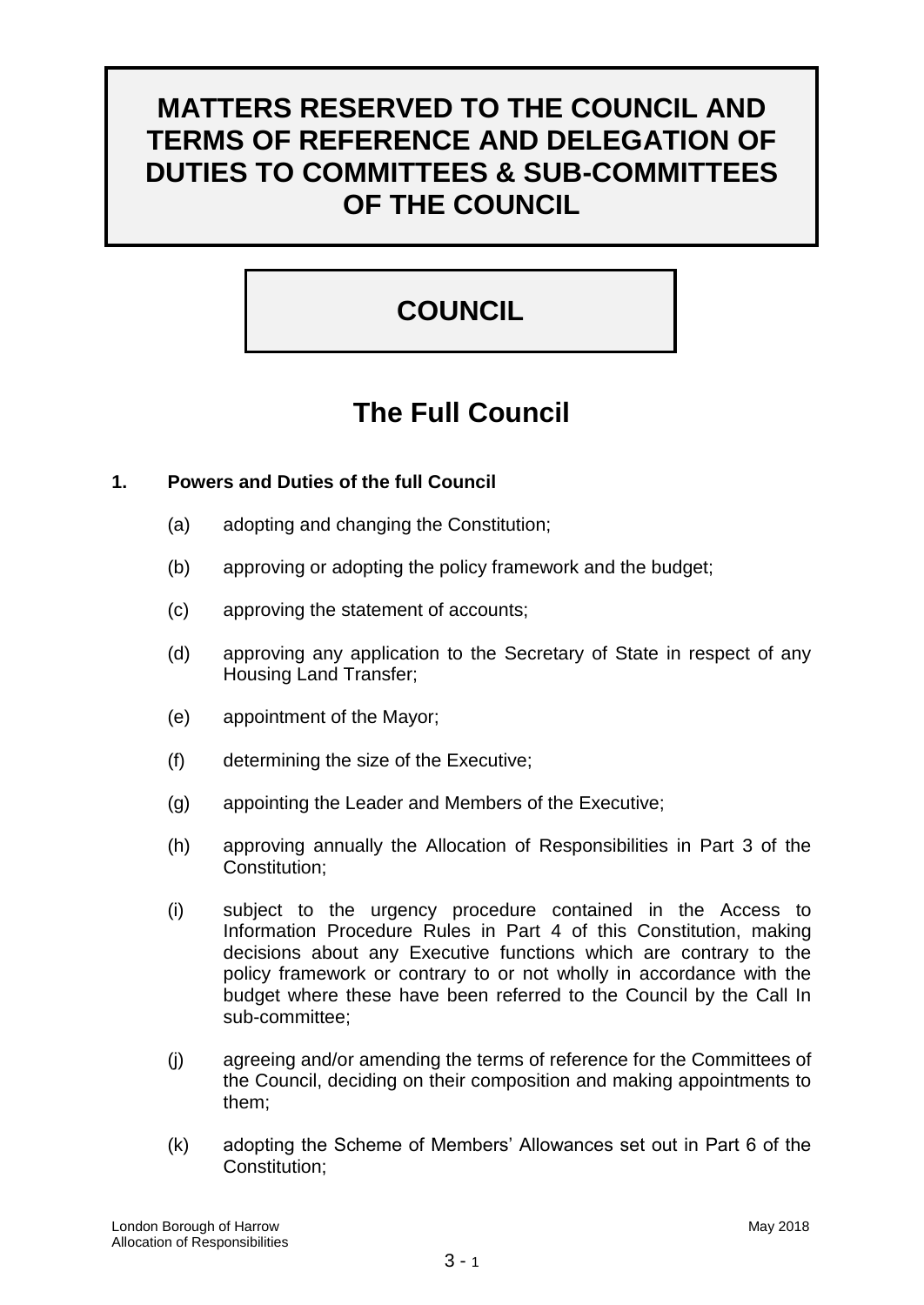- (l) appointing the independent members of the Standards Committee;
- (m) changing the name of the area, conferring the title of honorary alderman or freedom of the borough;
- (n) confirming the appointment of the Head of Paid Service or the dismissal of the Head of Paid Service, Chief Finance Officer or Monitoring Officer;
- (o) deciding whether to reject or uphold an appeal against a disciplinary sanction (including dismissal) imposed on an officer by the Chief Officers' Employment Panel;
- (p) making, amending, revoking, re-enacting or adopting by-laws and promoting or opposing the making of local legislation or personal bills;
- (q) to determine the meaning of "significant" in relation to "key" decisions (Article 13 refers);
- (r) deciding whether to make a delegation of a non-Executive function or accept a delegation of a non-Executive function from another Authority;
- (s) to receive reports and consider recommendations from the Executive, Scrutiny, Standards and other Committees as appropriate; and
- (t) making appointments of Members to outside bodies; and
- (u) all other matters which by law must be reserved to Council.
- Note: The items listed in Schedule 3A -1 in this part of the Constitution may not be the responsibility of the Executive and will be discharged by the Council, one of its Committees or an officer.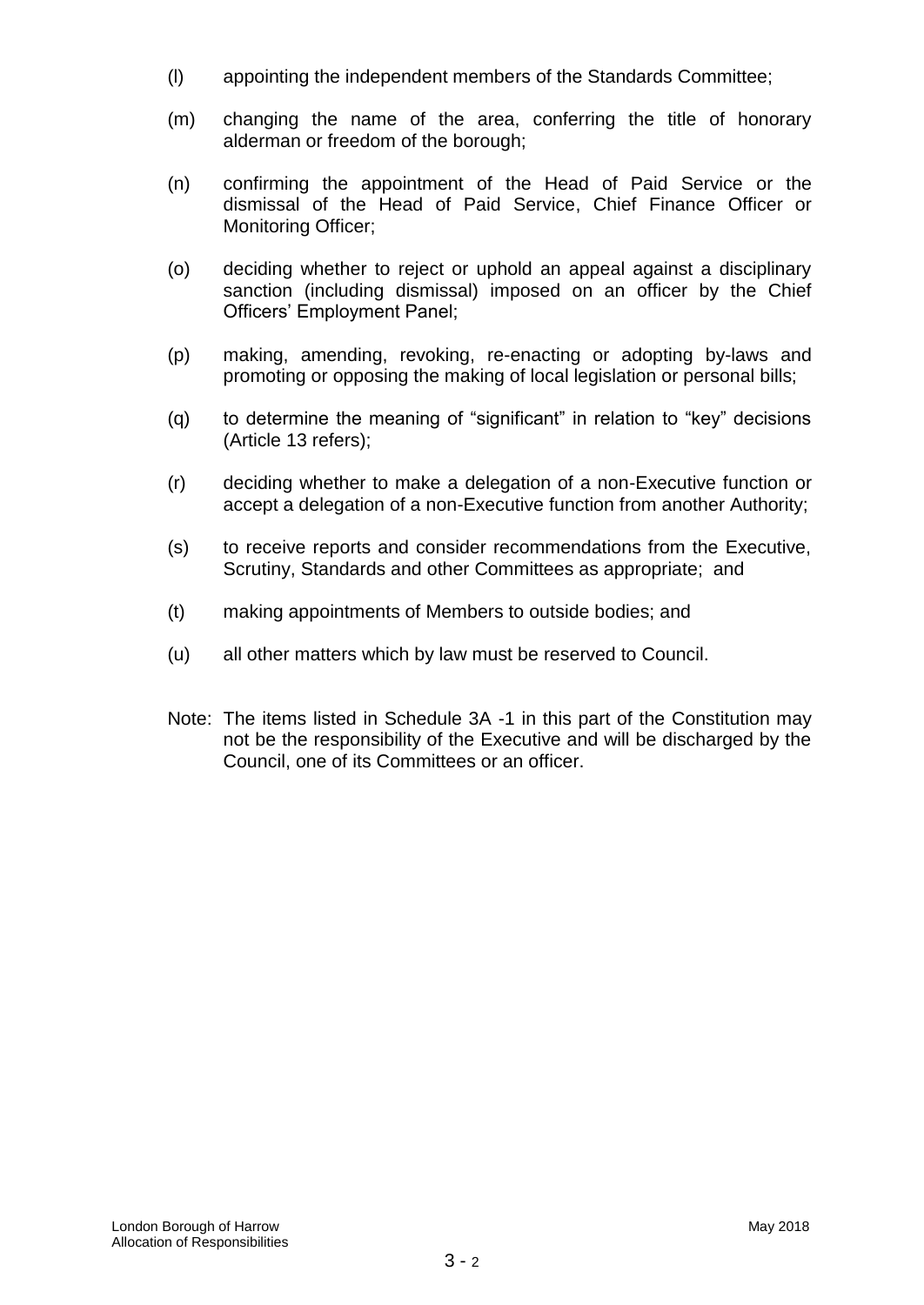# **COMMITTEES/SUB-COMMITTEES OF THE COUNCIL**

**Governance, Audit, Risk Management and Standards Committee**

**Health and Wellbeing Board**

# **Licensing and General Purposes Committee**

**Chief Officers' Employment Panel**

**Licensing Panel**

**Personnel Appeals Panel**

**Social Services Appeals Panel**

## **Overview and Scrutiny Committee**

**Call-In Sub-Committee**

**Call-in Sub-Committee (Education)**

**Health and Social Care Scrutiny Sub-Committee**

**Performance & Finance Sub-Committee**

**Pension Board**

**Pension Fund Committee**

**Planning Committee**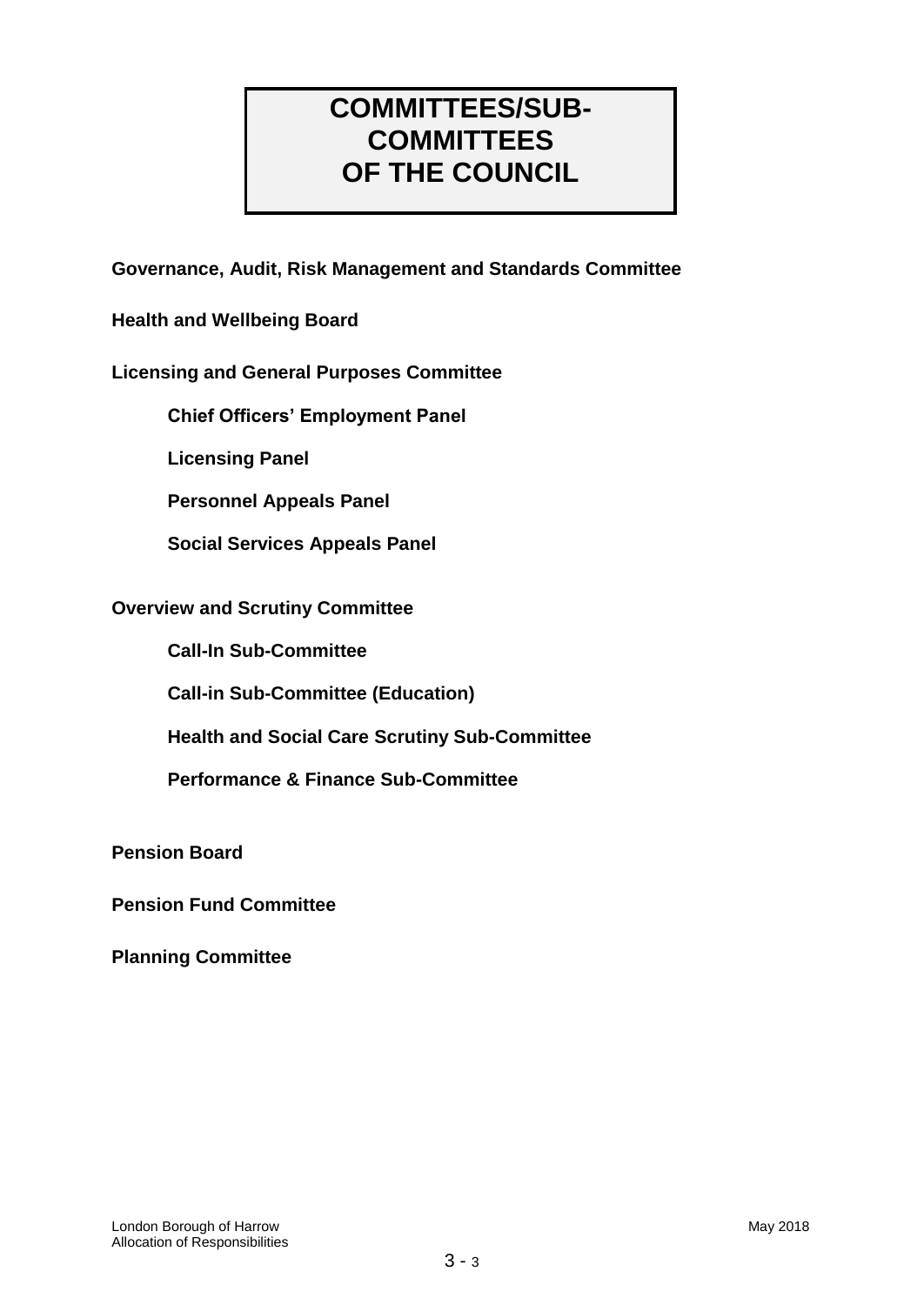## **GOVERNANCE, AUDIT, RISK MANAGEMENT AND STANDARDS COMMITTEE**

The Governance, Audit, Risk Management and Standards Committee has the following powers and duties:

- i) To ensure that the Council's governance framework is in line with current guidance and best practice
- ii) To review the Council's governance framework and annual improvement plan and monitor progress
- iii) To review the Council's risk management strategy and monitor progress on risk management
- iv) To monitor the Council's insurance arrangements
- v) To review the Council's emergency planning and business continuity arrangements and monitor progress on emergency planning and business continuity
- vi) To review the Council's Health and Safety arrangements and monitor progress on Health and Safety
- vii) To approve the financial statements of the authority, in particular:
	- The outcome of reviews of the effectiveness of the internal control arrangements including internal audit
	- Changes in and compliance with accounting policies and practices
	- Unadjusted mis-statements in the financial statements
	- Major judgemental areas
	- Significant adjustments resulting from the audit
	- Any relevant issues raised in the external auditor's report to those charged with governance
	- the Annual Governance Statement prior to sign-off
- viii) To review the Treasury Management strategy and monitor progress on treasury management in accordance with CIPFA codes of practice
- ix) To monitor compliance with internal controls
- x) To consider matters arising from External Audit work which are required to be communicated to those charged with governance under the Statement of Auditing Standards (**ISA260**)
- xi) To receive and consider the Annual Audit and Inspection Letter (or equivalent) and make recommendations as appropriate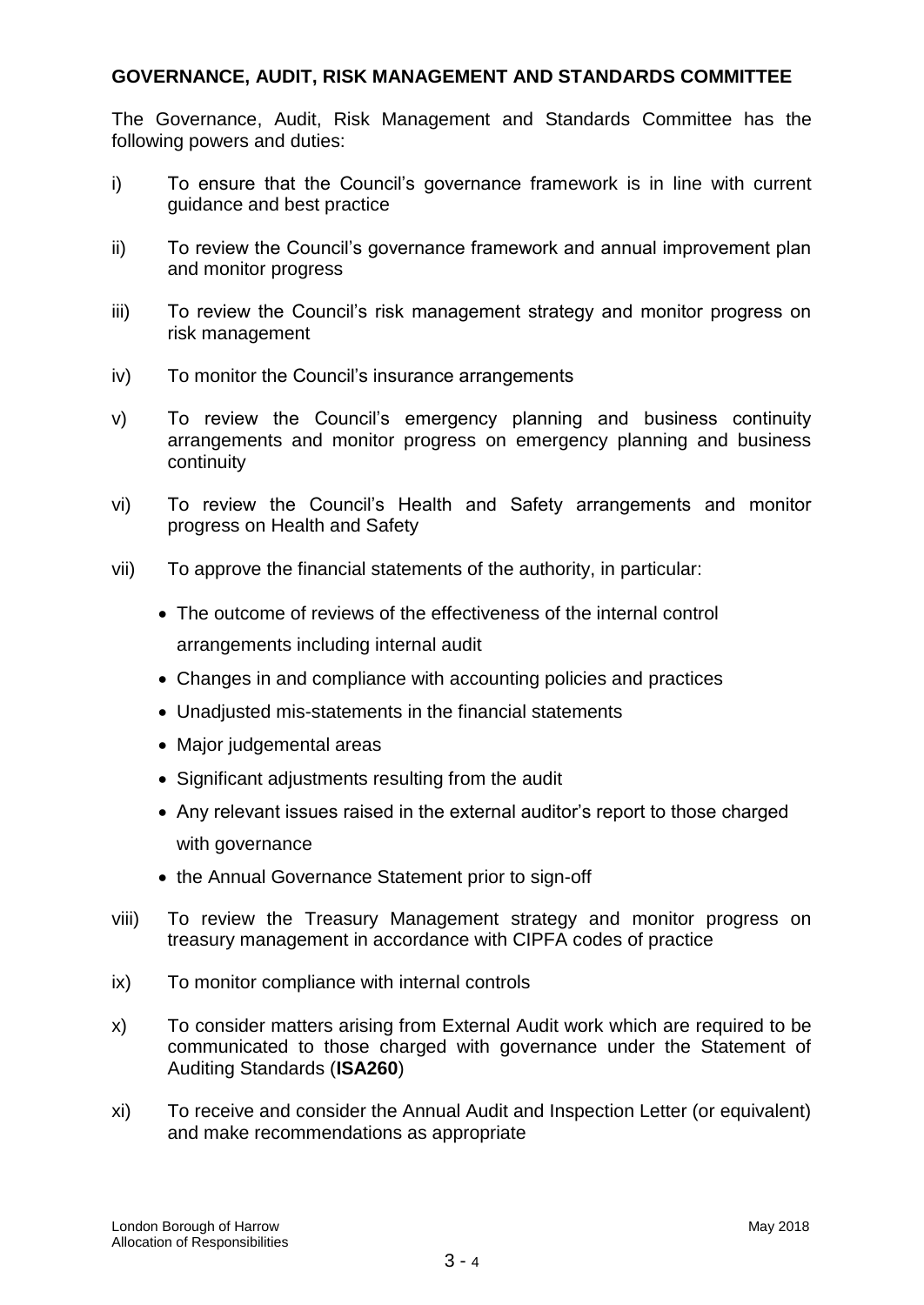- xii) To scrutinise/comment on the Internal Audit three year strategic plan and annual plan
- xiii) To monitor progress against the Internal Audit plan and receive summaries of audit work completed and key recommendations
- xiv) To consider all individual Internal Audit reports on a regular basis
- xv) To scrutinise/comment on the External Audit plan and fees
- xvi) To monitor progress against the External Audit plan and receive summaries of audit work completed and key recommendations
- xvii) To consider individual External Audit reports and inspection reports carried out by external agencies as appropriate and at the request of the Committee.
- xviii) To review the management response to audit and regulatory recommendations and progress on implementation of recommendations
- xix) To recommend action where audit and regulatory recommendations are not being implemented
- xx) To monitor on a regular basis the Council's approach to tackling fraud and corruption and promote an anti-fraud culture
- xxi) To consider the appointment of co-opted members and review the adequacy of meeting frequencies in response to the Committee's remit
- xxii) To appoint and maintain appropriate Lead Members from the Committee to monitor, review and update on specific areas of the Committee's remit.
- xxiii) Promoting and maintaining high standards of conduct by Councillors, co-opted members and "church" and parent governor representatives.
- xxiv) Assisting Councillors, co-opted members and "church" and parent governor representatives to observe the Members' Code of Conduct.
- xxv) Advising the Council on the adoption or revision of the Members' Code of Conduct.
- xxvi) Monitoring the operation of the Members' Code of Conduct.
- xxvii) Developing and recommending local protocols to the Council to supplement the Members' Code of Conduct.
- xxviii) Enforcing local protocols and applying sanctions in respect of breaches as appropriate.
- xxix) Advising, training or arranging to train Councillors, co-opted members and "church" and parent governor representatives on matters relating to the Members' Code of Conduct.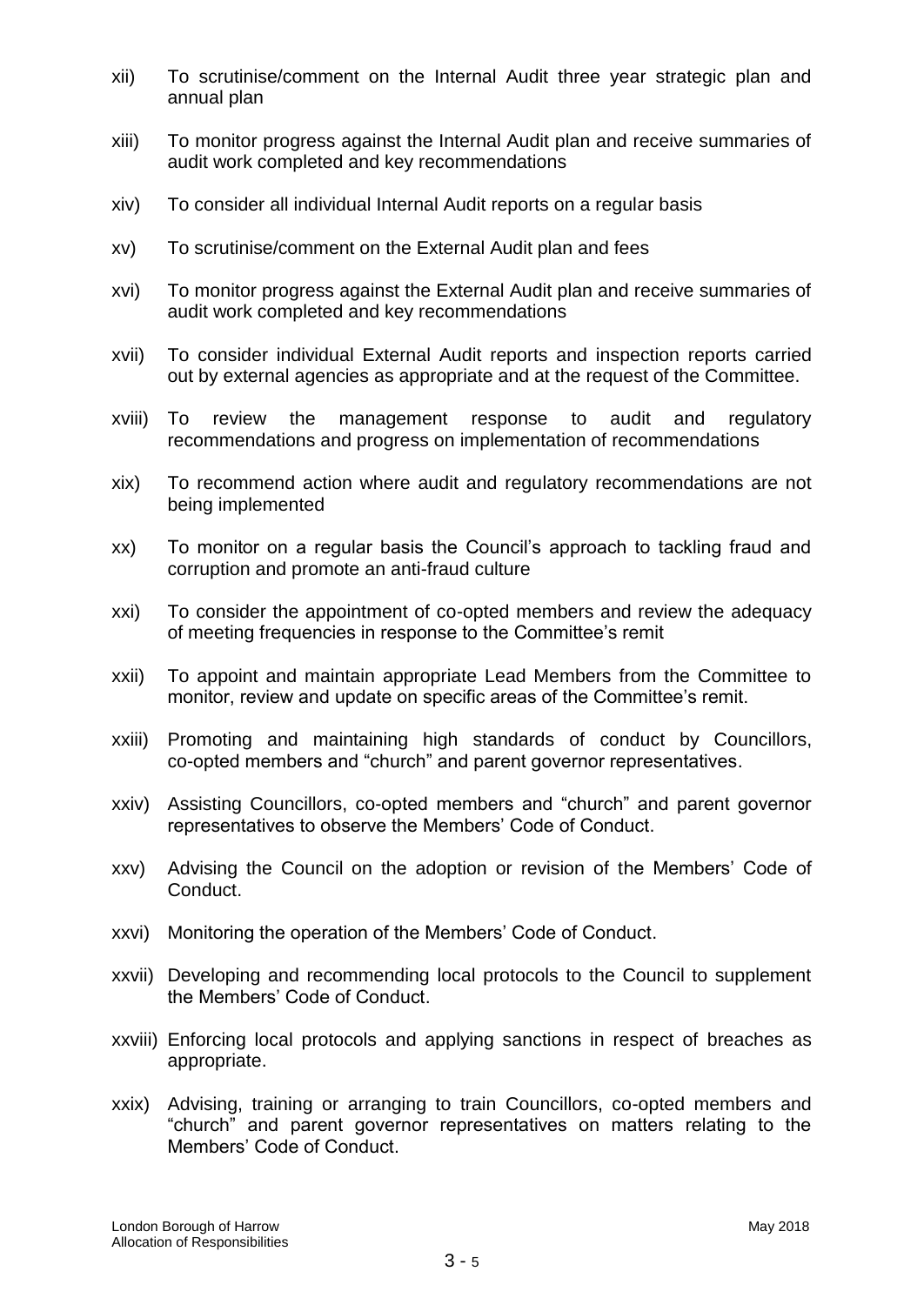- xxx) Granting dispensations to Councillors, co-opted members and "church" and parent governor representatives from requirements relating to interests set out in the Members' Code of Conduct.
- xxxi) To keep under review and amend, as appropriate, the Protocol on Councillor/Officer Relations.
- xxxii) To keep under review the Officer Code of Conduct and, after consultation with unions representing staff, make recommendations to Council for amendment or addition.
- xxxiii) To receive reports and keep a general overview of probity matters arising from ombudsman investigations, Monitoring Officer reports, reports of the Chief Financial Officer and Audit Commission.
- xxxiv) To have oversight of the Council's Whistleblowing Policy.
- xxxv) To agree the policy for decisions on payments to those adversely affected by Council maladministration (under section 92 Local Government Act 2000).
- xxxvi) To establish sub-committees and working groups to deal with complaints that a member or a co-opted member has failed to comply with the Council's Code of Conduct.
- xxxvii) To consider any application received from any officer of the Authority for exemption from political restriction under Sections 1 and 2 of the Local Government and Housing Act 1989 in respect of the post held by that officer and may direct the Authority that the post shall not be considered to be a politically restricted post and that the post be removed from the list maintained by the Authority under Section 2(2) of that Act.
- xxxviii)Upon the application of any person or otherwise, consider whether a post should be included in the list maintained by the Authority under Section 2(2) of the 1989 Act, and may direct the Authority to include a post in that list.
- xxxix) On referral from the Monitoring Officer, to decide whether to take action against a member for breach of the Code of Conduct and if so, to decide what action should be taken.

Membership rules:

- i. An Elected Mayor or the Leader may not be Members;
- ii. The Chair of the Committee must not be a Member of the Executive;
- iii. Only one member of the Executive can be a member of the Committee.
- iv. The Independent Persons are not members of GARMS and shall be invited to meetings if there is a Standards item on the agenda.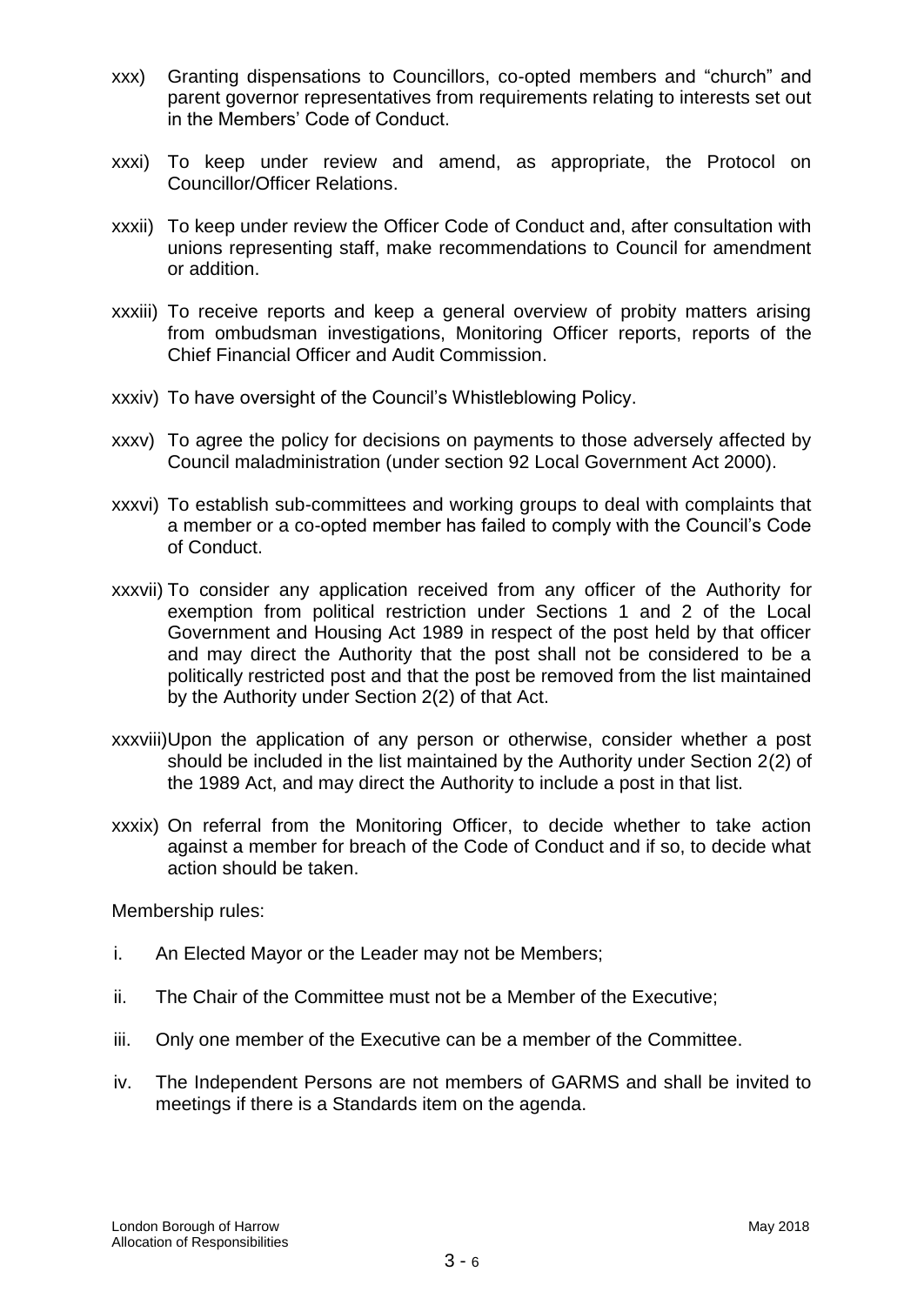## **HEALTH AND WELLBEING BOARD**

## **1. Accountability**

The Health and Wellbeing Board is set up in accordance with section 102 of the Health and Social Care Act 2012. The Council can choose to delegate decision making powers to the Health and Wellbeing Board. Any recommendations are subject to the agreement of the Leader of the Council if they are not covered by the delegated authority.

Members of the Board will be required to abide by the Code of Conduct.

# **2. Purpose of the Board**

- 2.1. The Government proposes that statutory health and wellbeing boards will have 3 main functions:
	- to assess the needs of the local population and lead the statutory joint strategic needs assessment
	- to promote integration and partnership across areas, including through promoting joined up commissioning plans across NHS, social care and public health
	- to support joint commissioning and pooled arrangements, where all parties agree this makes sense

The Board will cover both adult and children's issues.

2.2. The purpose of the Board is to improve health and wellbeing for the residents of Harrow and reduce inequalities in outcomes. The Board will hold partner agencies to account for delivering improvements to the provision of health, adult and children's services social care and housing services.

## **3. Key Responsibilities**

- 3.1. The key responsibilities of the Health and Wellbeing Board shall be:
	- 3.1.1. To agree health and wellbeing priorities for Harrow
	- 3.1.2. To develop the joint strategic needs assessment
	- 3.1.3. To develop a joint health and wellbeing strategy
	- 3.1.4. To promote joint commissioning
	- 3.1.5. To ensure that Harrow Council and the CCG commissioning plans have had sufficient regard to the Joint Health and Wellbeing strategy
	- 3.1.6. To have a role in agreeing the commissioning arrangements for local Healthwatch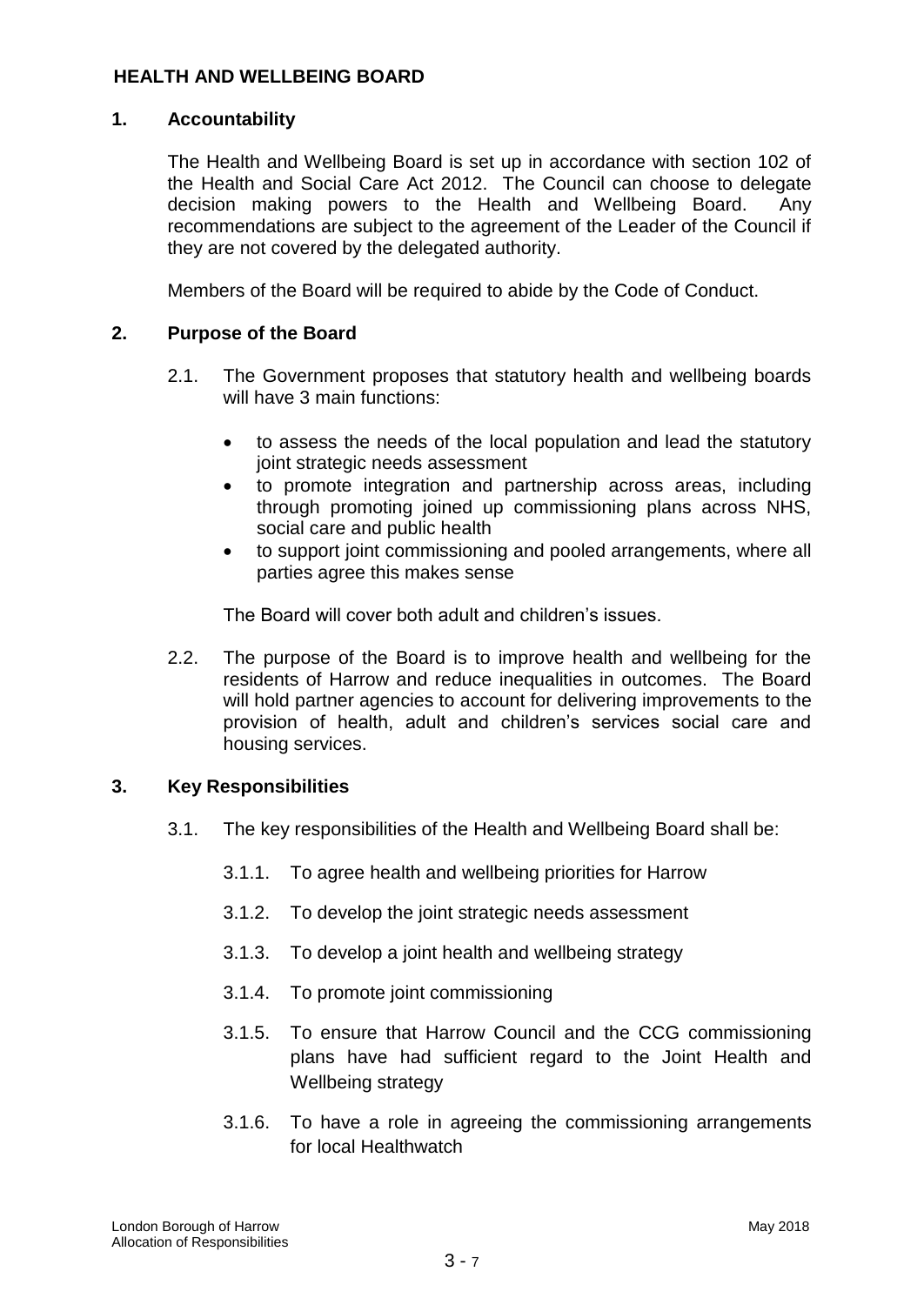- 3.1.7. To consider how to best use the totality of resources available for health and wellbeing.
- 3.1.8. To oversee the quality of commissioned health services
- 3.1.9. To provide a forum for public accountability of NHS, public health, social care and other health and wellbeing services
- 3.1.10. To monitor the outcomes of the public health framework, social care framework and NHS framework introduced from April 2013)
- 3.1.11. To authorise Harrow's Clinical Commissioning Group annual assessment
- 3.1.12. To produce a Pharmaceutical Needs Assessment and revise every three years
- 3.1.13. Undertake additional responsibilities as delegated by the local authority or the Clinical Commissioning Group e.g. considering wider health determinants such as housing, or be the vehicle for lead commissioning of learning disabilities services.

## **4. Membership**

- 4.1. The Chair of the Board will be nominated by the Leader of Harrow Council.
- 4.2. The voting membership will be:
	- Members of the Council nominated by the Leader of the Council (5)
	- Chair of the Harrow Clinical Commissioning Group (vice chair)
	- GP representative of the Harrow Clinical Commissioning Group
	- A further representative of the Harrow Clinical Commissioning **Group**
	- CCG Accountable Officer or nominee
	- Representative of Healthwatch Harrow
- 4.3. The following Advisors will be non-voting members:
	- Director of Public Health
	- Chief Officer, Voluntary and Community Sector
	- Senior Officer of Harrow Police
	- Chair of the Harrow Safeguarding Children Board
	- Chief Operating Officer CCG
	- Corporate Director, People
	- Director Adult Social Services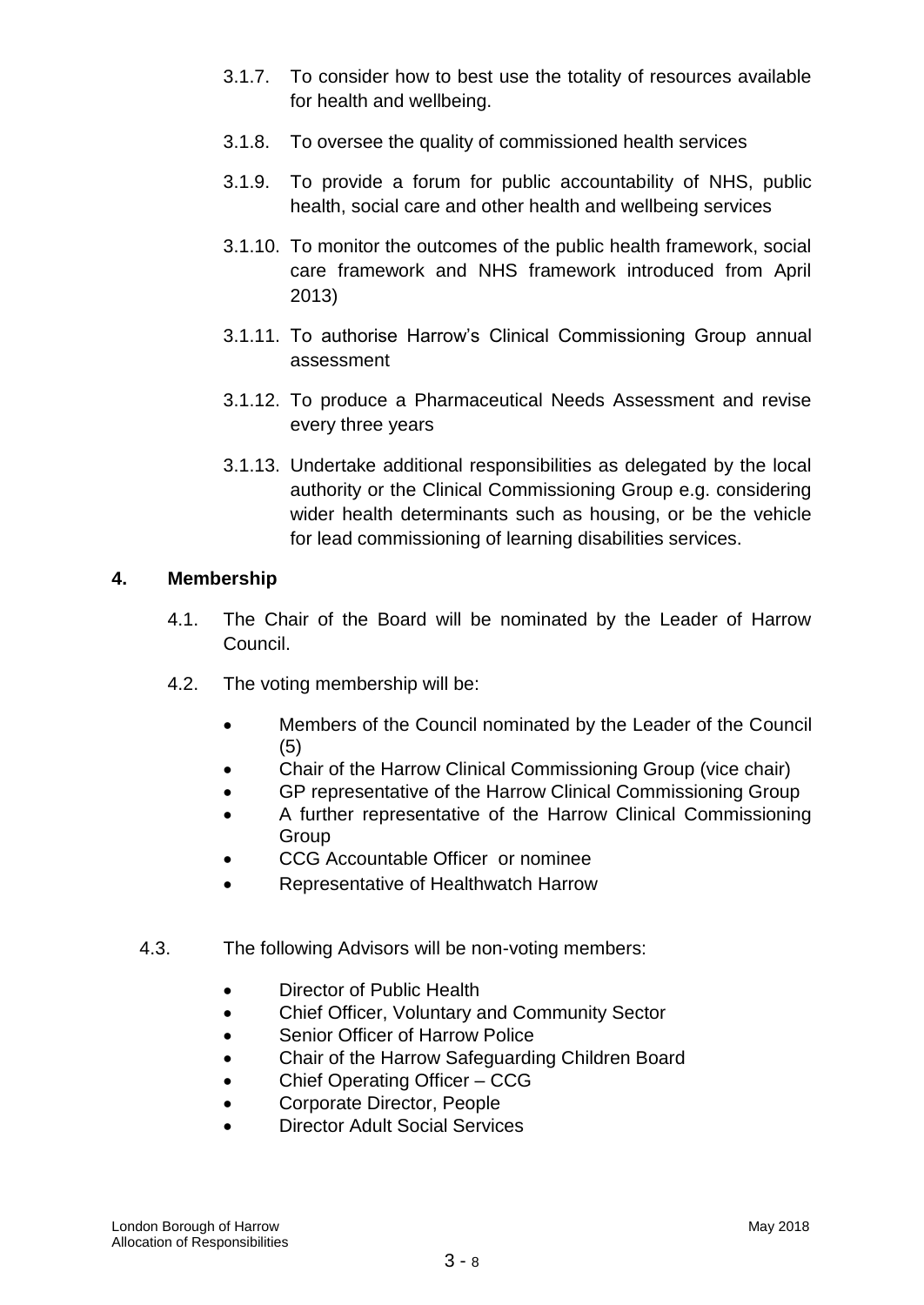- 4.4. The voluntary and community sector representative shall be nominated by the Voluntary Community Sector Forum on an annual basis.
- 4.5. Members are appointed annually. Members of the Board shall each name a reserve who will have the authority to make decisions in the event that they are unable to attend a meeting.
- 4.6. Board members shall sign a register of attendance at each meeting and should not normally miss more than one meeting within a financial year.
- 4.7. The chair of the Clinical Commissioning Group will serve as the vice chair of the Health and Wellbeing Board.
- 4.8. Providers will be invited to attend meetings as required depending on the subject under discussion.

## **4.9. Participation of the NHS England**

- 4.9.1. NHS England must appoint a representative to join Harrow's Health and Wellbeing Board for the purpose of participating in the Boards preparation of the JSNA and JHWS.
- 4.9.2. The Health and Wellbeing Board can request the participation of the NHS England representative when the Health and Wellbeing Board is considering a matter that relates to the exercise or proposed exercise of the commissioning functions of NHS England in relation to Harrow.

## **4.10. Meeting Frequency**

- 4.10.1. The Board shall meet bi monthly subject to review
- 4.10.2. An extraordinary meeting will be called when the Chair considers this necessary and/or in the circumstances where the Chair receives a request in writing by 50% of the voting membership of the Board

## **4.11. Health and Wellbeing Board Executive**

- 4.11.1. The purpose of the Health and Wellbeing Board Executive is to:
	- Develop and deliver a programme of work based on the Joint Commissioning priorities and the Joint Health and Wellbeing Strategy
	- Shape future years joint commissioning
	- Shape the agenda for future HWB meetings
	- Engage and understand the views of different organisations (including providers)
	- Bring together a collective view of partners and providers to the bi-monthly Health and Wellbeing Board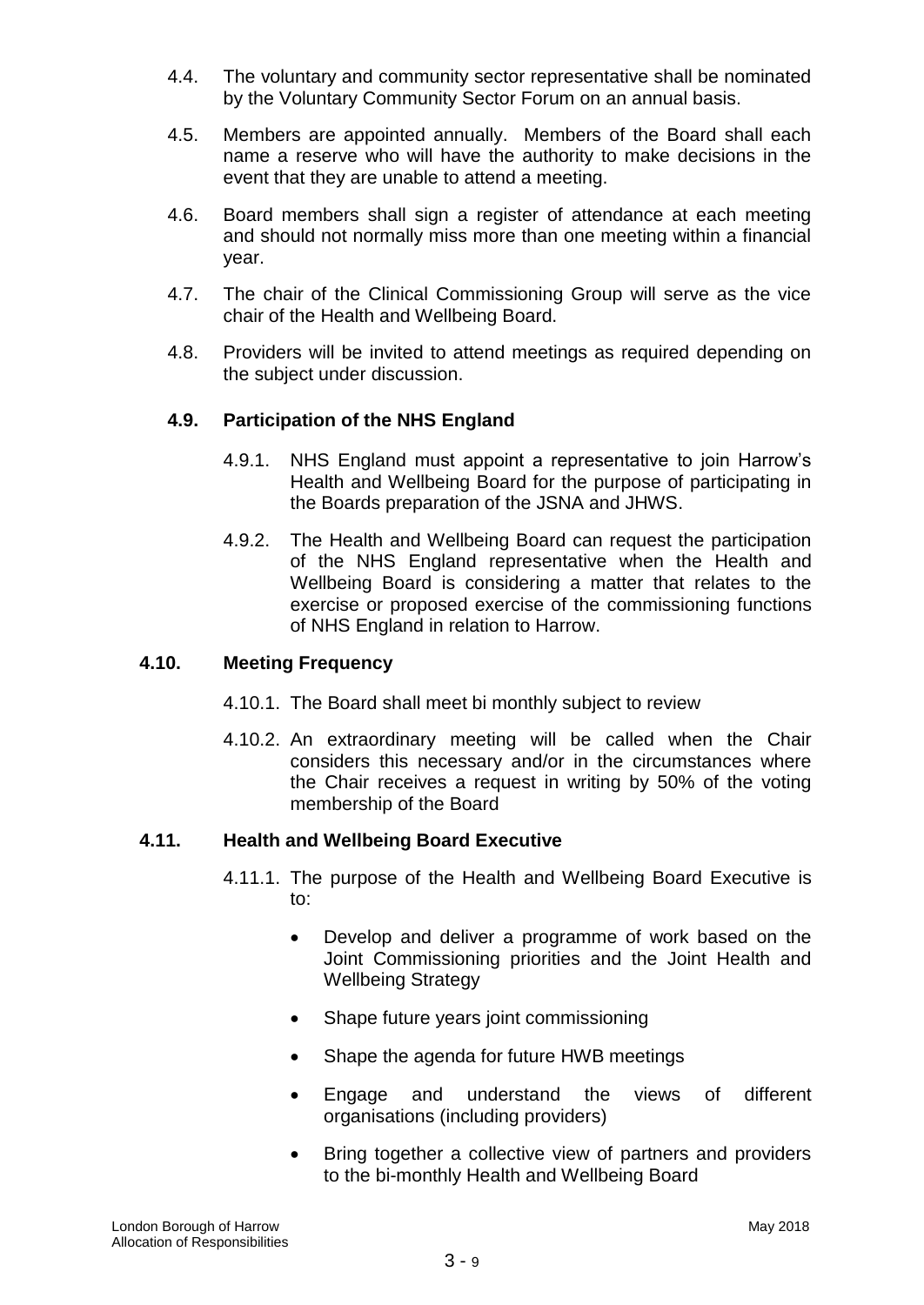- Share Commissioning Intentions and common priorities
- Govern and quality assure the Health and Wellbeing Board work programme
- Be aware and discuss emerging policy and strategy
- Problem Solving
- 4.11.2. The meetings of the Executive will be scheduled to meet before the Board.
- 4.11.3. Membership will consist of senior representatives from both the Council and Clinical Commissioning Group, including the Directors of Adults, Children's, and Public Health services, the Chair of Harrow Clinical Commissioning Group, Accountable Officer, Chief Operating Officer, GP Clinical Directors, and finance officers.
- 4.11.4. The chairing of the Executive will alternate between the council's Corporate Director of People Services and the Chief Operating Officer, Harrow CCG.

# **4.12. Local Safeguarding Boards**

- 4.12.1. The Council's two Local Safeguarding Boards have a horizontal link to the Health and Wellbeing Board and include:
	- 4.12.1.1. Local Safeguarding Adults Board
	- 4.12.1.2. Harrow Local Children's Safeguarding Board

## **4.13. Conduct of Meetings**

- 4.13.1. Meetings of the Board will be held in public except where the public are excluded from the meeting by resolution in accordance with Access to Information Act.
- 4.13.2. The quorum of the Board shall be 50% of the voting membership – however there must be attendance of at least one voting member from both the Council and the Clinical Commissioning Group. Should the quorum not be secured the meeting will not take place.
- 4.13.3. Decisions shall be made on the basis of a show of hands of a majority of voting members present. The Chairman will have a second or casting vote.
- 4.13.4. Each meeting will have provision for the public to ask questions. There will be a total limit of 15 minutes for the asking and answering of public questions.
- 4.13.5. Harrow Council Democratic Services will service the meetings including the preparation and circulation of agenda and the production of minutes.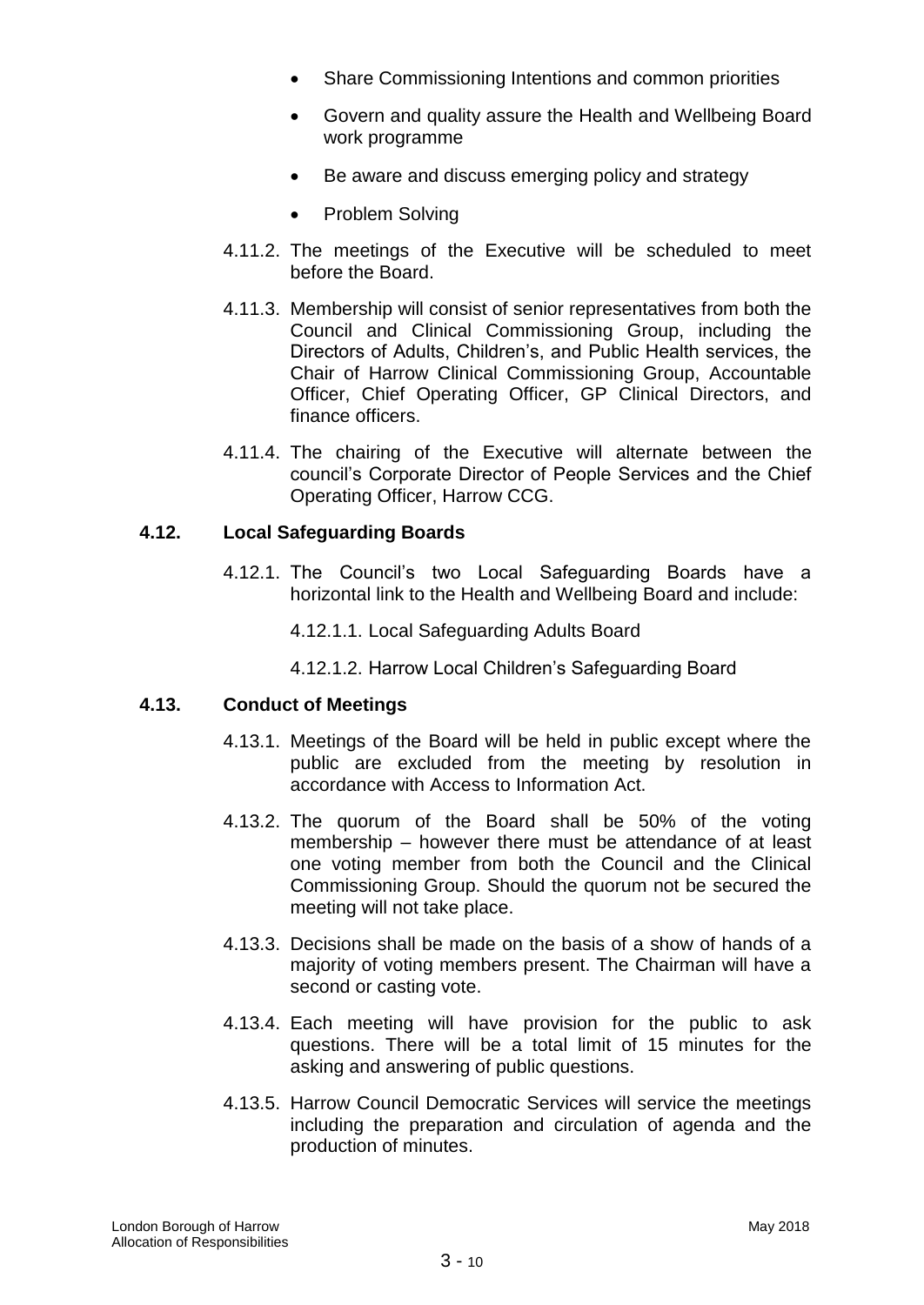- 4.13.6. Minutes of the meetings will be available on the website of the council.
- 4.13.7. The chair shall sign off the minutes as a true and accurate record of the meeting.
- 4.13.8. Agendas and supporting papers will be available on the website of the council at least five working days before the meeting.

#### **LICENSING AND GENERAL PURPOSES COMMITTEE**

The powers and the duties of the Licensing and General Purposes Committee are:

- (a) To consider all matters which the Local Authorities (Functions and Responsibilities) (England) Regulations 2000 and 2001 (as amended) listed by Committee in the Schedule to this document, which are required not to be the responsibility of the Executive, save for those matters delegated to other Committees of the Council**;**
- (b) To carry out the functions under any relevant statutory provision within the meaning of Part I (Health, safety and welfare in connection with work, and control of dangerous substances) of the Health and Safety at Work Act 1974, to the extent that those functions are discharged otherwise than in the authority's capacity as an employer;
- (c) To keep under review and to determine the arrangements for the holding of elections and any referendums within the Borough and to initiate or respond to any proposals to the change of ward, constituency or Borough boundaries;
- (d) The determination of applications under the Council's Personal Injury Allowance Scheme.
- (e) To determine all matters and duties on the authority imposed by legislation, regulations orders, codes, and similar provisions for:
	- All activities under the Licensing Act 2003
	- Food safety and control.
	- Animal health, welfare, safety and control.
	- Gaming, betting, lotteries and related amusements
	- Crime and disorder issues related to the above duties.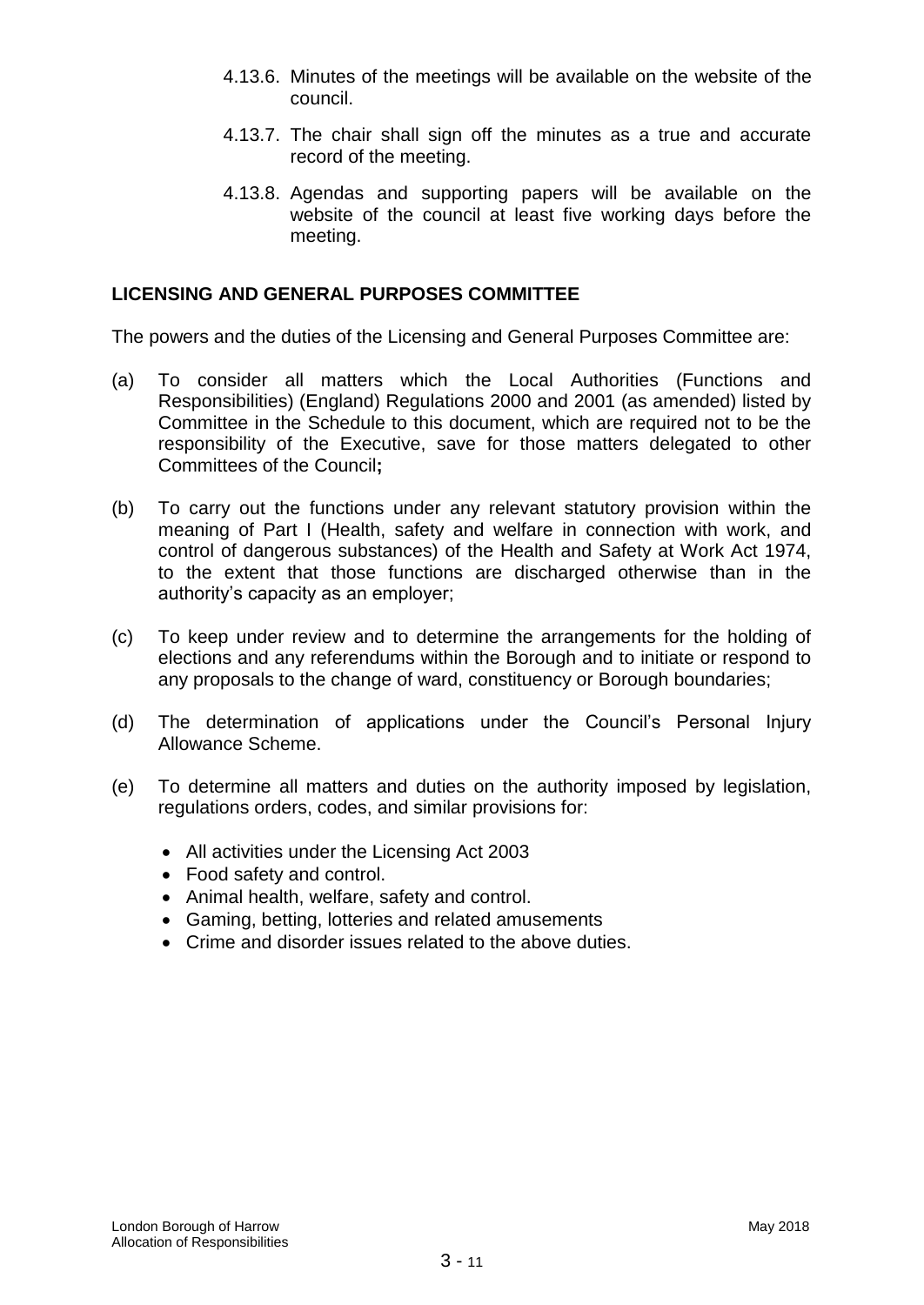# **CHIEF OFFICERS' EMPLOYMENT PANEL**

The Chief Officers' Employment Panel has the following powers and duties:

- (a) to make recommendations to Council on the appointment of the Head of Paid Service;
- (b) to appoint and dismiss Chief Officers excluding the dismissal of the Chief Financial Officer and Monitoring Officer;
- (c) to make recommendations to Council on the dismissal of the Head of Paid Service, Chief Finance Officer or Monitoring Officer in cases of redundancy, permanent ill health or the expiry of a fixed term contract;
- (d) to consider recommendations from the Statutory Chief Officers' Disciplinary Panel and decide whether to impose a disciplinary sanction in accordance with such a recommendation;
- (e) to consider whether to impose a disciplinary sanction on a chief officer other than where a recommendation from the Statutory Chief Officers' Disciplinary Panel is required.
- (f) to approve remuneration packages of £100,000 or over for any Council post; and
- (g) to report back to Council for information purposes on all such approved remuneration packages.
- (h) to approve any severance packages for Officers of £100,000 or over irrespective of the grade of Officer.
- (i) to report back to Council for information purposes on all such approved severance packages.

## **LICENSING PANEL**

- (i) To determine applications and to make Orders in respect of:
	- licences, permits, registrations and certificates;
	- Rights of way, footpaths and bridleways and the enjoyment of the highway;
	- Street naming and numbering;
	- Markets and fairs and other street trading;
	- Car park orders and variations;
	- Registration of common land, town greens and variations of rights of common;

where objections have been received.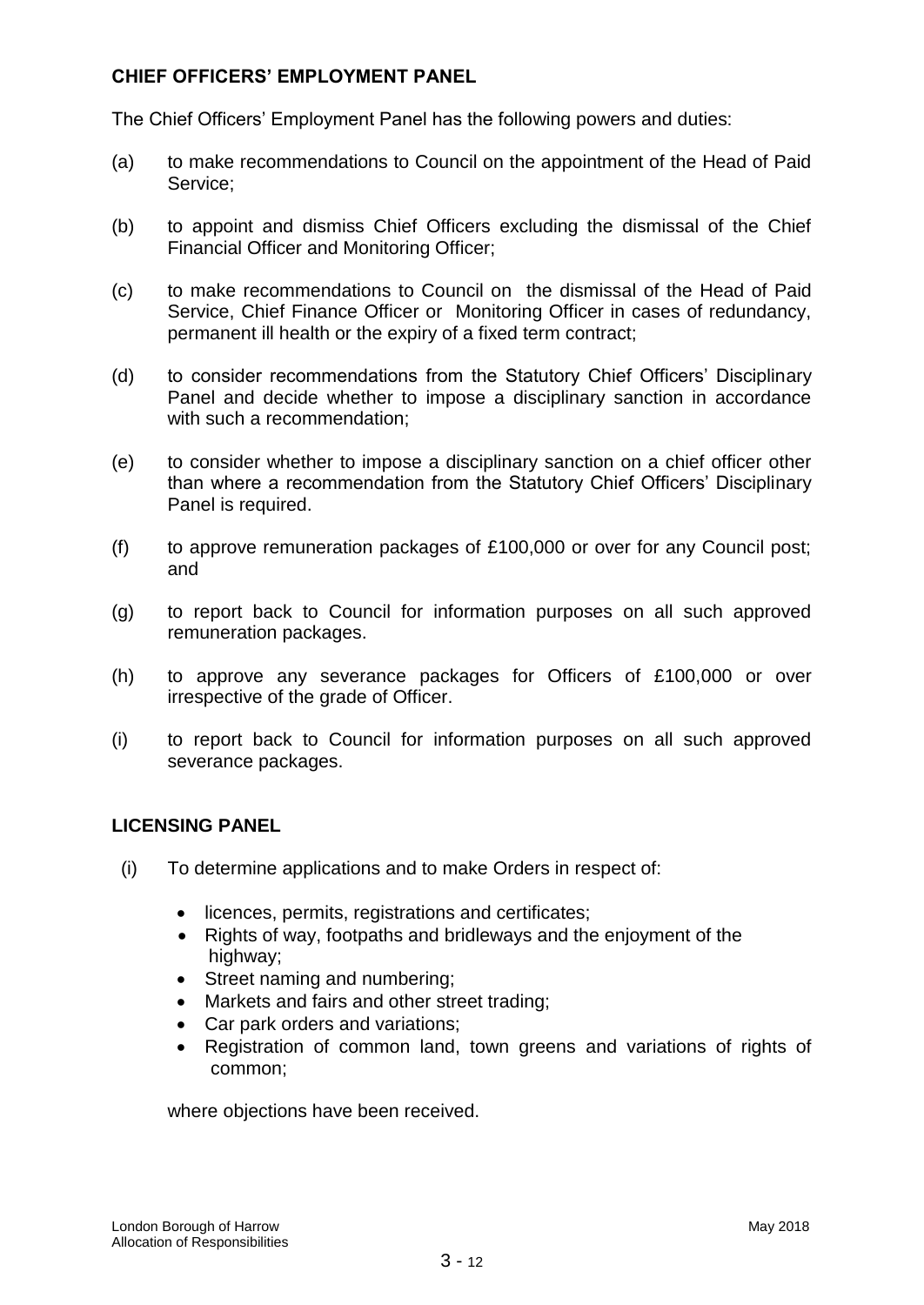- (ii) To determine applications and to make Orders in respect of:
	- Safety certificates for sports grounds;
	- Matters regarding film classification;
	- Rules and Regulations established by the authority:
	- Fees issues within the terms of reference of the Panel;
	- Applications under Part II and Schedule 3 of the Local Government (Miscellaneous Provisions Act 1982) as amended from time to time.
- (iii) To determine waivers and variations on matters determined by the Licensing and General Purposes Committee, Cabinet or Council.
- (iv) Specific delegations under the Licensing Act 2003 and Gambling Act 2005 are set out in the Licensing Policy and Statement of Principles under Gambling Act 2005.
- (v) Without prejudice to the generality of the above sections, in the case of alcohol control provisions in the Licensing Act 2003 as might be amended, and related legislation, regulations, orders, guidance, etc, to determine the following matters:

Applications for personal licences where:

- Representations have been made, but remain unresolved.
- Applicants have relevant unspent convictions.

Matters relating to the licensing, certification and authorisation at premises where:

- Representations have been made to an application, but remain unresolved.
- There is an unresolved police representation to an application to vary a designated personal licence holder, or to the transfer of a premises licence.
- There is an unresolved police representation to the application for an interim authority, or to a Temporary Event Notice.
- An application is made for the review of a premises licence or club premises certificate.
- Matters of an exceptional nature that in the officer's opinion justify consideration by the Licensing Panel.

*[Appeals against decisions of the Licensing Panel must be made to the Magistrates' Court.]*

# **PERSONNEL APPEAS PANEL**

The Personnel Appeals Panel has the following powers and duties:

To consider and decide upon appeals against disciplinary action.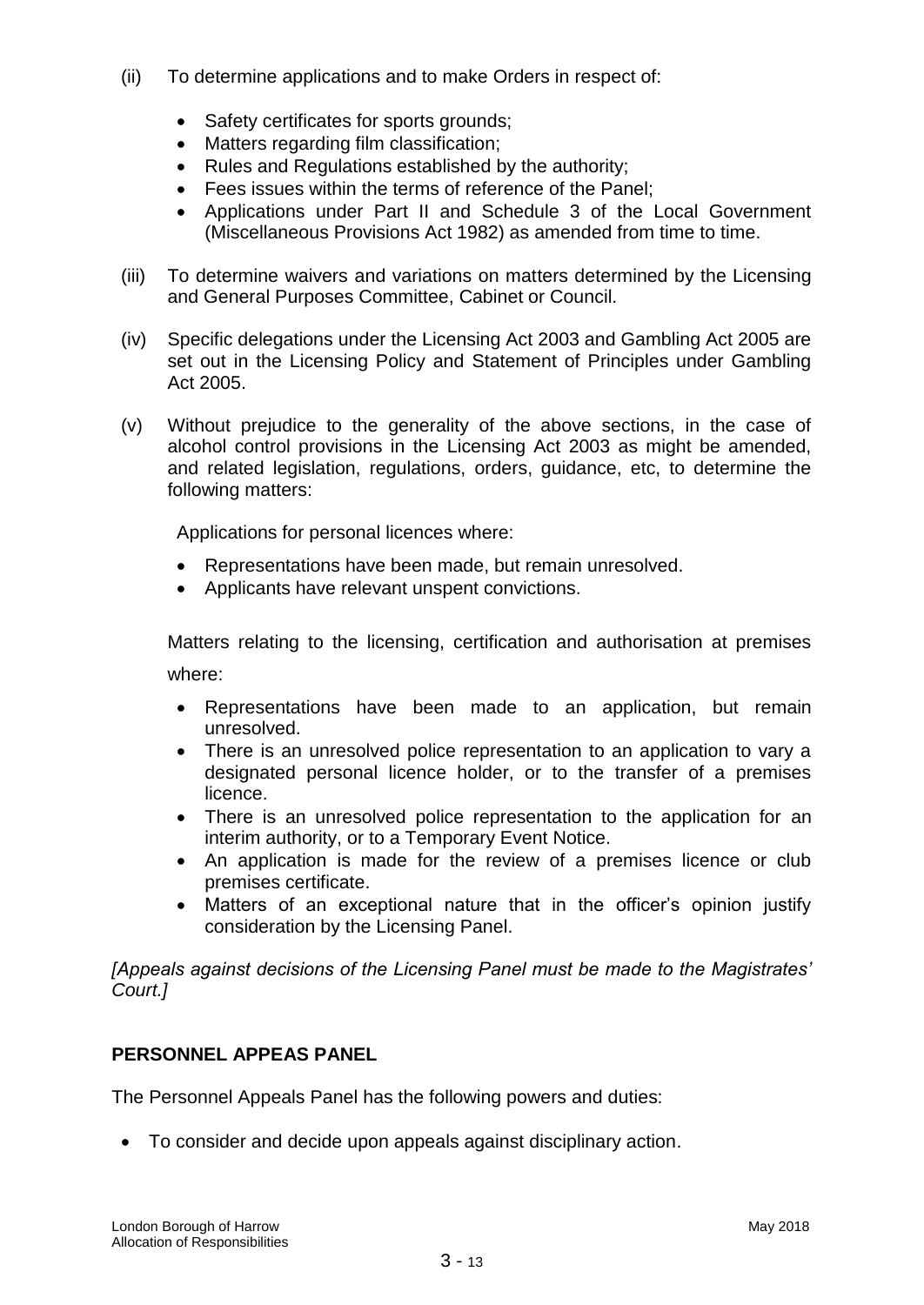# **SOCIAL SERVICES APPEALS PANEL**

The Social Services Appeals Panel has the following powers and duties:

- (a) To review in accordance with the Children (Secure Accommodation) Regulations 1991 the keeping of children in secure accommodation;
- (b) In accordance with the Mental Health Act 1983, to decide whether to discharge patients from guardianship;
- (c) In accordance with procedures and guidance given under the Children Act 1989 and the National Health Service and Community Care Act 1990, and when requested to do so by a dissatisfied complainant, to review decisions made relating to complaints.

**Note:** Appeals Panels reviewing the keeping of a child in secure accommodation will be chaired by an Independent Person. Appeals hearing complaints under the Children Act 1989 and the National Health Service and Community Care Act 1990 will comprise 3 Independent Persons

## **OVERVIEW AND SCRUTINY COMMITTEE**

The Overview and Scrutiny Committee has the following power and duties:

- 1. To oversee an agreed work programme that can help secure service improvement through in-depth investigation of poor performance and the development of an effective strategy/policy framework for the council and partners;
- 2. To have general oversight of the council's scrutiny function;
- 3. To offer challenge and critical support to the Executive's policy development function and the long-term strategic direction of the borough;
- 4. To anticipate policy changes and determine their potential impact on residents and to recommend changes where these are appropriate;
- 5. To consider the council and partners' strategic approach to service delivery, using, where necessary, the power of overview and scrutiny committees to receive information from partner agencies and to require partner authorities to respond to reports and recommendations from the Committee, as set out under Part Five of the Local Government and Public Involvement in Health Act 2007;
- 6. To undertake detailed investigation of service/financial performance in order to recommend policy changes to the Executive and to commission investigations by the Performance and Finance Sub-Committee;
- 7. To have regard, in carrying out its functions, to the requirement to involve local representatives, as set out in Part Seven of the Local Government and Public Involvement in Health Act 2007;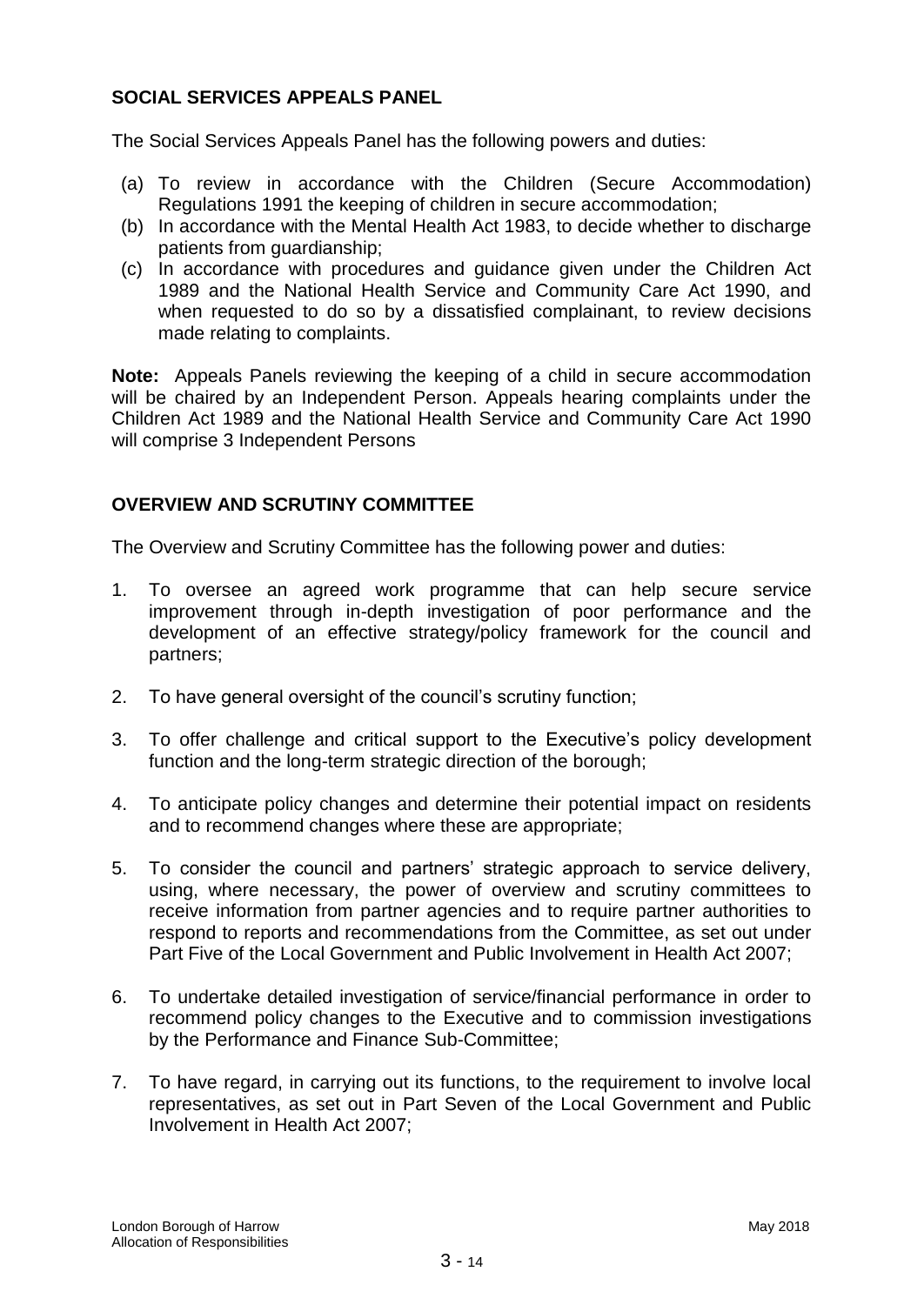- 8. To report scrutiny findings and recommendations to the Executive within 8 weeks of being published or to its next meeting, whichever is the sooner, in accordance with the council's constitution
- 9. To consider items included in the Forward Plan;
- 10. To consider Councillor Call for Action in terms of
	- a. Local Government Matters (Section 119, Local Government and Public Involvement in Health Act 2007)
	- b. Local Crime & Disorder Matters (Section 19, Police & Justice Act 2006)
- 11. To discharge the functions conferred by Section 21(f) of the Local Government Act 2000 of reviewing and scrutinising, in accordance with regulations under Section 7 of the Health and Social Care Act 2001, matters relating to the planning, provision and operation of health services in Harrow.
- 12. To respond to consultations from local health trusts, Department of Health and any organisation which provides health services outside the local authority's area to inhabitants within it.
- 13. To review and make appropriate recommendations on an annual basis for the arrangements for processing applications for support from the voluntary sector, including grants, concessionary lettings, use of the community premises and other council premises, and discretionary rate relief.

# **CALL- IN SUB-COMMITTEE**

The Call-In Sub-Committee has the following powers and duties:

- (a) to examine decisions of the Executive which are taken but not implemented, and which are 'called in' in accordance with the Committee Procedure Rules;
- (b) to refer matters called in to the decision taker with reasons and recommendations for changes;
- (c) to refer Executive decisions to full Council if they consider they are contrary to the policy framework or contrary to or not wholly in accordance with the budget.

# **CALL- IN SUB-COMMITTEE – EDUCATION**

The Call-In Sub-Committee has the following powers and duties in relation to Education Matters:

- (a) to examine decisions of the Executive which are taken but not implemented, and which are 'called in' in accordance with the Committee Procedure Rules;
- (b) to refer matters called in to the decision taker with reasons and recommendations for changes;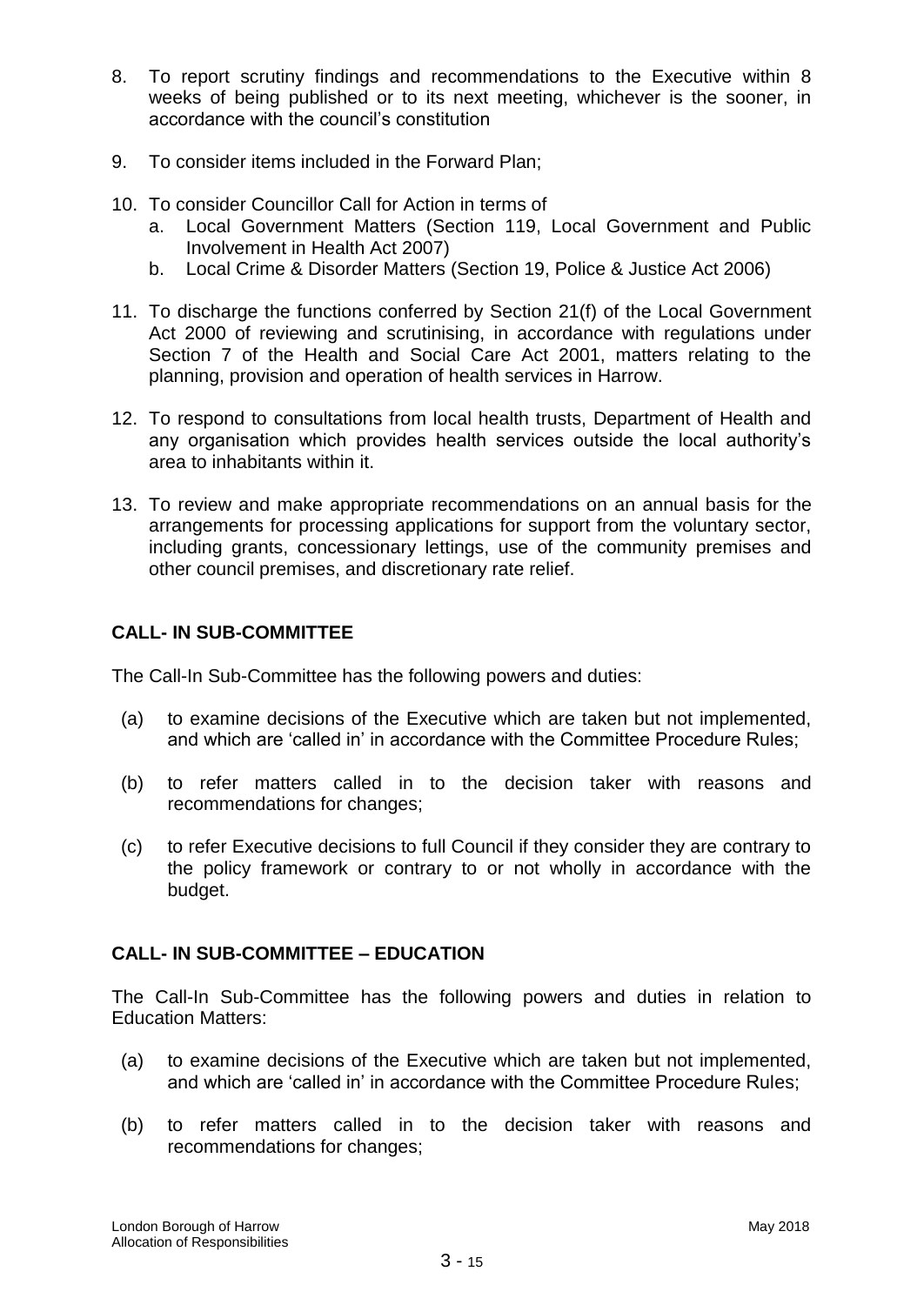(c) to refer Executive decisions to full Council if they consider they are contrary to the policy framework or contrary to or not wholly in accordance with the budget

# **HEALTH AND SOCIAL CARE SCRUTINY SUB-COMMITTEE**

The Health and Social Care Scrutiny Sub-Committee has the following powers and duties:

- 1. To be the key driver of the scrutiny function's health and social care scrutiny programme and maintain relationships with health and social care colleagues and partners in relation to shared stated priorities, in consultation with the Overview & Scrutiny Committee.
- 2. To be responsible in accordance with Regulation 28 of the Local Authority (Public Health and Wellbeing Boards and Health Scrutiny) Regulations 2013 for scrutiny of the Council's health functions other than the power under Regulation 23(9) to make referrals to the Secretary of State.
- 3. To recommend to Council that a referral be made to the Secretary of State under Regulation 23(9) of the Local Authority (Public Health, Health and Wellbeing and Health Scrutiny) Regulations 2013.
- 4. To have specific responsibility for scrutiny of the following functions:
	- Health and social care infrastructure and service
	- NHS England, Clinical Commissioning Groups (CCGs) and the Health and Wellbeing Board
	- **Public Health**
	- Other policy proposals which may have an impact on health, public health, social care and wellbeing
	- Collaborative working with health agencies
	- **Commissioning and contracting health services**
- 5. To review the planning, provision and operation of Health services in Harrow and ensure compliance with Regulation 21(1) of the Local Authority (Public Health, Health and Wellbeing Boards and Health Scrutiny) Regulations 2013 by inviting and taking account of information and reports from local health providers and other interested parties including the local HealthWatch.
- 6. Where a referral is made through the local HealthWatch arrangements, to comply with Regulation 21(3) of the Local Authority (Public Health, Health and Wellbeing Boards and Health Scrutiny) Regulations 2013 by ensuring that the referral is acknowledged within 20 days and that the referrer is informed of any action taken.
- 7. Where appropriate, to consider and make recommendations for response to NHS consultations on proposed substantial developments/variations in health services that would affect the people of LB Harrow.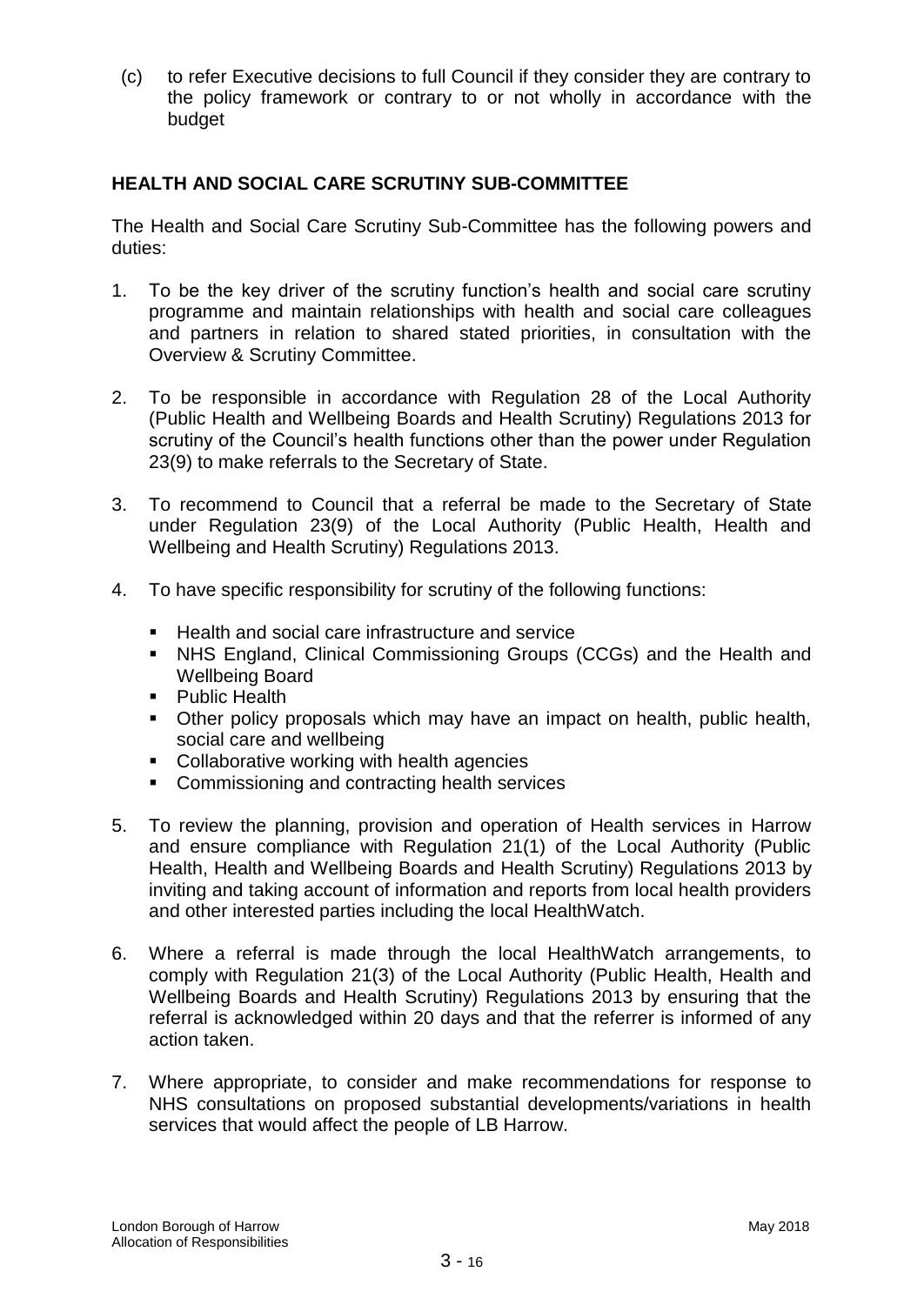- 8. Where appropriate, to consider and make recommendations for response to consultations from local health trusts, Department of Health, Care Quality Commission and any organisation which provides health services outside the local authority's area to inhabitants within it.
- 9. Continue to seek the development of relationship with NHS England, CCGs, Health and Wellbeing Boards, Care Quality Commission, HealthWatch and the Local Medical Council.

*(Note: Members of the Executive or members of the Health and Wellbeing Board may not be members of the Health and Social Care Scrutiny Sub Committee. Any health matter requiring an urgent decision/comment before the next meeting of the Health & Social Care Sub-Committee will be considered by the Overview and Scrutiny Committee if that is sooner).*

# **PERFORMANCE & FINANCE SUB-COMMITTEE**

The Performance and Finance Sub-Committee has the following powers and duties:

- 1. To be the key driver of the scrutiny function's work programme and the body responsible for monitoring the performance of the council and partners in relation to their stated priorities;
- 2. To consider/monitor, on an exception basis, the financial and service performance of the organisation;
- 3. To consider/monitor the performance of the council's partners;
- 4. To undertake specific investigation of identified 'hot spots' through Q&A, reports or challenge panels – subject to endorsement by the Overview and Scrutiny Committee;
- 5. To refer 'hot spots' to the Overview and Scrutiny Committee for more detailed investigation where necessary;
- 6. To consider such urgent items as are appropriate ad hoc, Councillor Calls for Action, area scrutiny.

## **PENSION BOARD**

The Pension Board has the following powers and duties:

## 1. **Introduction**

The purpose of this document is to set out the Terms of Reference for the local Pension Board (the Board) of the London Borough Harrow Pension Fund (the Fund).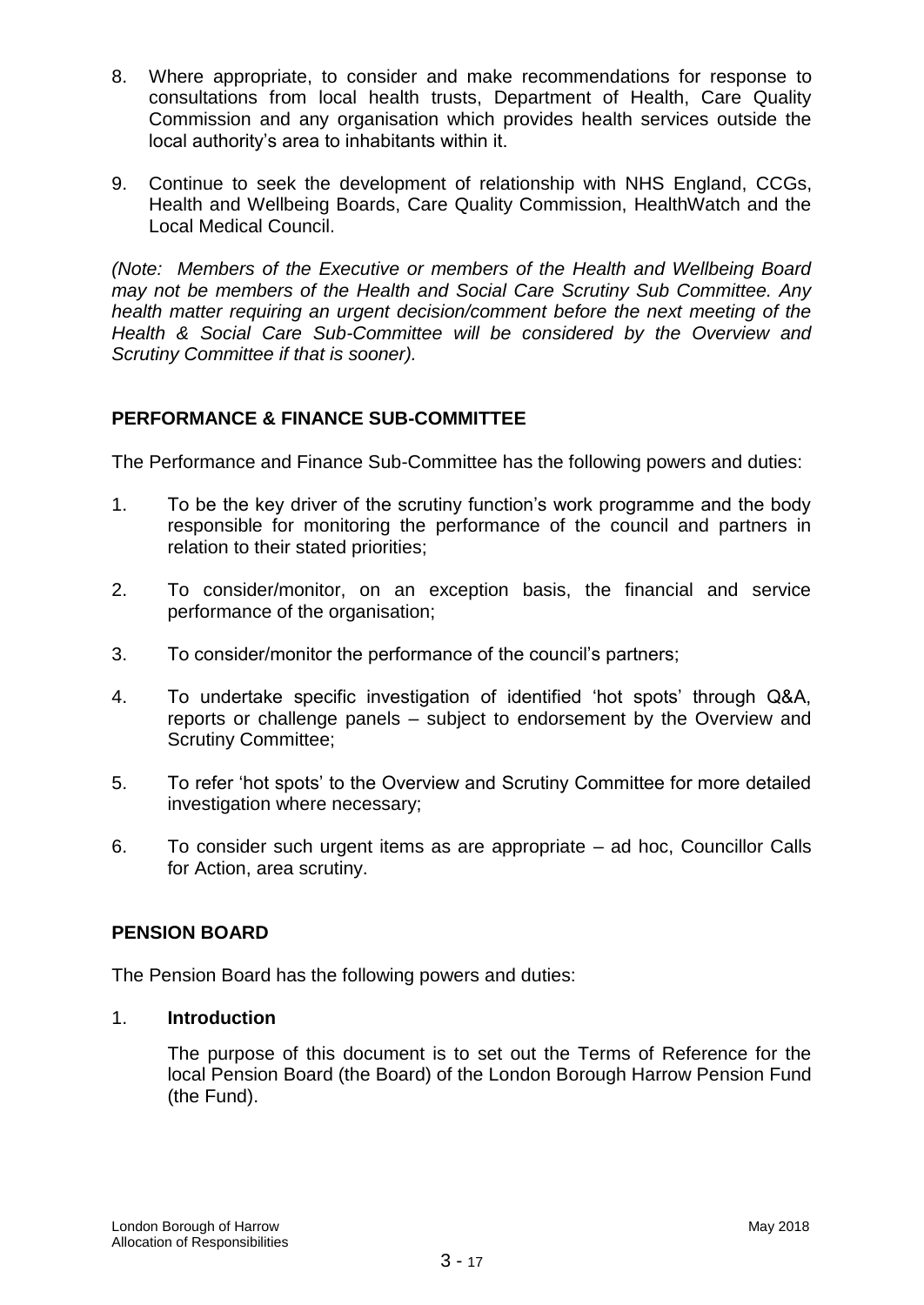## 2. **Powers of the Board**

The Board will exercise all its powers and duties in accordance with the law and this Terms of Reference.

#### 3. **Role of the Board**

The role of the Board, as defined by sections 5(1) and (2) of the Public Service Pensions Act 2013, is to assist the Administering Authority (London Borough of Harrow) as Scheme Manager in ensuring the effective and efficient governance and administration of the Local Government Pension Scheme (LGPS) including:

- securing compliance with the LGPS regulations and other legislation relating to the governance and administration of the LGPS;
- securing compliance with requirements imposed in relation to the LGPS by the Pensions Regulator; and
- such other matters the LGPS regulations may specify.

The Administering Authority retains ultimate responsibility for the administration and governance of the scheme. The role of the Board is to support the Administering Authority to fulfil that responsibility.

In its role, The Board will have oversight of the administration of the fund including:

- a. The effectiveness of the decision making process
- b. The direction of the Fund and its overall objectives
- c. The level of transparency in the conduct of the Fund's activities
- d. The administration of benefits and contributions

The Board will provide the Scheme Manager with such information as it requires to ensure that any Member of the Board or person to be appointed to the Board does not have a conflict of interest.

The Board will ensure it effectively and efficiently complies with the Code of Practice on the Governance and Administration of Public Service Pension Schemes issued by the Pensions Regulator. It will help to ensure that the Fund is managed in the same way.

The Board shall meet sufficiently regularly to discharge its duties and responsibilities effectively.

#### 4. **Membership**

The Board shall consist of 5 members and be constituted as follows:

(i) 2 Employer representatives – Administering Authority (1), other scheduled and admitted bodies [ie organisations other than the Administering Authority who, under the regulations, can participate in the LGPS $(1)$ ;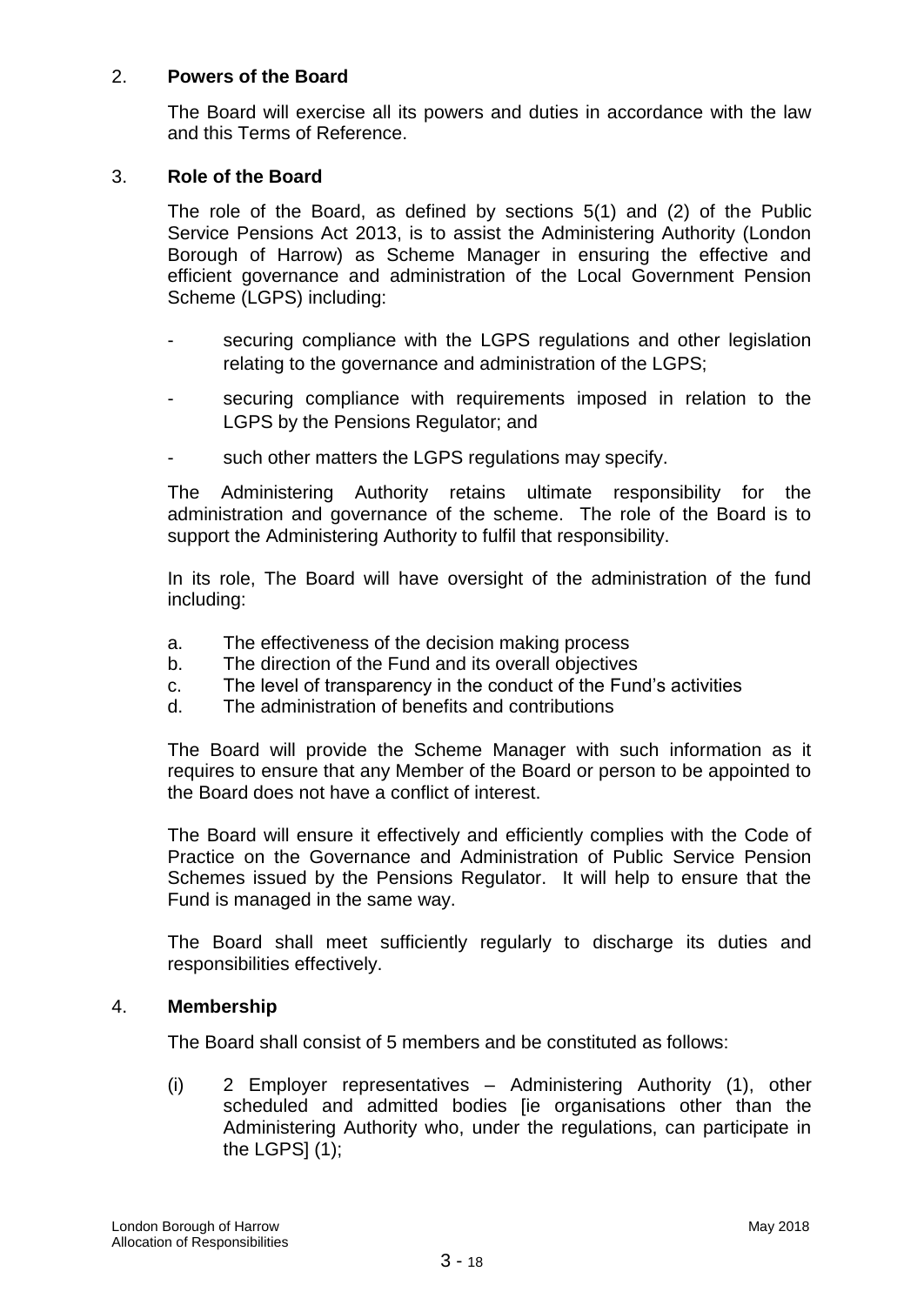- (ii) 2 Scheme Member representatives active members (1), pensioners (1); and
- (iii) 1 independent member

Elected Members and officers involved in the management and administration of the Fund are not permitted to become Board members.

Only the Employer and Scheme Member representatives will have voting rights.

Each member of the Board will serve for a period of three years, subject to compliance with conditions of appointment. Members will be appointed on a rotational basis with effect April 2017.

The Chair and Deputy Chair of the Board will be elected by the Board at its first meeting and will serve for a period of three years. Should the elected Chair be an Employer representative the Deputy Chair must be a Scheme Member representative and vice versa.

The Chair will ensure that meetings are properly conducted and the decision of the Chair on all points of procedure and order shall be final.

The Board may, with the approval of the Administering Authority, co-opt persons with sufficient skills and experience to advise and support them. Co-optees are not Board members and do not have voting rights.

Each Board Member should endeavour to attend all Board meetings during the year. In the event of consistent non-attendance by any Board Member the tenure of that membership should be reviewed by the other Board members in liaison with the Scheme Manager.

Other than by ceasing to be eligible as set out above, a Board member may only be removed from office during a term of appointment by the unanimous agreement of all other members and with the agreement of the Scheme Manager. Should any member of the Board cease to be a member of the relevant group for which he/she has been appointed he/she will automatically cease to be a member of the Board and the Administering Authority will conduct a replacement process.

## 5. **Appointment of Board members**

All Board members will be appointed by Full Council. It is a statutory requirement that the Administering Authority must be satisfied that a person to be appointed as an Employer or Scheme Member representative has the relevant experience and capacity to represent employers or scheme members (as appropriate)

Administering Authority to nominate one Employer representative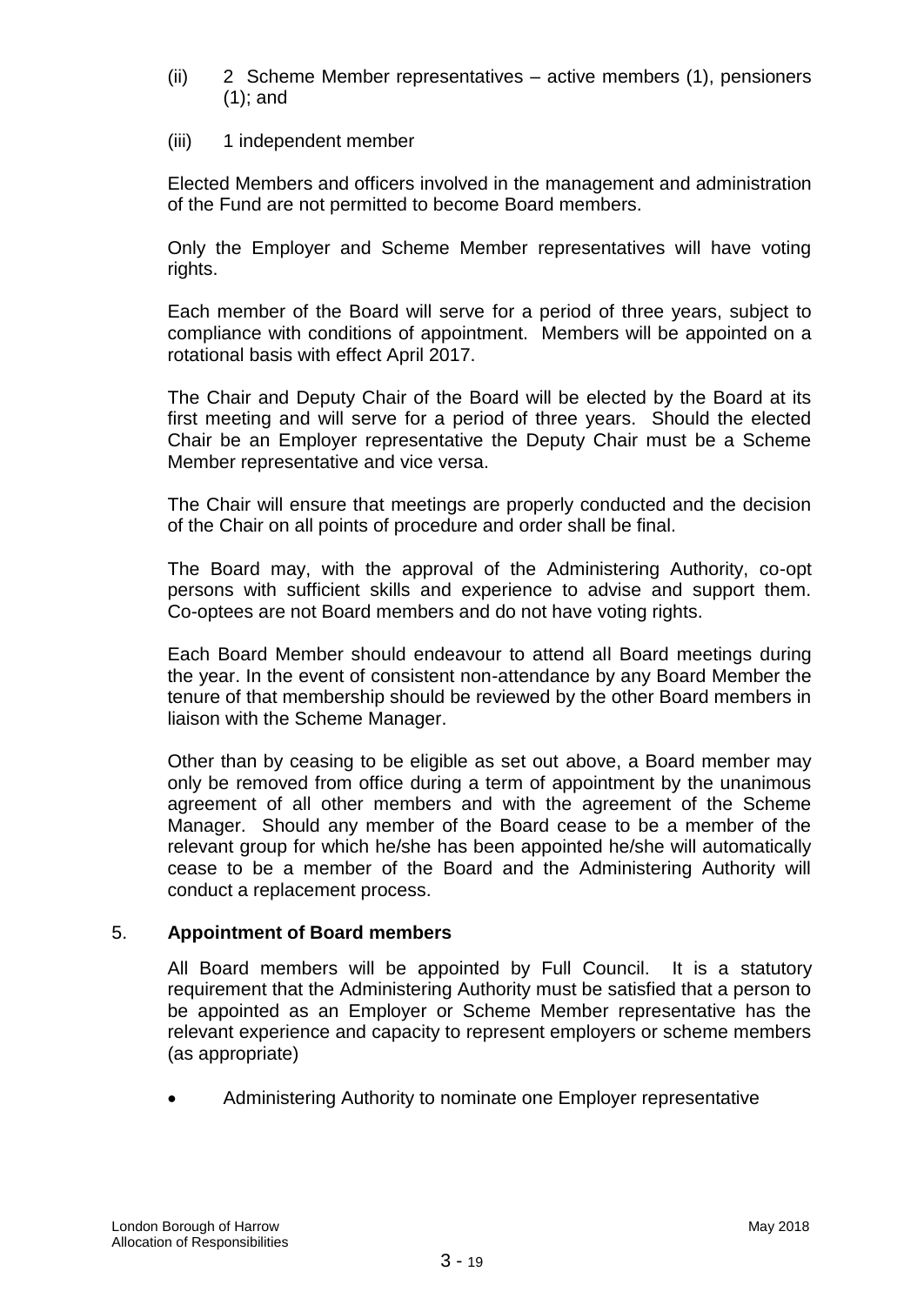- The second Employer representative to be nominated by the scheduled and admitted bodies. If more than one is nominated, Council will determine who is to be appointed.
- (i) Scheme Member representatives to be selected through a process administered by the Administering Authority with a recommendation to **Council**
- (ii) Independent member applications to be invited by public advertisement with a recommendation by the s151 Officer to Council.

# 6. **Standards of conduct and conflicts of interest**

All members of the Board are expected to act in accordance with the Code of Conduct for Councillors where applicable and the Pensions Regulator's Code of Practice. In accordance with s5(5) Public Service Pension Act 2013, a Board member must not have a financial or other interest that could prejudice him/her in carrying out his/her Board duties. This does not include a financial or other interest arising merely by virtue of being a member of the LGPS.

The policy for identifying conflicts of interest is set out in a separate policy document.

## 7. **Knowledge and Skills**

Following appointment each member of the Board should be conversant with:

- The legislation and associated guidance of the LGPS
- Any document recording policy about the administration of the LGPS which is for the time being adopted by the Fund

The Administering Authority will provide a training programme which all Board members will be required to attend.

It is for individual Board members to be satisfied that they have the appropriate degree of knowledge and understanding to enable them, properly, to exercise their functions as a Member of the Board and therefore, must comply with the Board's Knowledge and Understanding and Training Policy.

## 8. **Accountability**

The Board will collectively and individually be accountable to the Scheme Manager.

The Board will refer all relevant recommendations and decisions to the Pension Fund Committee of the Administering Authority and, where appropriate, to Full Council. It will present a report on its work to the Full Council once a year.

## 9. **Decision making**

Each voting member of the Board will have an individual voting right but it is expected that the Board will, as far as possible, reach a consensus. The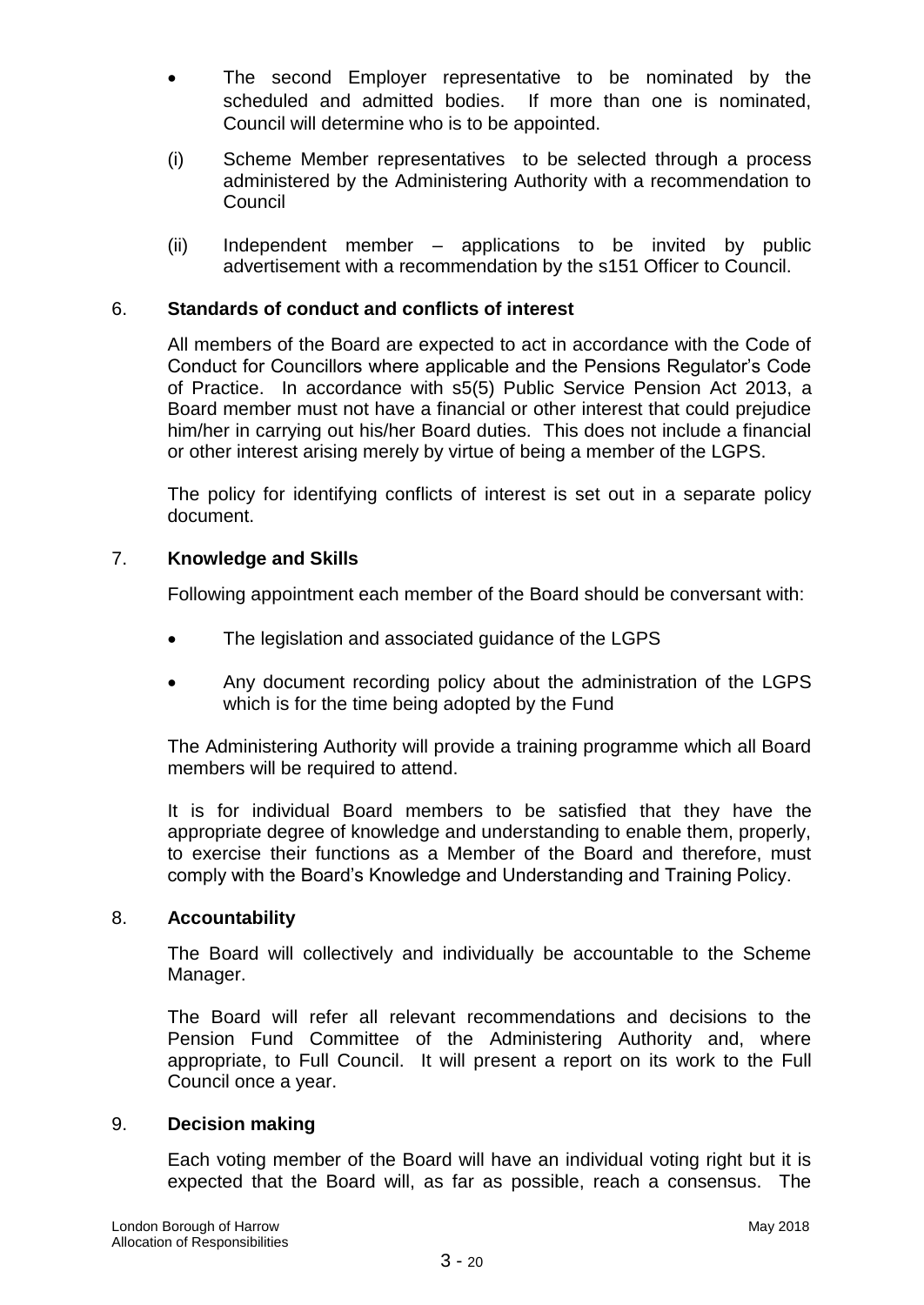Chair of the Board, so long as he/she has voting rights, will have the final deciding vote.

## 10. **Quorum**

A quorum will comprise three of the five members of which at least one shall be an Employer representative and one a Scheme Member representative.

#### 11. **Meetings**

The Board shall meet at least twice a year but no more than four times.

The Chair of the Board, in consultation with the Administering Authority will prepare an agenda for each meeting of the Board. The administration of the Board will be in accordance with the normal procedures of the London Borough of Harrow.

An extraordinary meeting will be called when the Chair considers this necessary and/or in circumstances where the Chair receives a request in writing by 50% of the voting membership of the Board

#### 12. **Publication of Pension Board Information**

The Administering Authority will publish up to date information on the Council's website including:

- The names of the Board member
- The Board's Terms of Reference
- Papers, agendas and minutes of Board meetings.

#### 13. **Advice to the Board**

The Board will be supported in its role and responsibilities by the Administering Authority through advice and support as appropriate.

#### 14. **Expense Reimbursement**

Each member of the Board and any co-opted persons, excluding elected Councillors of the London Borough of Harrow and Council Officers will be reimbursed at a rate of £445 per annum (exclusive of VAT if payable). All members of the Board and any co-opted persons will be paid "out-of-pocket" expenses when carrying out the functions of the Board including approved training.

#### 15. **Definitions**

The undernoted terms shall have the following meaning when used in this document:

*Administering Authority* London Borough of Harrow

*Board or Pension Board* The local Pension Board for the London Borough of Harrow, Administering Authority for the London Borough of Harrow Pension Fund as required under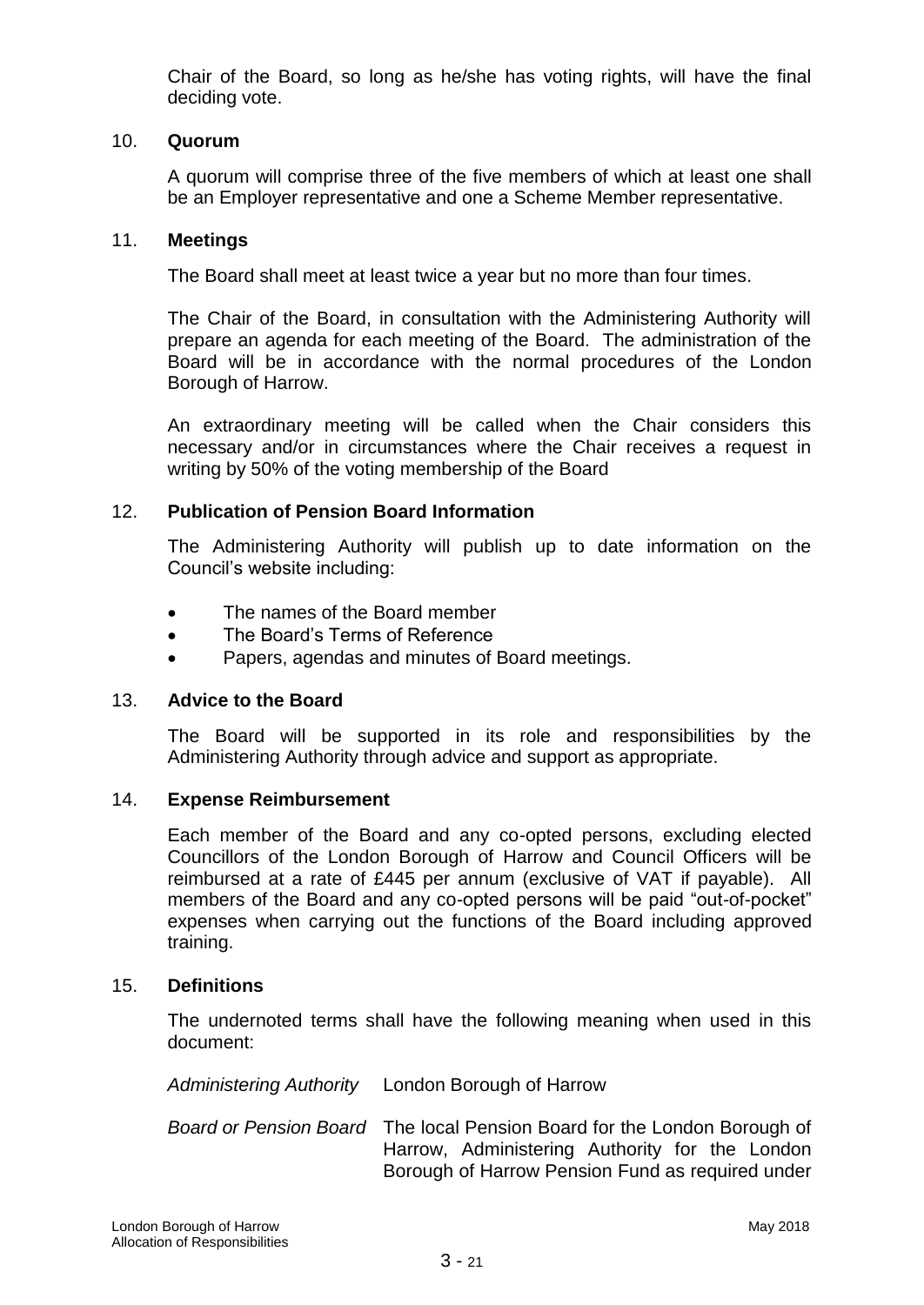the Public Service Pensions Act 2013

- *Board Member* A member of the Board including Employer representatives, Scheme Member representatives and an independent member
- *Code of Practice* The Pensions Regulator's [draft] Code of Practice no 14 entitled *"Governance and administration of public service pension schemes."*
- *Conflicts of Interest* As defined in the Public Service Pensions Act 2013
- *Conflicts of Interest Policy* The policy on conflicts of interest as adopted by the Board
- *Employer Representative* A person appointed to the Board for the purpose of representing employers for the Scheme

**Fund The London Borough of Harrow Pension Fund** within the Scheme administered and maintained by the Scheme Employer

- *Independent Member* A Member of the Board who is neither an Employer Representative nor a Member Representative
- *Knowledge and Understanding and*  The training policy as adopted by the Board

*Training Policy*

*LGPS* The Local Government Pension Scheme as constituted by the Local Government Pension Scheme Regulations 2013, the Local Government Pension Scheme (Transitional Provisions, Savings and Amendment) Regulations 2014 and The Local Government Pension Scheme (Management and Investment of Funds) Regulations 2009.

- *Member Representative* A person appointed to the Board for the purpose of representing members of the Scheme
- *Scheme* The Local Government Pension Scheme as defined under LGPS
- *Scheme Manager* London Borough of Harrow as administering authority of the London Borough of Harrow Pension Fund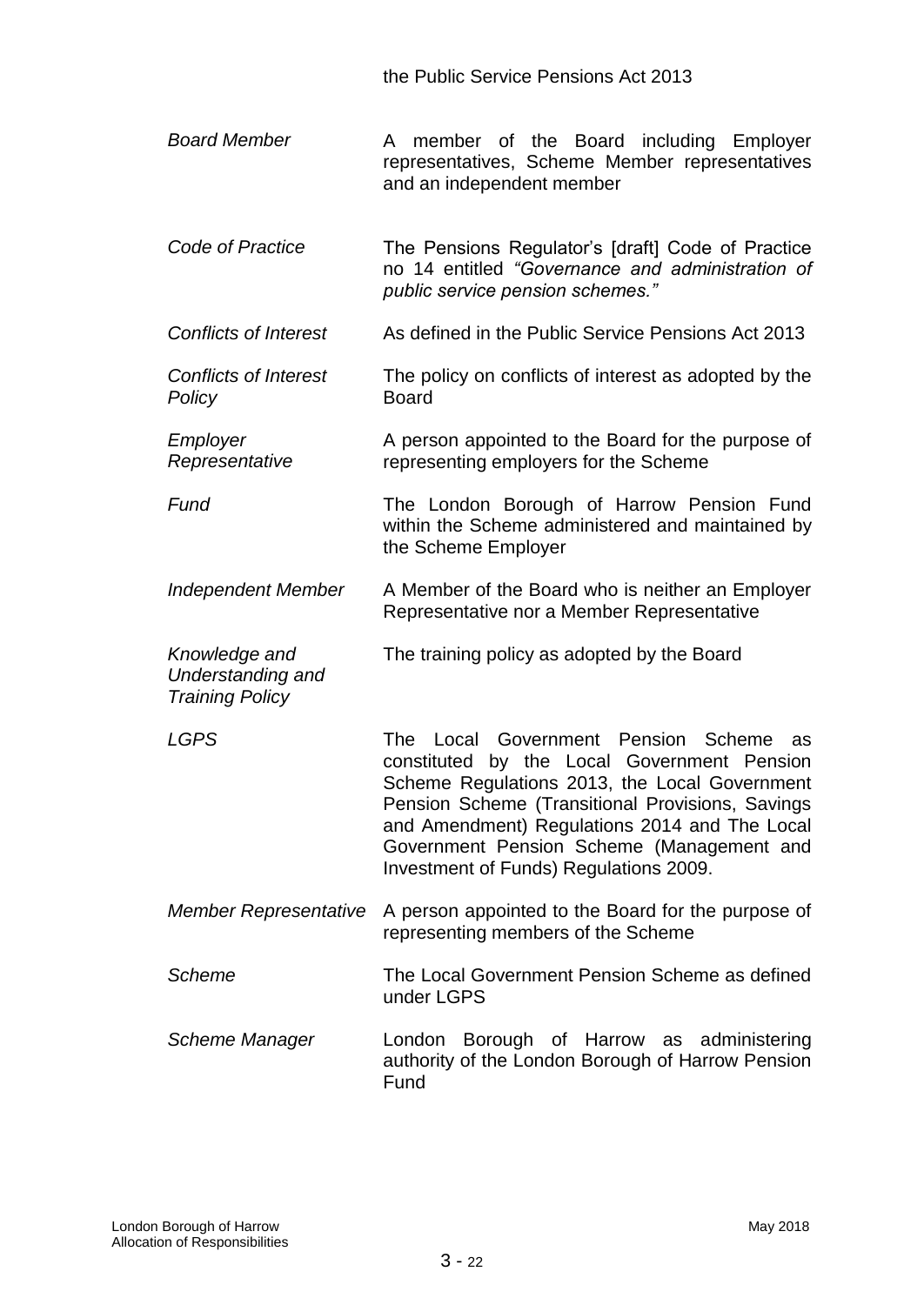### 16. **Interpretation**

Any uncertainty or ambiguity or interpretation required relating to any matters contained in this document shall be resolved by reference to the Scheme Manager.

[Note: The terms of reference approved by Council on 13 November 2014 were amended under delegated authority as a result of the Local Government Pension Scheme (Amendment) (Governance) Regulations 2015 which removed the voting rights of the Independent Member.]

## **PENSION FUND COMMITTEE**

The Pension Fund Committee has the following powers and duties:

- 1. to exercise on behalf of the Council, all the powers and duties of the Council in relation to its functions as Administering Authority of the LB Harrow Pension Fund (the fund), save for those matters delegated to other Committees of the Council or to an Officer;
- 2. the determination of applications under the Local Government Superannuation Regulations and the Teachers' Superannuation Regulations;
- 3. to administer all matters concerning the Council's pension investments in accordance with the law and Council policy;
- 4. to establish a strategy for the disposition of the pension investment portfolio; and
- 5. to appoint and determine the investment managers' delegation of powers of management of the fund;
- 6. to determine cases that satisfy the Early Retirement provision under Regulation 26 of the Local Government Pension Scheme Regulations 1997 (as amended), and to exercise discretion under Regulations 8 of the Local Government (Early Termination of Employment) (Discretionary Compensation) (England and Wales) Regulations 2000 (as amended, subject to the conditions now agreed in respect of all staff, excluding Chief Officers;
- 7. to apply the arrangements set out in (6) above to Chief Officers where the application has been recommended by the Chief Executive, either on the grounds of redundancy, or in the interests of the efficiency of the service, and where the application was instigated by the Chief Executive in consultation with the leaders of the political groups.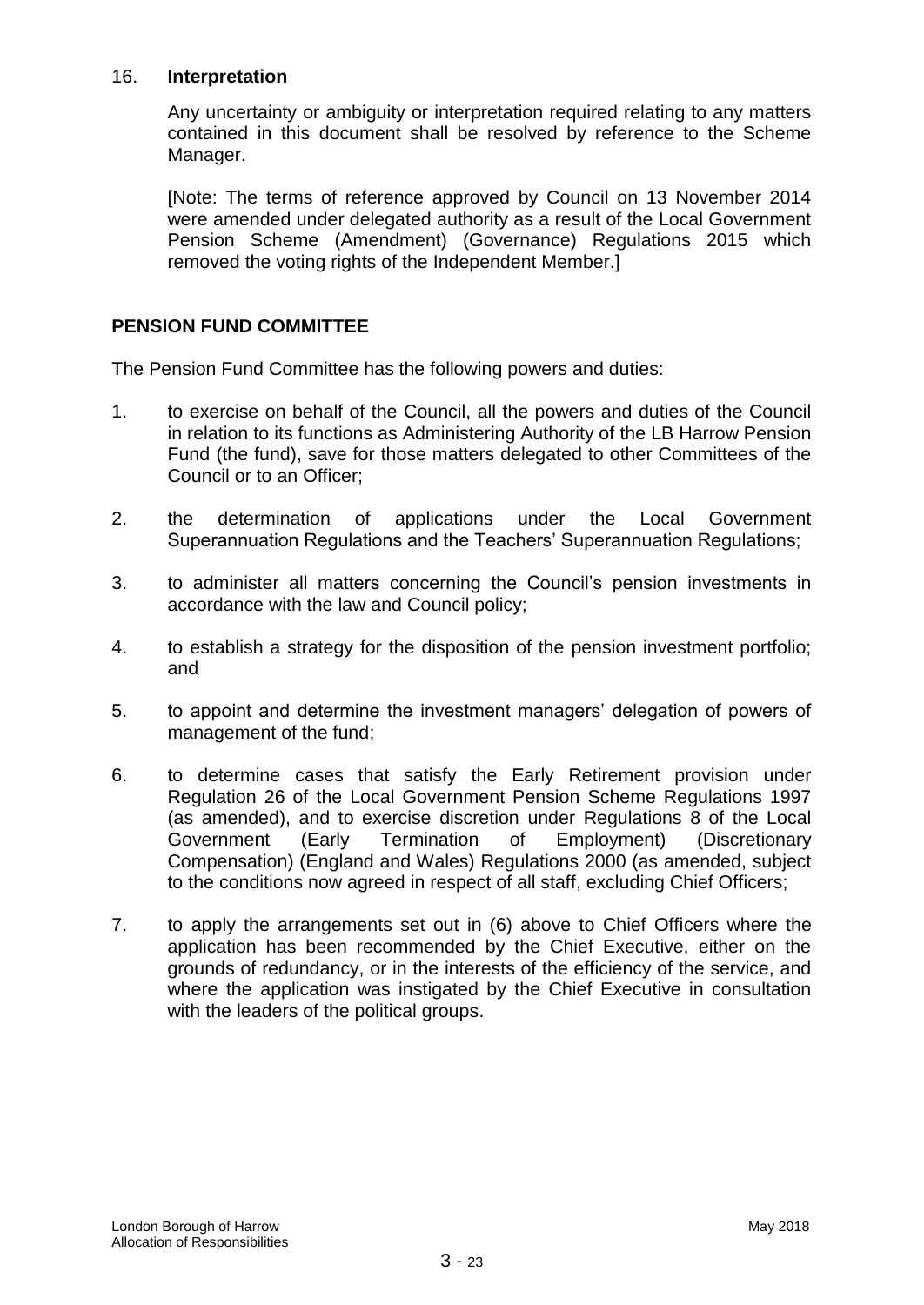## **PLANNING COMMITTEE**

The Planning Committee has the following powers and duties:

- 1. To exercise the functions of the council as local planning authority under the Town and Country Planning Act 1990 and other planning and subordinate legislation with the exception that:
	- a) the preparation, maintenance and updating of the Local Development Framework; and
	- b) the consideration of any policy matter concerning the planning of the Borough, including the development of major sites but not the determination of any planning application;

shall be matters to be determined by the Cabinet.

- 2. To determine applications for certificates under section 17 of the Land Compensation Act 1961.
- 3. To consider and, if appropriate, serve Article 4 Directions removing permitted development rights in accordance with the Town and Country Planning General (Permitted Development) Order 1990.
- 4. To determine and enforce building regulations.
- 5. All other functions relating to town and country planning and development control as set out in the Local Authorities (Functions and Responsibilities) (England) Regulations 2000 (as amended) listed by Committee in the schedule to this document.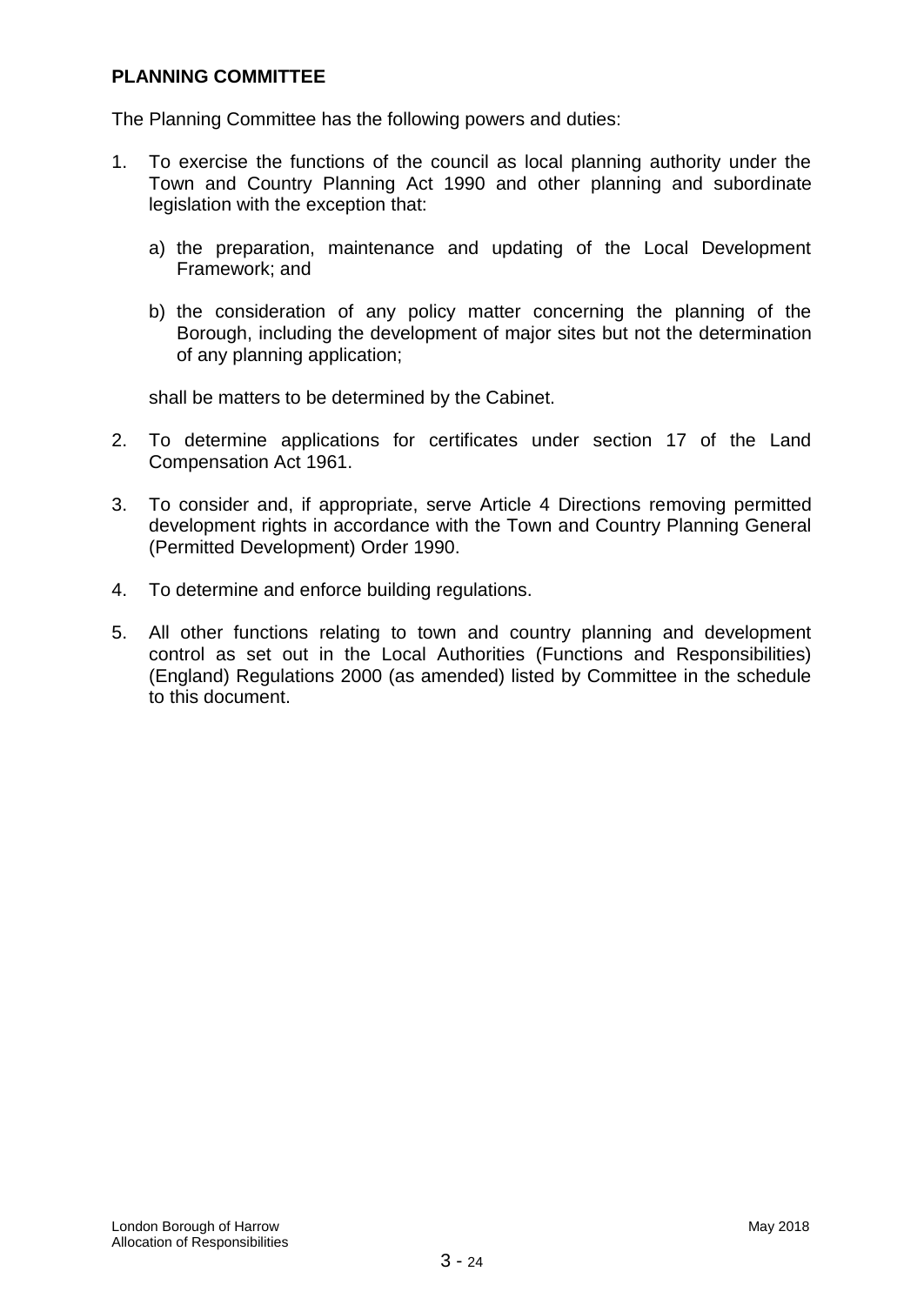# **OTHER STATUTORY COMMITTEES**

# **STANDING ADVISORY COUNCIL FOR RELIGIOUS EDUCATION**

SACRE is established under section 390 of the Education Act 1996. It is not a formal committee of the Council. The terms of reference and membership are set out below. Under section 392(7) of the Act, SACRE may regulate its own proceedings and hence the Council's committee procedure rules do not apply to SACRE.

#### **Terms of reference**

- (1) As requested by the local authority or of its own volition, to advise the local authority on matters connected with:
	- a. religious worship in community schools or foundation schools which do not have a religious character, and
	- b. Religious education, in accordance with the Agreed Syllabus

The matters referred to above include, in particular, teaching methods, choice of materials and teacher training.

- (2) To deal with applications from schools for a determination on whether the statutory requirement for Christian collective worship should apply.
- (3) To determine the manner and form of applications under (2) above.
- (4) To convene from time to time an Agreed Syllabus Conference to review the agreed syllabus. The representative groups on SACRE, other than Group D, may at any time require a review of the agreed syllabus. Each of the three representative groups concerned shall have a single vote on the question of whether to require such a review.
- (5) To publish an annual report as to the exercise of their functions and any action taken by representative groups on the council under (4) above during the preceding year.

#### **Membership**

- Group A Representatives of Christian and other religious denominations (22)
- Group B Representatives of the Church of England (3)
- Group C Representatives of Teachers (6)
- Group D Representatives of the Local Education Authority (3)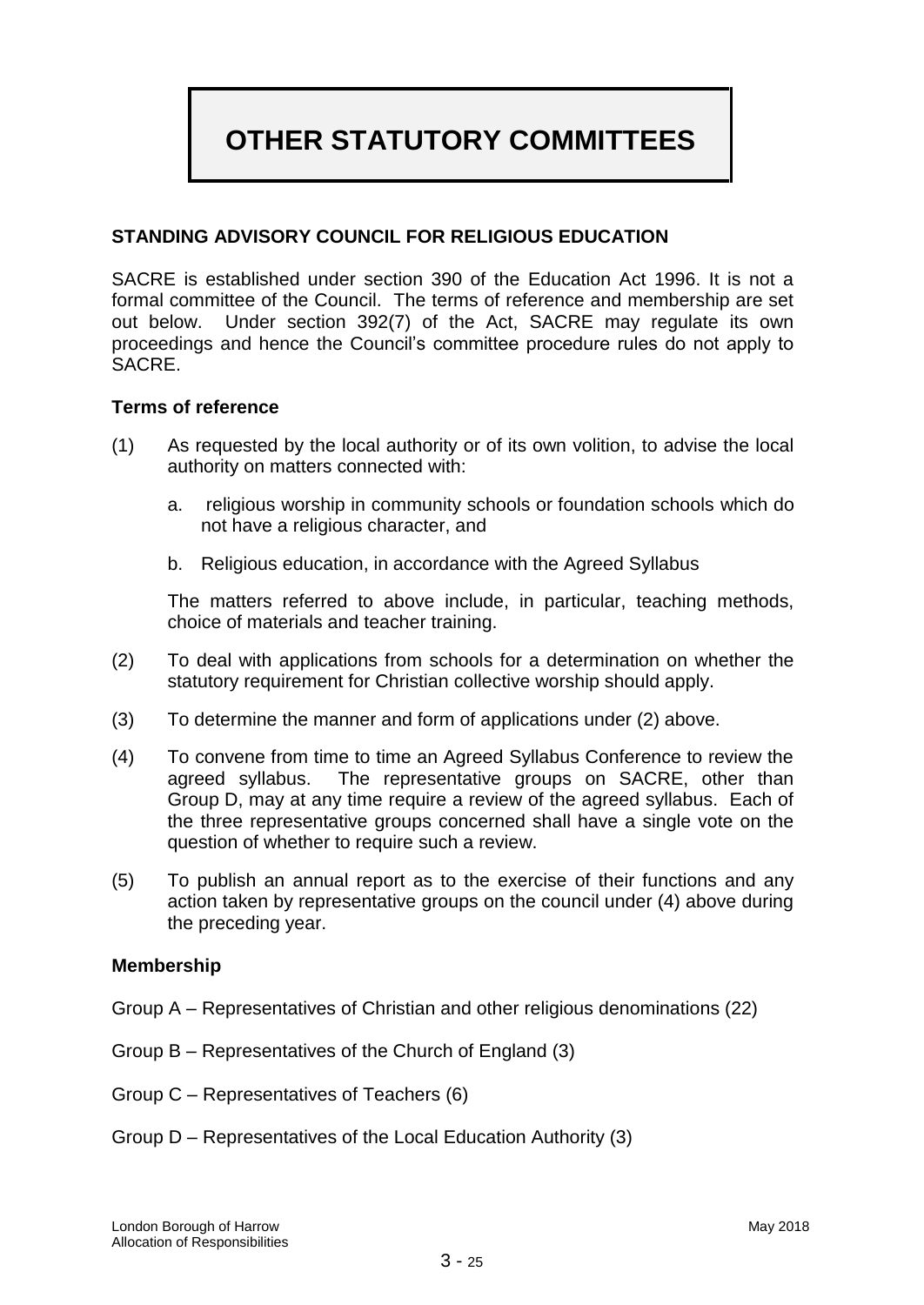SACRE may also include co-opted members (that is, persons co-opted as members of SACRE by members of SACRE who have not themselves been so co-opted).

Any member who fails to attend three consecutive members of SACRE shall cease to be a member of the Council unless, at the third such meeting, SACRE approves the reason for non-attendance.

An adviser nominated by the Corporate Director, People Services shall also be invited to attend meetings of SACRE.

## **STATUTORY CHIEF OFFICERS' DISCIPLINARY PANEL**

The Panel has the following powers in respect of matters which might lead to the dismissal of, or disciplinary action against, the Chief Finance Officer, Monitoring Officer or Head of Paid Service except in relation to matters concerning redundancy, the expiry of a fixed term contract or permanent ill health:

- 1. to arrange for the investigation of the matter;
- 2. to consider the investigation report and representations (including in person) by the officer;
- 3. to make recommendations to Council in relation to the dismissal of the officer; and
- 4. where the panel decides it to be appropriate, to make recommendations to the Chief Officers' Employment Panel for action short of dismissal or to confirm that the matter should not progress further.

#### **Membership**

The Panel shall consist of three elected members and two independent persons appointed by the Council under section 28(7) of the Localism Act who will be invited to a Panel meeting as and when required.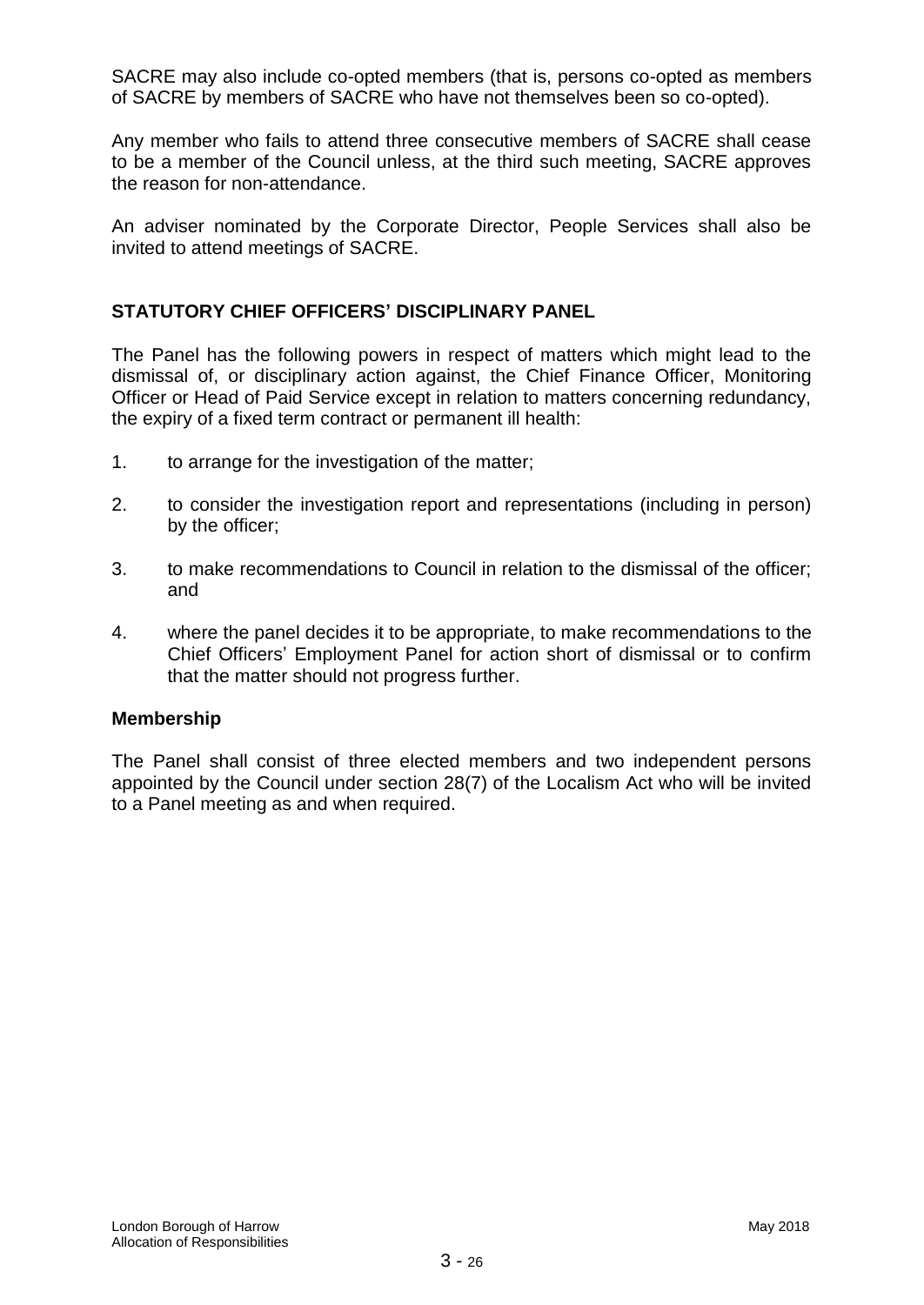# **TERMS OF REFERENCE AND DELEGATION OF DUTIES TO THE CABINET, PORTFOLIO HOLDERS, ADVISORY PANELS AND CONSULTATIVE FORUMS**

# **EXECUTIVE (CABINET)**

## **The Cabinet is responsible for the following functions:**

- (1) Development of proposals for the budget (including the capital and revenue budgets, the fixing of the Council Tax Base*,* and the level of Council Tax) and the financial strategy for the Council;
- (2) Monitoring the implementation of the budget and financial strategy;
- (3) Recommending major new policies (and amendments to existing policies) to the Council for approval as part of the Council's Policy Framework and implementing those approved by Council;
- (4) Preparation and agreement of other policies and plans for implementation by Portfolio Holders and others;
- (5) Approval and management of the Council's Capital Programme and Strategy;
- (6) All key decisions namely:
	- (i) an executive decision which is likely to result in the Council incurring expenditure which is, or the making of savings which are, significant having regard to the budget for the service or function to which the decision relates; or
	- (ii) an executive decision which is likely to be significant in terms of its effects on communities living or working in an area of two or more wards of the Borough.

A decision is significant for the purposes of (i) above if it involves expenditure or the making of savings of an amount in excess of £1m for capital expenditure or £500,000 for revenue expenditure or, where expenditure or savings are less than the amounts specified above, they constitute more than 50% of the budget attributable to the service in question.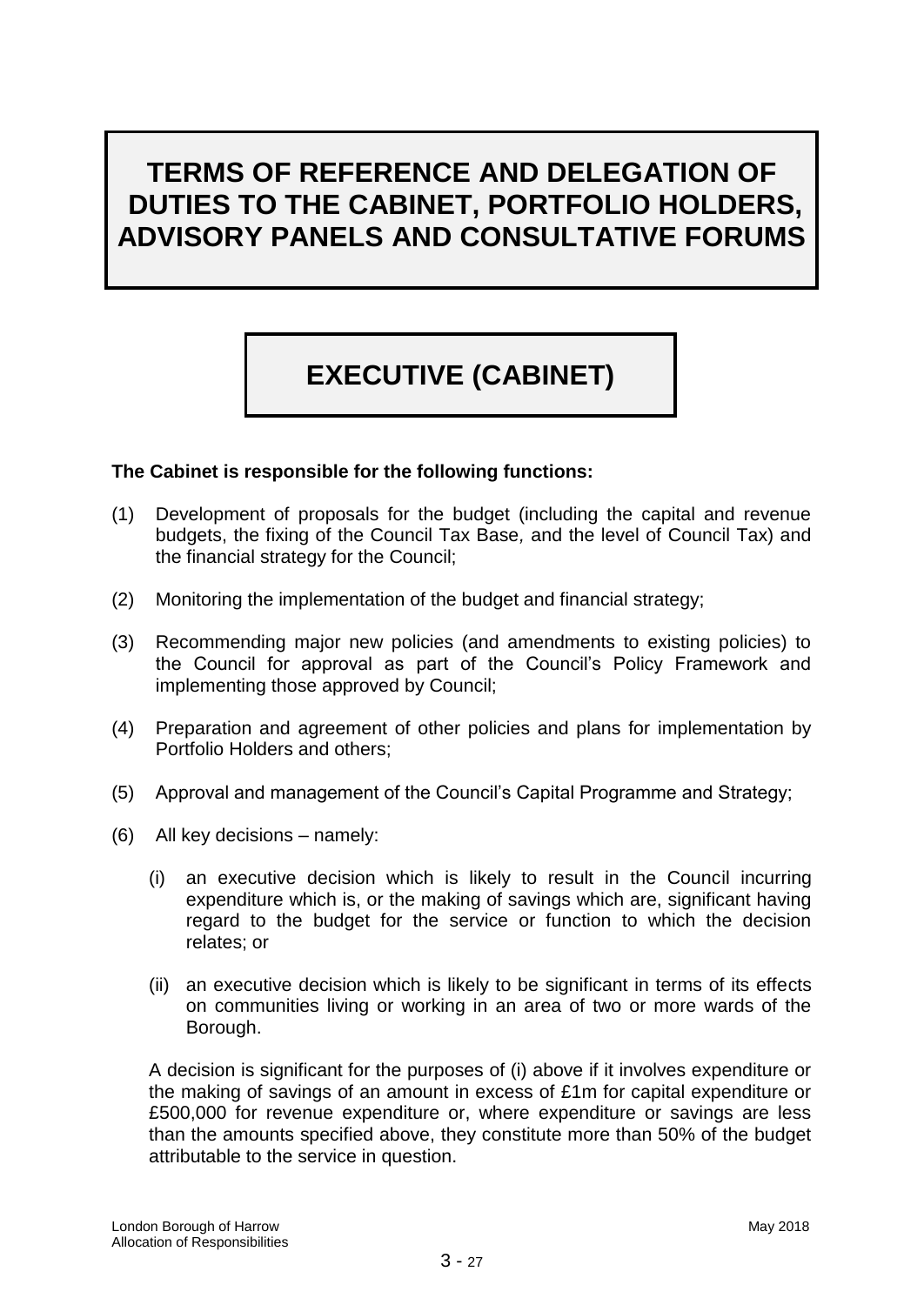- (7) Award of contracts over £500,000 and all matters reserved to the Executive under the Contract Procedure Rules
- (8) Virements between budgets as required by the Financial Regulations;
- (9) Making all non-key decisions which either fall outside Cabinet policy or agreed Executive guidelines, or have been referred to the Executive by the relevant Portfolio Holder or Corporate Director;
- (10) Determination of recommendations and references from the Council or any of its Committees or sub-committees and which the Cabinet considers are appropriate for collective decision;
- (11) Approval of HRA Rents.

# **Role and Areas of Responsibility of Portfolio Holders (Cabinet Members)**

## **General Responsibilities**

- (1) All Portfolio Holders are responsible for the effective management and delivery of executive functions within their area of responsibility and within the following framework:
	- The Council's overall strategic, corporate and policy objectives and all statutory and other plans and strategies approved by the Council the approved revenue and capital budgets
	- The law and the Council's Constitution
	- The decisions made at full meetings of the Cabinet.
- (2) All Portfolio Holders share the responsibility for ensuring:
	- The development, co-ordination, promotion and implementation of the Council's statutory plans and strategies and for the setting of the Council's Objectives;
	- That the Council delivers value for money in all that does;
	- The delivery of Public Health responsibilities;
	- The oversight, development, monitoring and promotion of all executive services provided by the Council within the appropriate performance management framework;
	- That suitable and proper arrangements are made for the procurement, development, monitoring and promotion of all services relating to executive functions, which are provided under contract to the Council;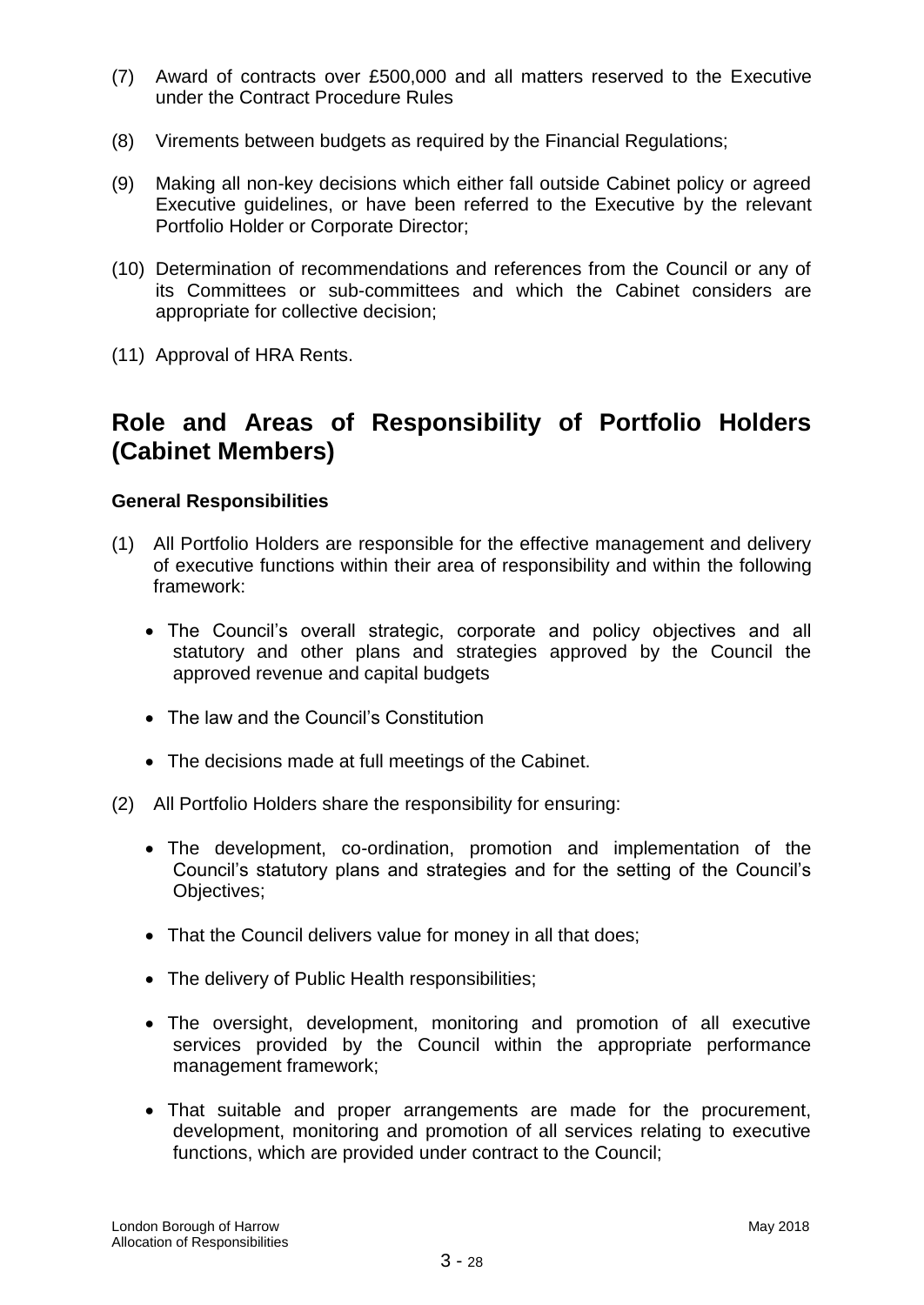- The promotion of the interests of the Borough, and of all the residents, businesses, other organisations and stakeholders within Harrow;
- That the Council takes a community leadership role across the public, voluntary and business sectors involving the development of good and effective working links with all sectors;
- The promotion and implementation of an effective equal opportunities policy;
- The promotion of services which are sustainable, improve community cohesion and community safety, make for more open government, provide opportunities for resident participation in delivering outcomes and include new methods of community engagement;
- That proper arrangements are made for consultation and participation with residents and service users in decision making;

# **The Leader of the Council and Portfolio Holder for Strategy, Partnerships, Devolution & Customer Services**

The Leader of the Council shall have the following responsibilities:

- When present to chair meetings of the Cabinet;
- Appoint and dismiss Portfolio Holders and the Deputy Leader
- Appoint to and dismiss from committees of the Cabinet
- Determine from time to time the roles and areas of responsibility of Portfolio **Holders**
- In the absence of a Portfolio Holder, or on written notice to that Portfolio Holder, to exercise any of that Portfolio Holder's functions him/herself or arrange the discharge of those functions by another Portfolio Holder or a Corporate Director
- Champion the Borough locally, nationally and internationally and act as an advocate for its residents
- Work with the Government to maximise opportunities for devolution, fairer funding and growth
- Lead the development and implementation of the Council's Corporate Plan and Budget
- Oversee Access Harrow and the implementation of the Customer Services **Strategy**
- Lead the Council's Strategy to address all forms of inequality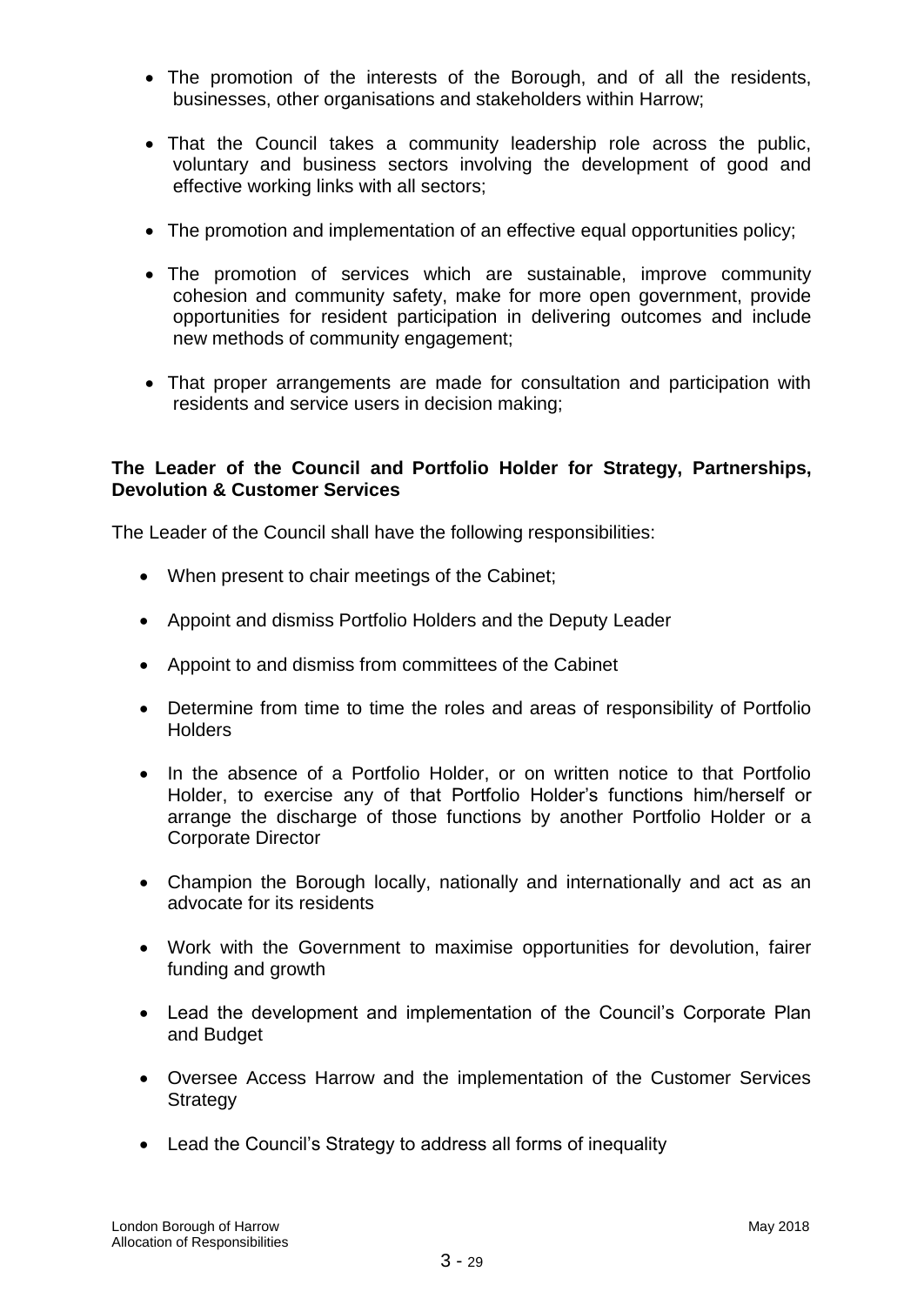- Liaise with Government Departments, the Greater London Authority, London Councils, West London Alliance and other local and public bodies
- Champion the Council's media relations and promote its brand and reputation
- Ensure that the decisions and activities of the Council comply with the highest possible ethical standards and that all Members of the Council adhere to the Code of Conduct.

## **Deputy Leader of the Council**

The Deputy Leader of the Council shall have overall responsibility for:

- Undertaking the responsibilities and delegated powers of the Leader of the Council, to the extent permitted by the Constitution, in the absence of the Leader;
- The chairing of meetings of the Executive in the absence of the Leader of the Council.

## **Portfolio Holder - Adults and Public Health**

To be responsible for the development and strategic direction of the Council's Adults Social Care and Public Health functions, including:

- Championing the safeguarding of vulnerable adults;
- Overseeing compliance with both relevant statutory duties and performance targets;
- Working in partnership with service inspectors, health bodies, the voluntary sector and service clients;
- Championing service projects including commercialisation opportunities;
- Representing service interests on the Health & Well-Being Board;
- Supporting the joint commissioning of services;
- Promoting wellbeing across the Council.

#### **Portfolio Holder for Community Cohesion and Crime**

 To work with community groups, and statutory agencies to both maintain and improve community cohesion and community safety, reduce crime, mitigate its effect and reduce fear of crime;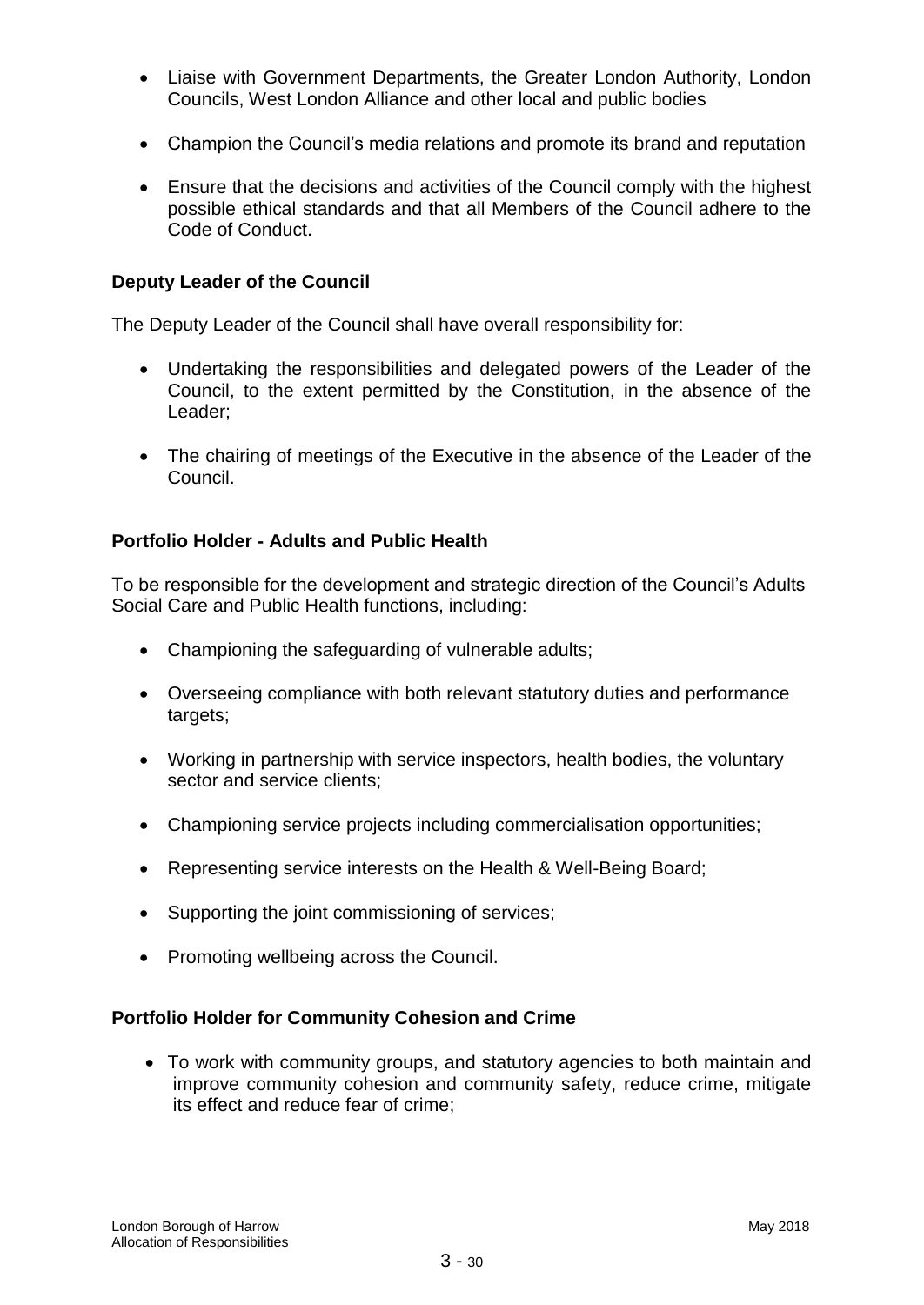This will include championing the Council's commitment to social inclusion and fairness and Representation on appropriate partnerships, boards and groups.

# **Portfolio Holder for Community Engagement and Accessibility**

- To inspire Harrow's residents to build upon the many assets that exist at the heart of their communities, and to ensure they are appropriately consulted and involved in the Council's decisions, plans and activities;
- This will include working with community groups, businesses, the voluntary sector and statutory agencies.

## **Portfolio Holder for Environment**

To be responsible for the development and strategic direction of the Council's environment services, and associated enforcement activity, including:

- Overseeing compliance with relevant statutory duties and performance targets;
- Championing service projects including commercialisation opportunities;
- Developing the role of community champions;
- Supporting the joint commissioning of services.

## **Portfolio Holder for Finance and Resources**

To be responsible for the financial strategy of the Council, including

- Developing and promoting its annual and long term budgets and policy frameworks including those for the housing revenue account;
- Ensuring financial controls and processes are effective;
- Keeping under review fees and charges levied by the Council;
- Championing effective risk management and business continuity activity;
- Promoting commercial opportunities;
- Ensuring coherent strategies for People and IT are adopted and implemented;
- Ensuring the Council has effective processes to monitor and manage the performance of its services;
- Overseeing the procurement, management and extension of major contracts (ie over £1m pa) and the settlement of claims against the Council over £1m.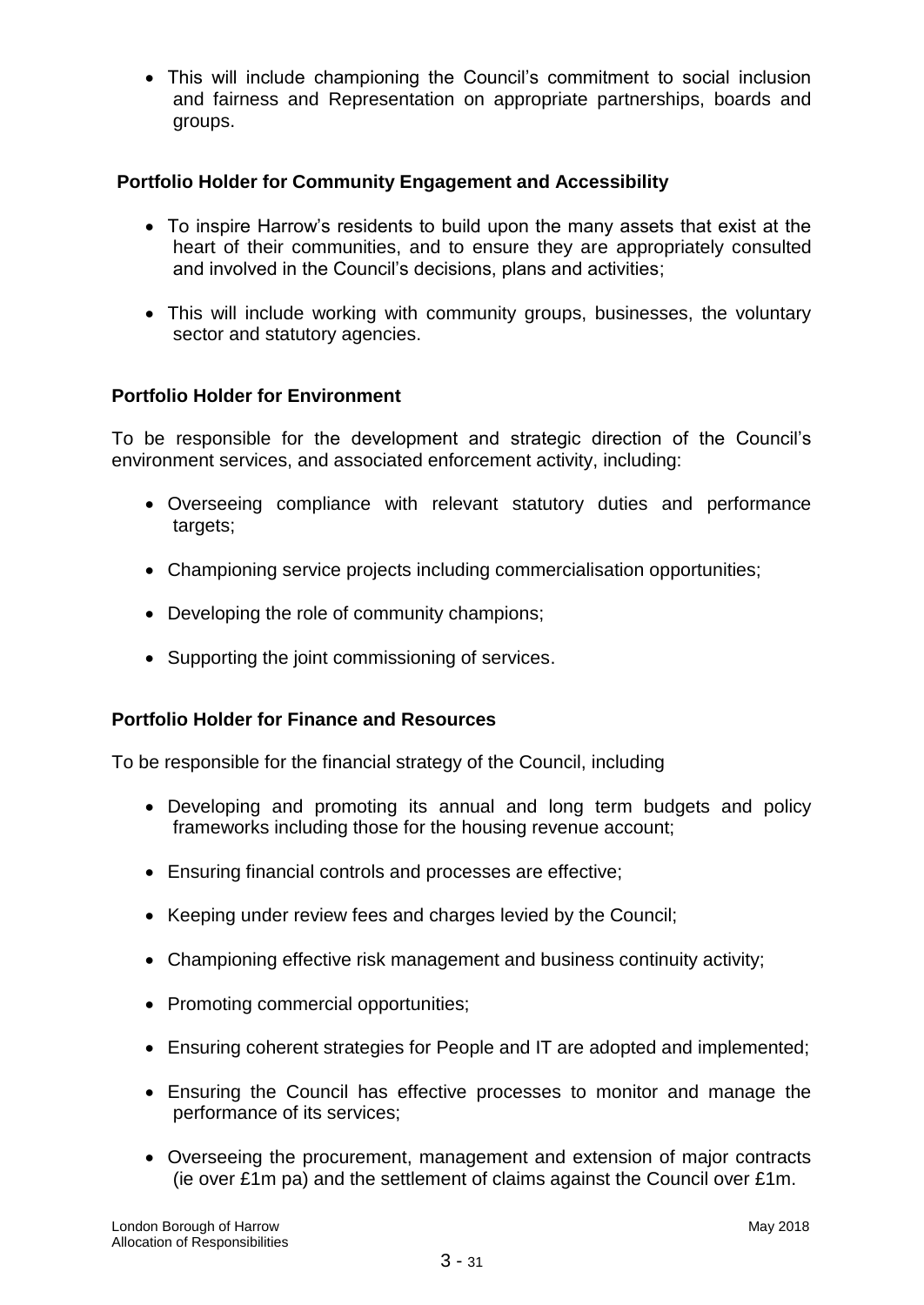# **Portfolio Holder – Housing**

To be responsible for the development and strategic direction of the Council's housing services including:

- Ensuring the viability and cost effectiveness of the Housing Revenue Account;
- Enabling the provision of affordable homes and supporting the improvement of housing in the borough, working with private developers, landlords and housing associations as appropriate;
- Maximising opportunities to engage tenants and leaseholders and ensuring their feedback shapes services;
- Oversee the discharge of the Council's duties to the homeless.

# **Portfolio Holder - Regeneration, Planning and Employment**

To be responsible for the strategic direction of regeneration and the promotion of employment opportunities in the Borough including:

- The development of local and regional plans;
- Liaising with local and national government bodies and the business community;
- Protecting Harrow's built heritage and green spaces;
- Ensuring the effective management of the Council's property assets, with specific authority to acquire or dispose of land up to £250k (other than at less than best consideration);
- Ensuring good governance in the Council, including overseeing the Legal & Governance Services Directorate;
- Overseeing the development of cultural activities in the Borough;
- Ensuring residents have appropriate training and development opportunities and benefit from employment opportunities in the Borough.

## **Portfolio Holder for Young People and Schools**

To be responsible for the development and strategic direction of services to young people and schools in the Borough including:

- Championing the safeguarding of vulnerable young people;
- Acting as the lead member for children, including overseeing compliance with statutory duties, targets and reporting requirements;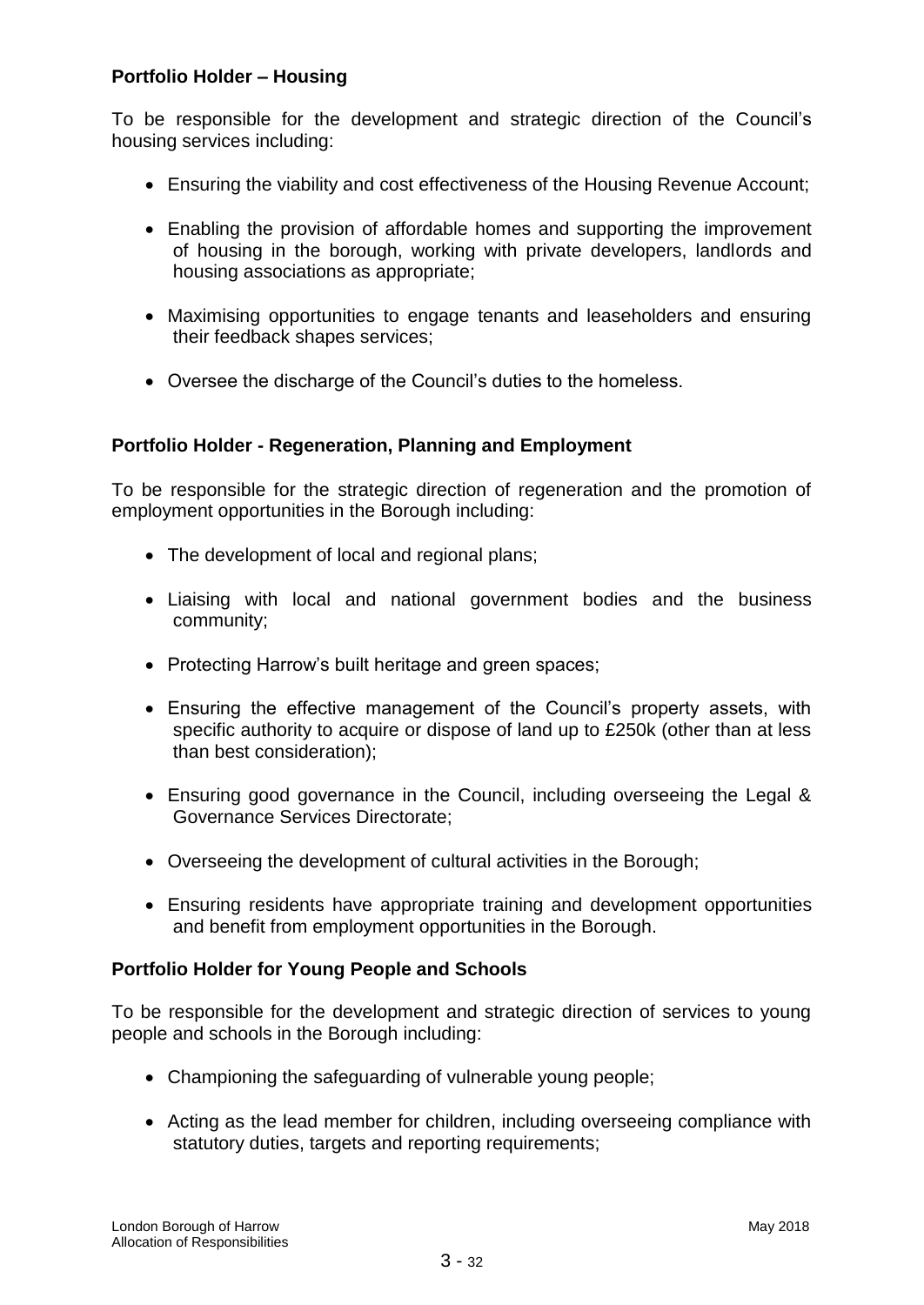- Promoting and championing the interests of children looked after by the Council;
- Representing the interests of young people on partnerships and boards including the local safeguarding children board and the Health and Wellbeing Board;
- Working with partner bodies including the Harrow Youth Parliament, Ofsted, Health Services and the Police;
- Overseeing the discharge of local education authority responsibilities including sustaining effective relationships with schools and governing bodies.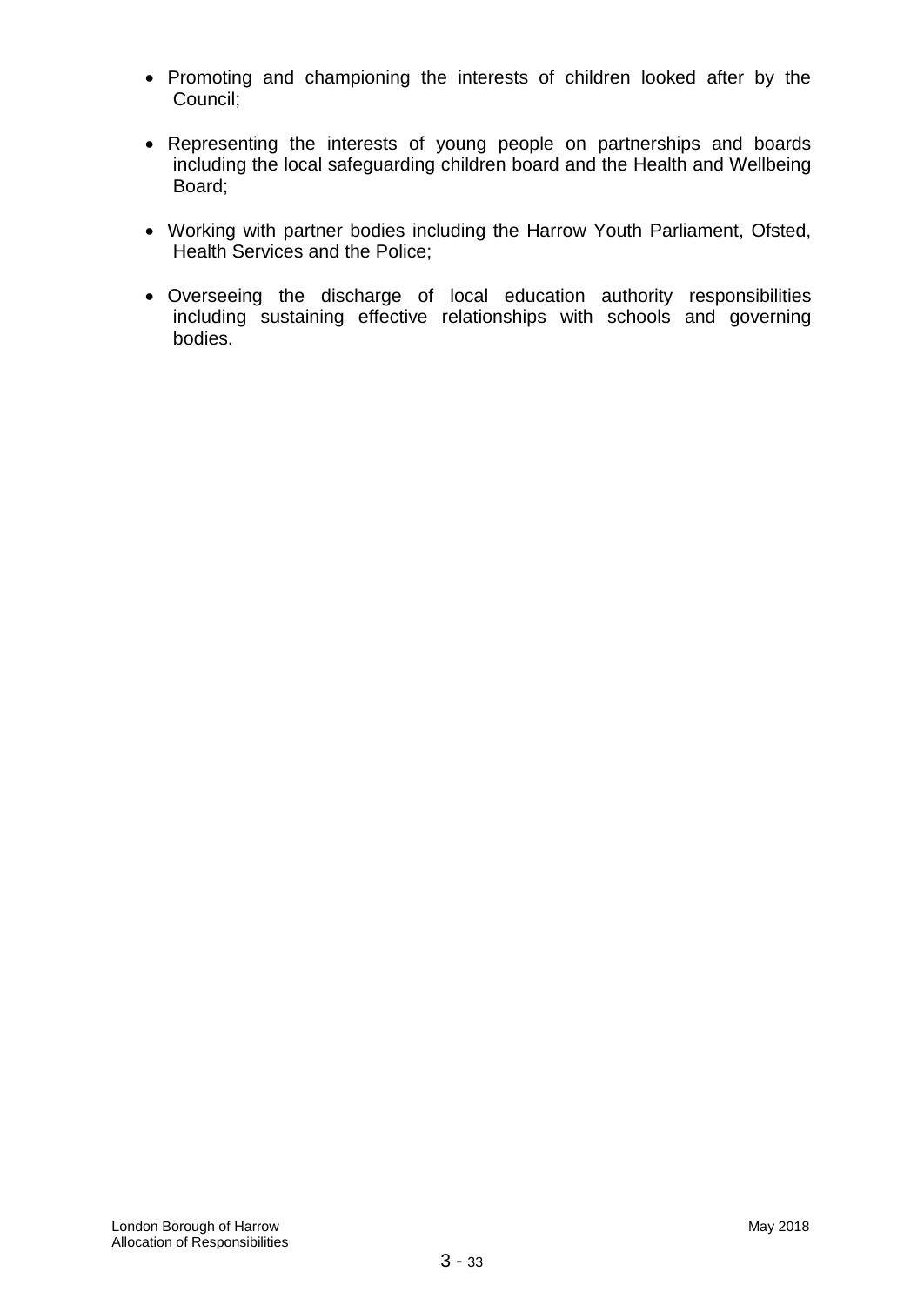# **CABINET ADVISORY PANELS**

(Note: Cabinet Advisory Panels have no Executive decision making powers. Their purpose is to consider matters referred to them within their terms of reference and to make recommendations to the Cabinet/Portfolio Holder as appropriate.)

# **Corporate Parenting**

**Harrow Business Consultative** 

**Major Developments**

**Traffic and Road Safety**

\* \* \* \* \* \* \* \* \* \* \* \* \* \* \*

## **CORPORATE PARENTING PANEL**

#### **Purpose**

- 1. To ensure that the Council is fulfilling its duties towards Children Looked After corporately and in partnership with other statutory agencies.
- 2. To consider matters referred to the Panel within its terms of reference and to make recommendations to Cabinet/Portfolio Holder as appropriate including:
	- a. Approving annually the Statement of Purpose for the Adoption Service
	- b. Approving annually the Statement of Purpose for the Fostering Service
	- c. To ensure all councillors are aware of their corporate parenting responsibilities through Mandatory training and communication.

## **Role of the Panel**

- 1. To take an overview of the Council's and partner agencies responsibilities towards looked after children
- 2. To examine ways in which the Council as a whole and partner agencies can improve the life chances of looked after children and care leavers.
- 3. Ensure there are good joint working arrangements between council departments and partner agencies.
- 4. To consider and regularly review on an annual basis a Corporate Parenting Strategy setting out key priorities and areas for action. The Corporate Parenting Strategy will be submitted to Cabinet and full council for consideration and decision on approval.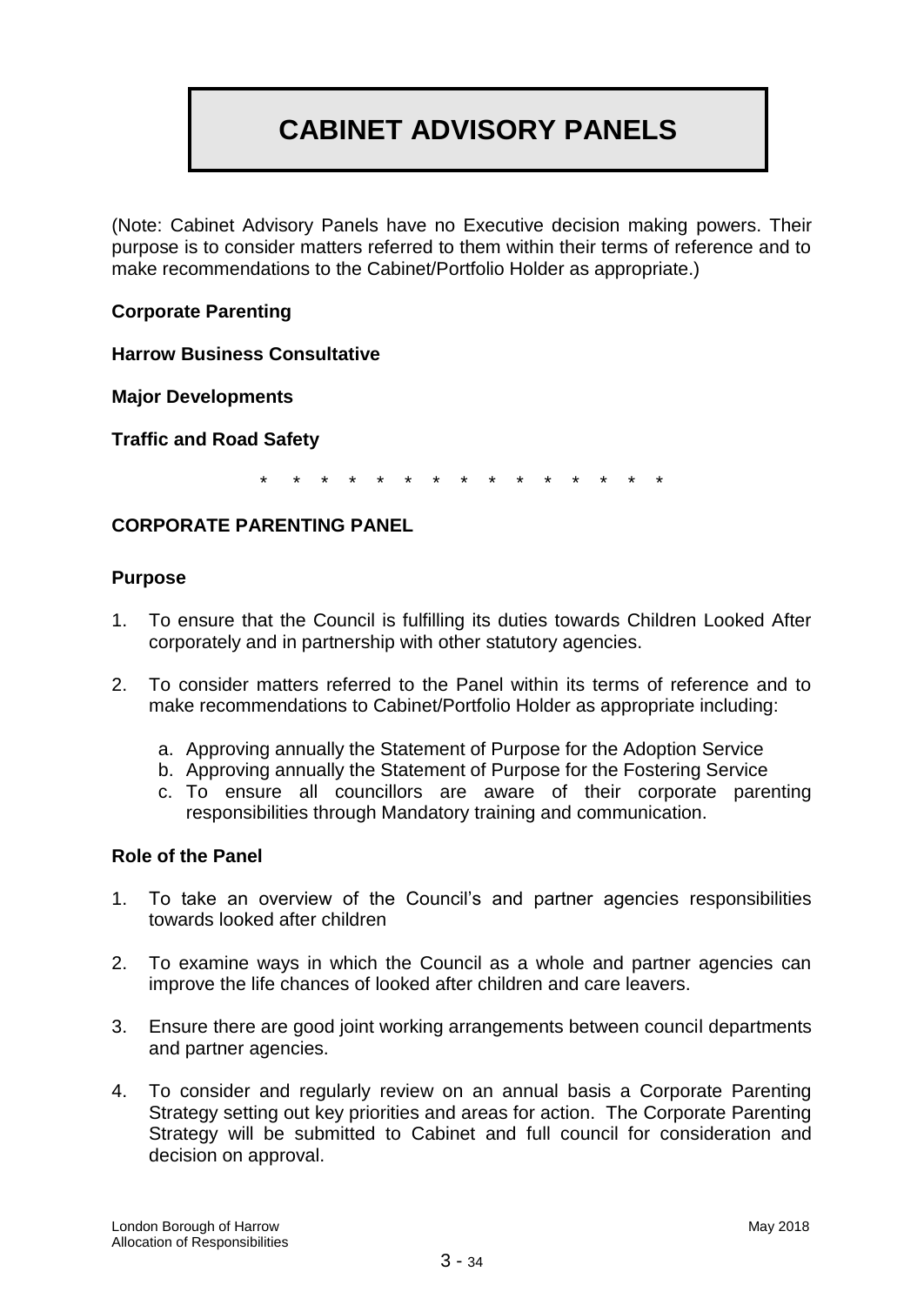- 5. To provide a forum for Children Looked After (CLA) to participate and influence policy and enable CLA to have opportunity to talk about issues relating to their own direct experiences of services they have received. Hence the Board will ensure that the positive experiences/services are maintained and lessons are learnt and changes made in the areas that require improvements.
- 6. To comment on and contribute to plans, polices and strategies for looked after children and make appropriate recommendations for action.
- 7. To have a monitoring role, by receiving regular progress reports and data on all key Performance Indicators for all CLA e.g. educational attainment (including implementation of Personal Education Plans) and health assessments.
- 8. Monitor the plans/needs of children in Secure Accommodation.
- 9. To receive regular reports on the needs of care leavers including employment, further education, training and housing.
- 10. To receive annual reports on the following services
	- Adoption
	- Fostering
	- Complaints
- 11. To meet with CLA and their carers on a regular basis to consult and celebrate achievements, festivals etc.
- 12. To manage and arrange Member visits to
	- Children's Homes
	- Foster Placements
	- Frontline Services (as indicated in the Victoria Climbie Audit)

## **Membership**

The Corporate Parenting panel will comprise:

A proportionate number of 6 Elected Members

Service Users, Carers and Schools (Non-Voting)

- At least 1 Care leaver
- 1 Foster Carer
- 1 Virtual Head Teacher

Senior Officers (advisors to the Panel – to attend as appropriate to the work of the Panel)

- Director of Children's Services
- Divisional Director Children and Young People
- Head of Service Corporate Parenting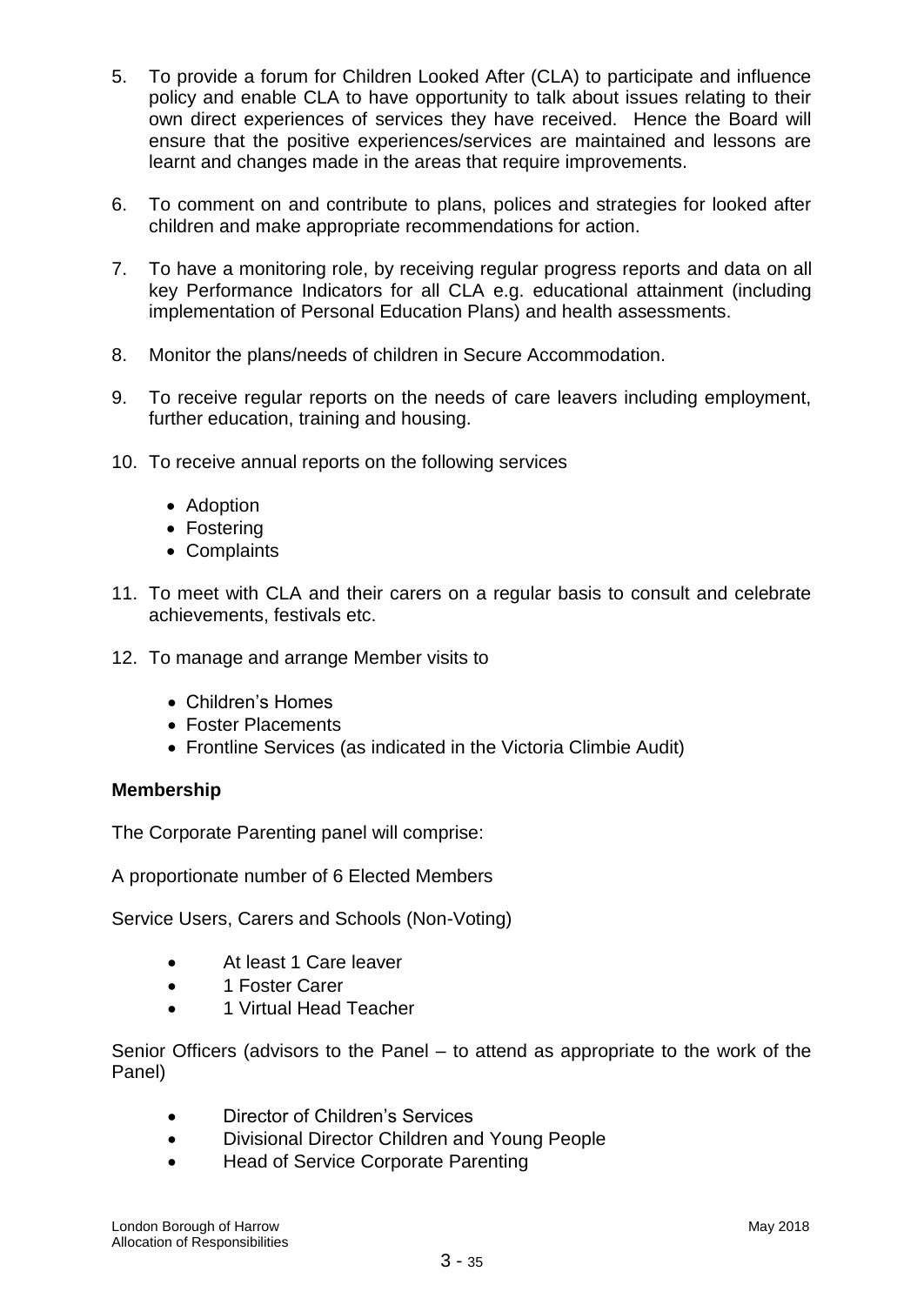- CLA Nurse
- Housing Needs Manager
- Business Intelligence

# **HARROW BUSINESS CONSULTATIVE ADVISORY PANEL**

## Terms of Reference

- 1. To enable consultation between the Council and representatives of local nondomestic ratepayers required by Section 65 of the Local Government Finance Act 1992 and to provide information regarding the Council's expenditure proposals for the future budget in accordance with Non-Domestic Ratepayers (Consultation) Regulations 1992. The minutes of the meetings to be reported to the Cabinet.
- *2.* To facilitate consultation between the Council and representatives of the business community as required by the Authority.

# **MAJOR DEVELOPMENTS PANEL**

The Terms of Reference and Delegated Powers of the Major Developments Panel are:

- 1. To oversee the development of the Harrow and Wealdstone Intensification Area, to include:
	- Reviewing the emerging master plan(s) for the area;
	- Considering emerging design and development principles; and
	- Reviewing the outcomes of community consultation and feedback on the emerging strategy;
	- Reviewing and commenting upon site specific proposals for major developments, prior to their submission to the Local Planning Authority;
	- Reviewing and commenting upon significant capital projects taking place within the area;
	- Reviewing and commenting upon strategies associated with the promotion and delivery of development and economic renewal within the area.
- 2. To oversee the development of proposals for individual major development sites within the borough including:
	- Providing comments on pre application proposals received by the Council for such sites;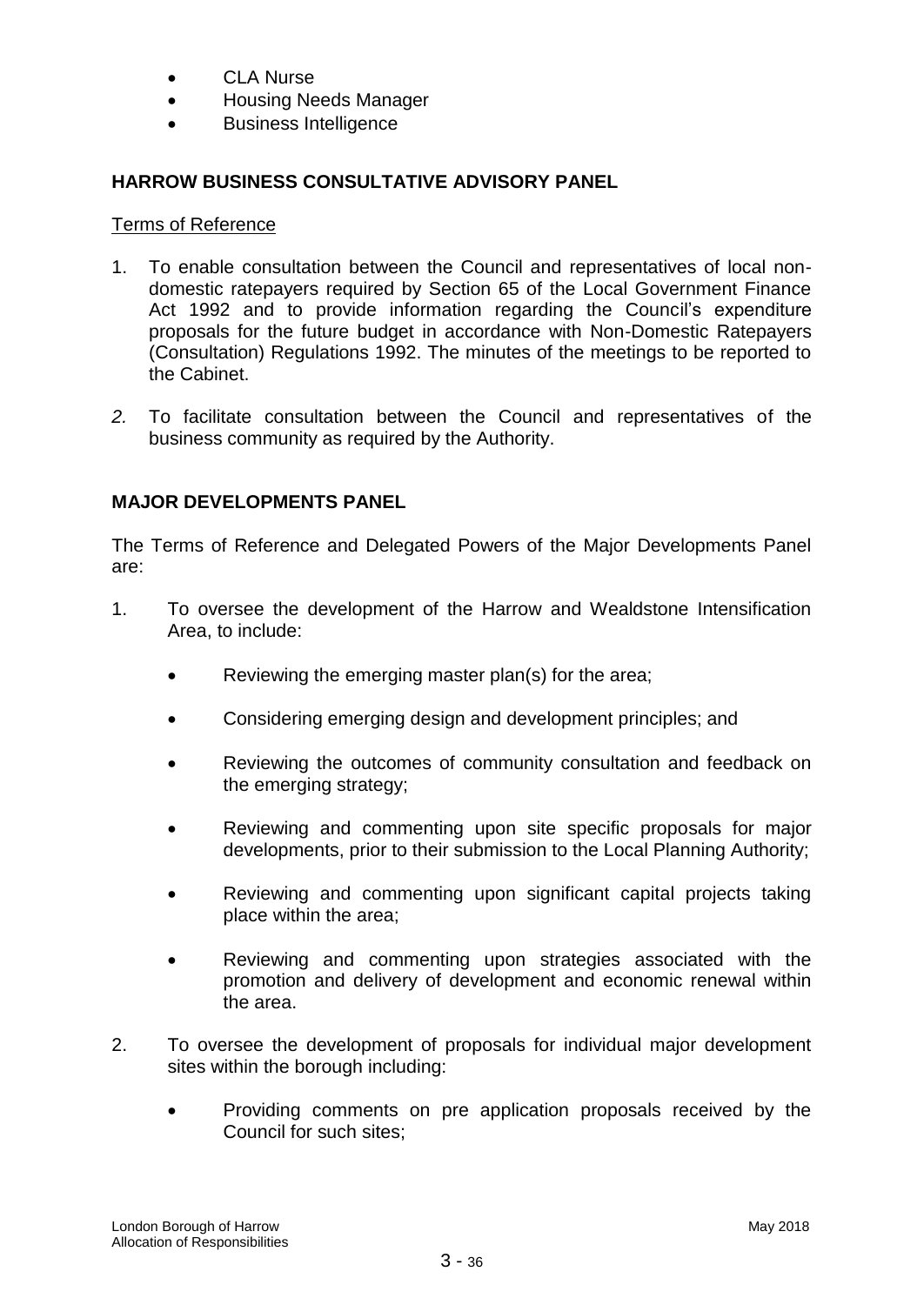- Reviewing progress of strategic development sites within the borough and considering site specific planning and development briefs.
- 3. To give detailed consideration to and make recommendations to Cabinet in respect of:
	- The use of the Community Infrastructure Levies funds;
	- Reviewing and commenting upon changes to the CIL Charging Scheduled and S106 SPG.
- 4. To oversee the implementation of the Borough Wide CIL / Infrastructure Delivery Plan prepared to support strategic growth in the Borough and to make recommendations to Cabinet, to include:
	- Reviewing and commenting upon the draft IDP's comprising annual and longer term infrastructure delivery programmes and projects;
	- Considering the result of public consultation on such plans and programmes and make recommendations to Cabinet on any proposed changes / revisions;
	- Monitor the delivery of the IDP against budget and delivery provisions;
	- Consider and comment upon reports / presentations on infrastructure innovations and best practice in infrastructure delivery.
- 5. To undertake post development reviews within Harrow and on sites beyond the borough and communicate learning on such visits to Cabinet and the Planning Committee.

# **TRAFFIC AND ROAD SAFETY ADVISORY PANEL**

## Terms of Reference

To make recommendations on the following:

- traffic management;
- the management and control of parking both on and off-street;
- the operational aspects of public transport within the Borough.

## **Examples of business:**

- Petitions, Deputations
- Scheme Approval (from existing budgets), including consultation results and authority to make traffic orders.
- \* Objections to traffic orders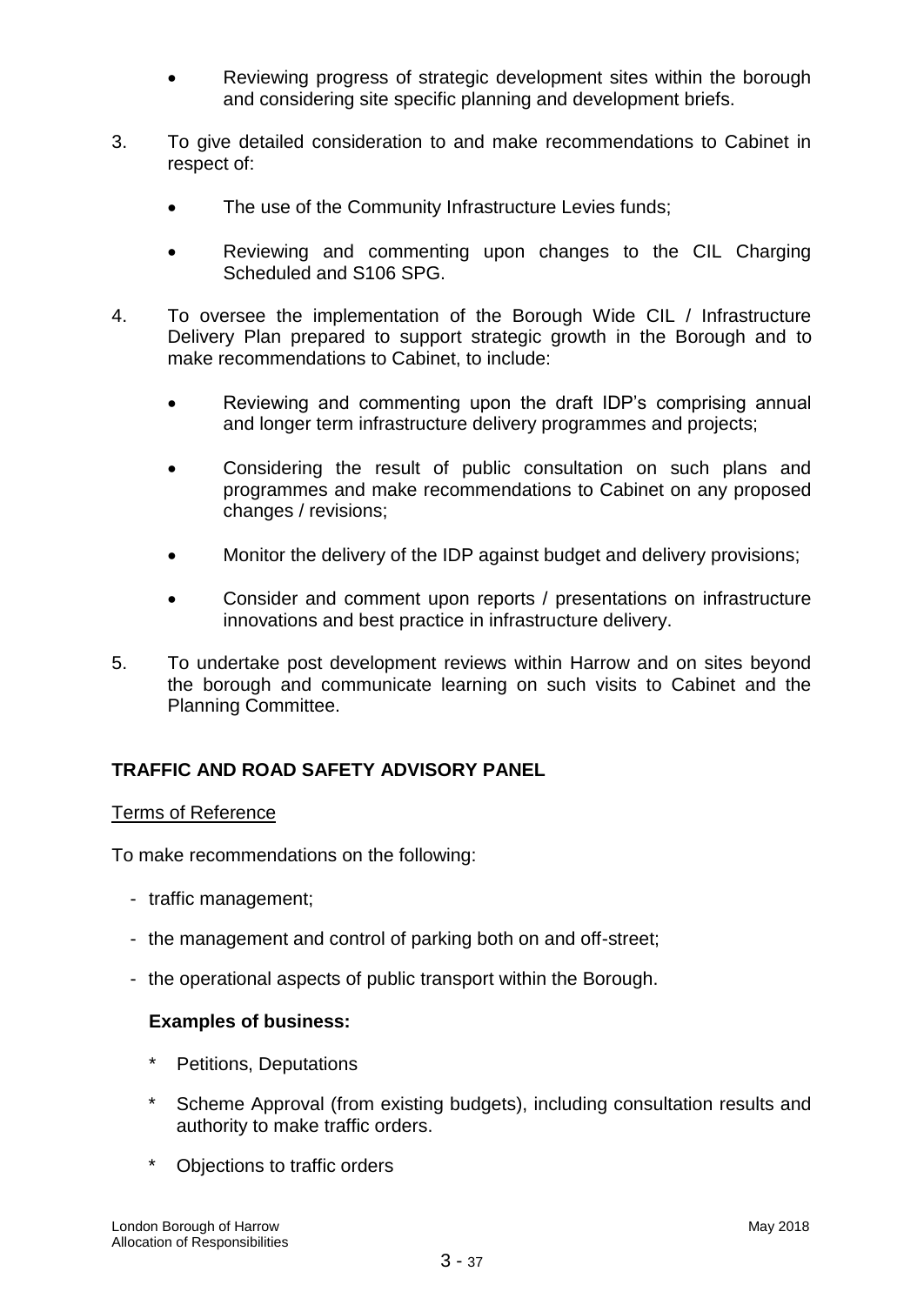- \* Investigations into traffic problems (other than those identified by petition etc)
- \* Local Safety Schemes Annual Review
- \* Consultations from neighbouring authorities on traffic management schemes on or near boundary
- \* Amendments to London Lorry Ban operation
- \* Approval of model traffic orders
- \* References and motions from other bodies
- \* Setting traffic management criteria e.g. traffic calming.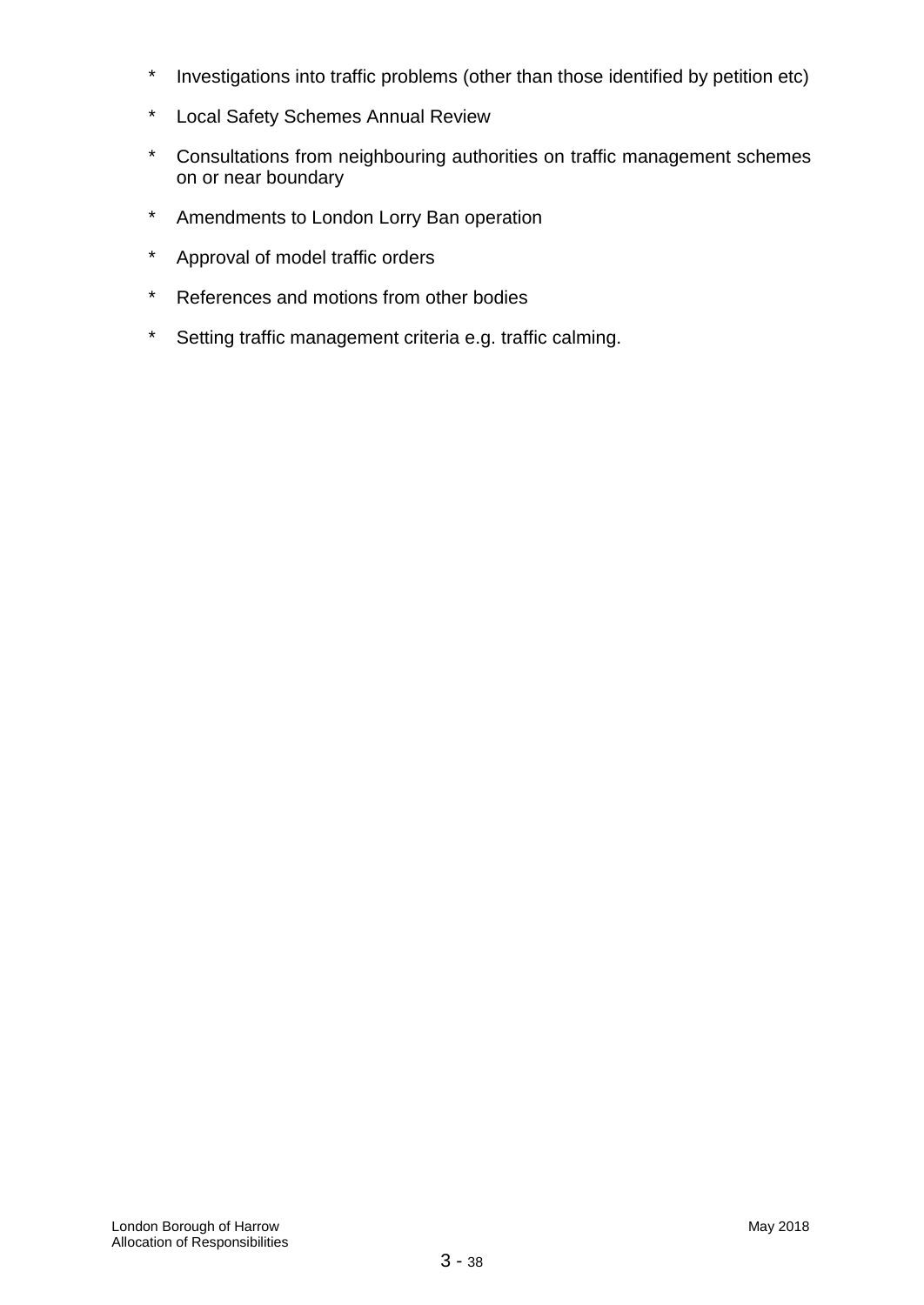# **CONSULTATIVE FORUMS**

# **Employees' Consultative Forum**

## **EMPLOYEES' CONSULTATIVE FORUM**

## **Terms of Reference**

#### **1.0 Consultation**

- 1.1 The Employees' Consultative Forum (ECF) is the primary mechanism by which Council Members will consult Union Representatives on specific matters of mutual interest. The ECF shall make recommendations to the Cabinet on such issues. In addition, the ECF will receive reports on actions from the ECF Sub-Group.
- 1.2 The ECF will meet at least twice annually.

#### **2.0 Equal Opportunities**

- 2.1 The ECF will seek to promote Equal Opportunities in Employment within the Council, ensuring compliance with all the relevant anti-discrimination legislation.
- 2.2 The ECF will ensure the effective implementation of 'Making a Difference Making Equality of Opportunity a Reality'. The ECF will receive and comment on regular reports including:-
	- Statistics and progress on meeting equality targets including an annual report on employment issues analysed by protected characteristics.

#### **3.0 Health & Safety**

- 3.1 The ECF will seek to promote health and safety and welfare within the Council and will keep under review the measures taken to ensure health and safety and welfare at work. The Forum will receive and comment on reports, including:-
	- The Council's half-year and annual health and safety performance report providing an update of health and safety activities and giving information on outcome measures.
- 3.2 Any health and safety and welfare matters which are the responsibility of the Council as set out in the schedule to the Council's Constitution must be referred to the Licensing and General Purposes Committee.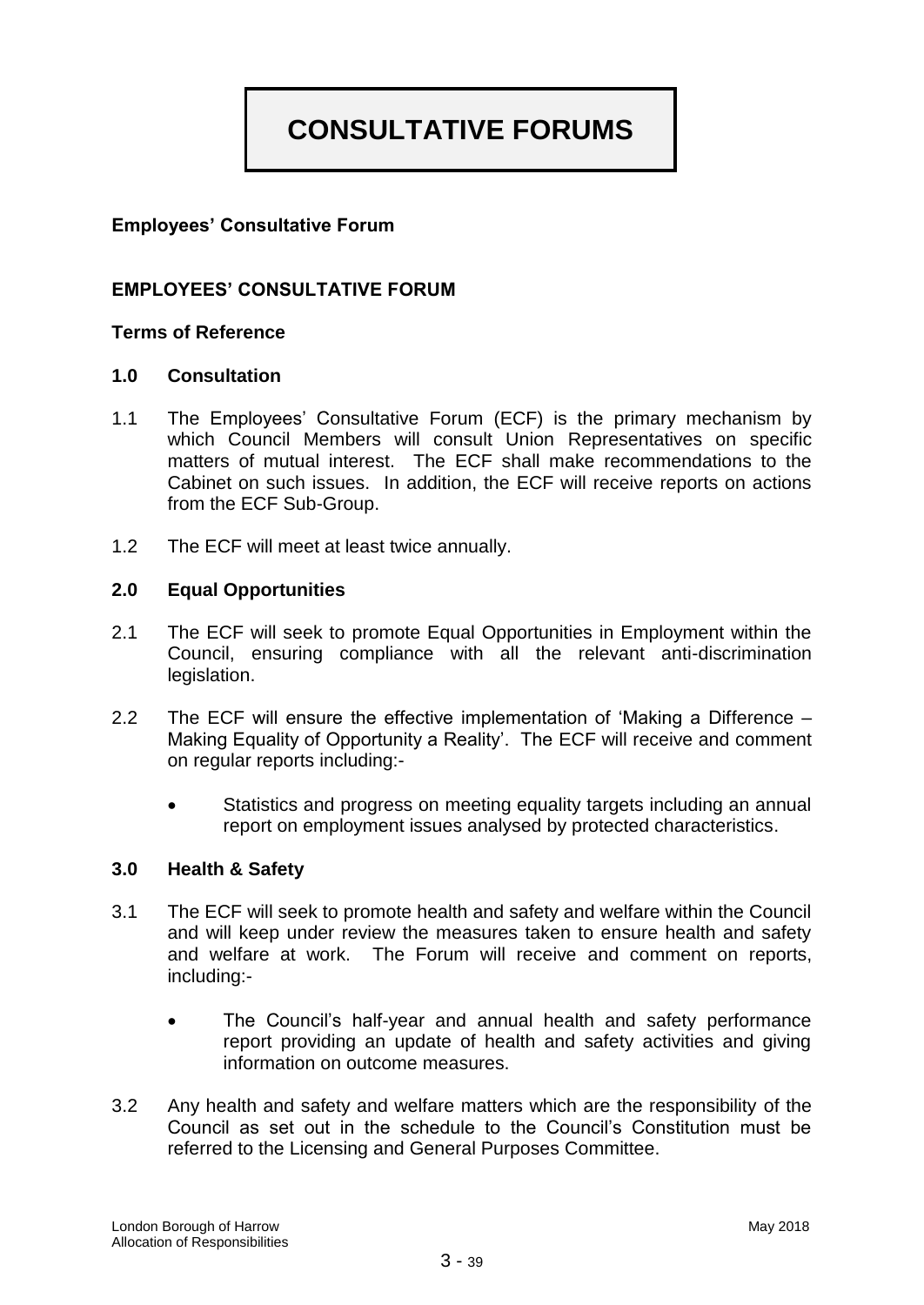## **4.0 Budget**

The ECF will consider the budget, as part of the Council's consultation on the budget setting process and make comments on the recommendations.

## **5.0 Membership**

- 5.1 The permanent membership of the Forum shall be as follows:
	- a) 7 Councillors to include the Leader / Deputy leader and the Portfolio Holder with responsibility for Human Resources.
	- b) A minimum of one and maximum of 3 representatives from each recognised trade union. (Note the number of representatives for each trade union to be determined by their notified membership numbers).
- 5.2 The Council Members shall be appointed annually by the Cabinet. If a Council Member is unable to attend any meeting then a duly appointed Reserve Council Member may attend in their place.
- 5.3 The Employee Side Representatives shall be nominated to the Head of Paid Service within 14 days of each Annual Council. If an Employee Side representative is unable to attend any meeting they may nominate a substitute who shall be co-opted onto the committee for the purposes of this meeting.
- 5.4 The role of chairing the ECF will rotate between Council Members and Employee Side representatives each Municipal Year.
- 5.5 The Employee Side will agree amongst themselves who will take the Chair and notify Democratic Services.
- 5.6 Others who may attend the Forum include:-

Head of Paid Service, Corporate Directors & Directors (or representative) Trade Union Branch Secretaries (or representative) Trade Union Branch Regional Officials (as required) Representatives from Employee Support Groups – for the Annual Equality in Employment report. Other officers as required.

For the meeting to be quorate, it must be attended by a minimum of three Council Members and two trade union representatives from different trade unions.

## **6.0 Recommendations of the Employees' Consultative Forum**

6.1 Recommendations of the ECF are reached by a majority vote among elected Members.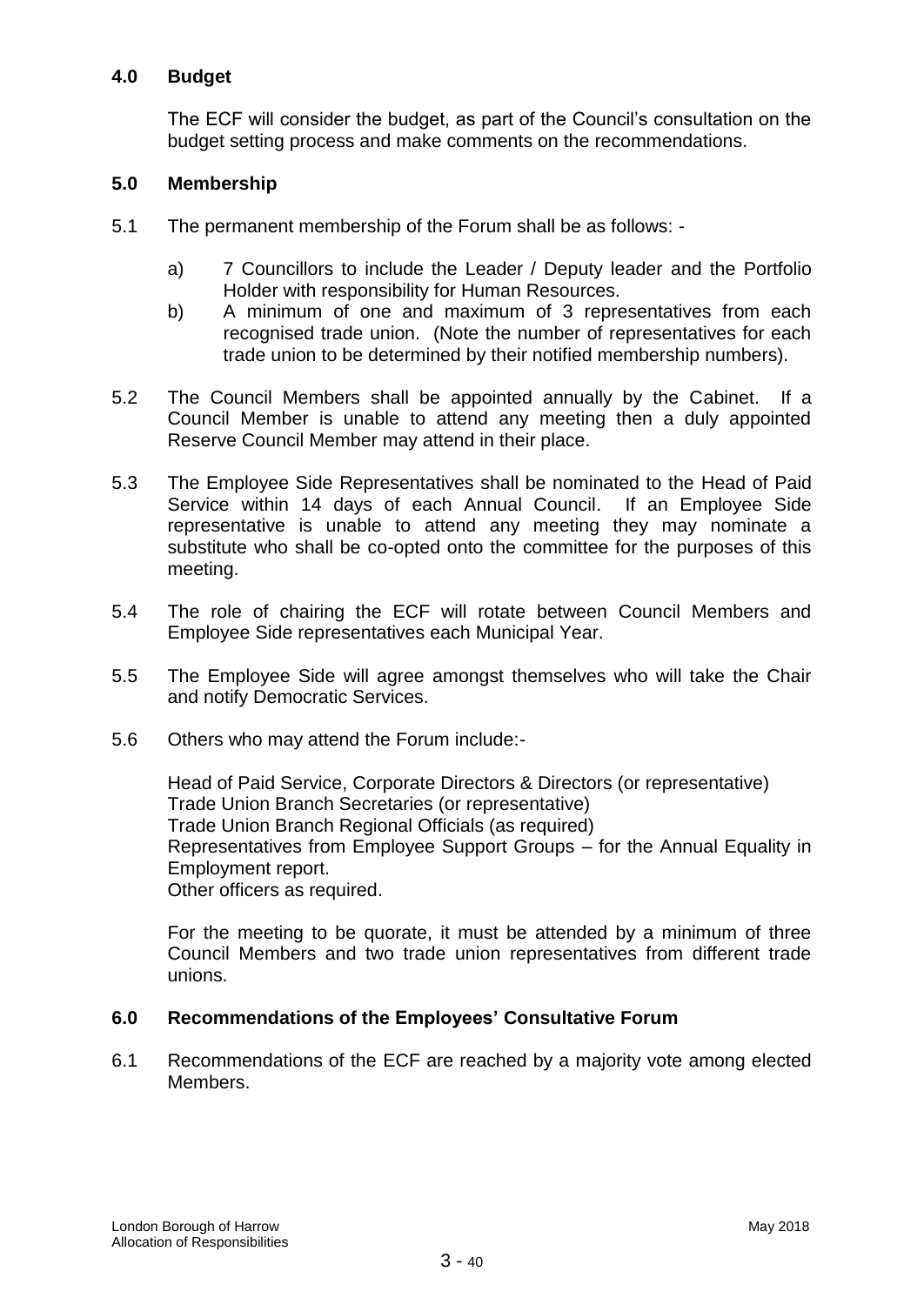6.2 Recommendations of the ECF must go to the relevant portfolio holder or Cabinet, who are the last stage in the local procedures and in the normal course of events, will be implemented immediately (subject to the call-in period).

(*Note: A proposal to establish any subsidiary body of this Committee shall be subject to its prior referral to and approval by Cabinet).*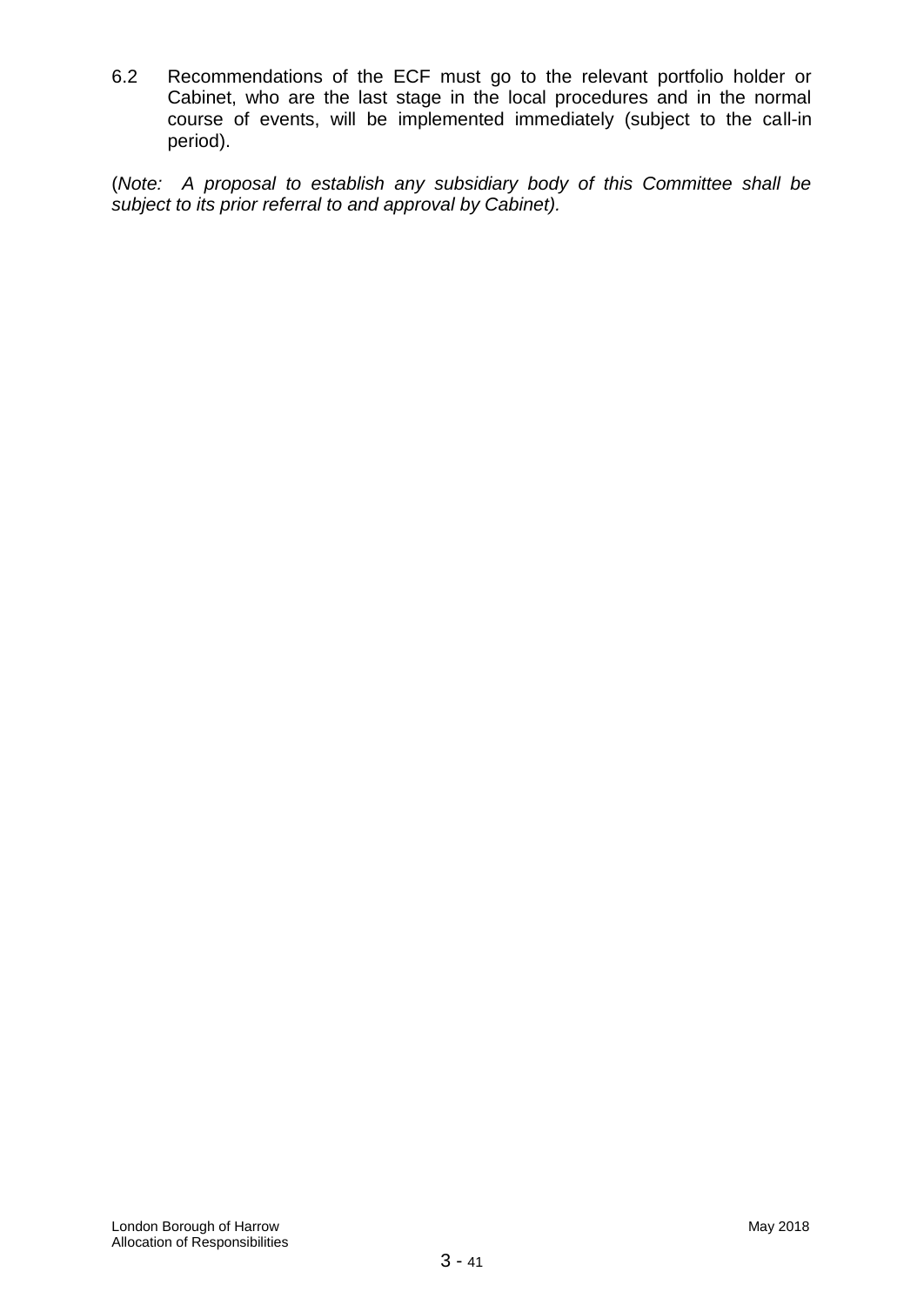# **JOINT ARRANGEMENTS**

**JOINT COMMITTEE OF THE BOROUGHS OF BARNET, BRENT, EALING, HARROW AND HOUNSLOW (KNOWN AS "WEST LONDON ECONOMIC PROSPERITY BOARD")**

#### **Functions and Procedure Rules**

#### **1. Purpose of the Joint Committee**

- 1.1 The London Boroughs of Barnet, Brent, Ealing, Hammersmith & Fulham, Harrow and Hounslow ("the Participating Boroughs") have established the Joint Committee pursuant to powers under the Local Government Acts 1972 and 2000, and under the Local Authorities (Arrangements for the Discharge of Functions) (England) Regulations 2012.
- 1.2 The Joint Committee shall be known as '**WEST LONDON ECONOMIC PROSPERITY BOARD**.'
- 1.3 The Joint Committee's role and purpose on behalf of the Participating Boroughs relates to ensuring appropriate, effective and formal governance is in place for the purposes of delivering the West London Vision for Growth and advancing Participating Boroughs' aspirations for greater economic prosperity in West London, including promoting "the Economic Prosperity Agenda", in partnership with employers, representatives from regional and central government, and education and skills providers.
- 1.4 The purpose of the Joint Committee will be collaboration and mutual cooperation and the fact that some functions will be discharged jointly by way of the Joint Committee does not prohibit any of the Participating Boroughs from promoting economic wellbeing in their own areas independently from the Joint Committee.
- 1.5 The Joint Committee is not a self-standing legal entity but is part of its constituent authorities. Any legal commitment entered into pursuant of a decision of the Joint Committee must be made by all of the Participating Boroughs.
- 1.6 These Procedure Rules govern the conduct of meetings of the Joint Committee.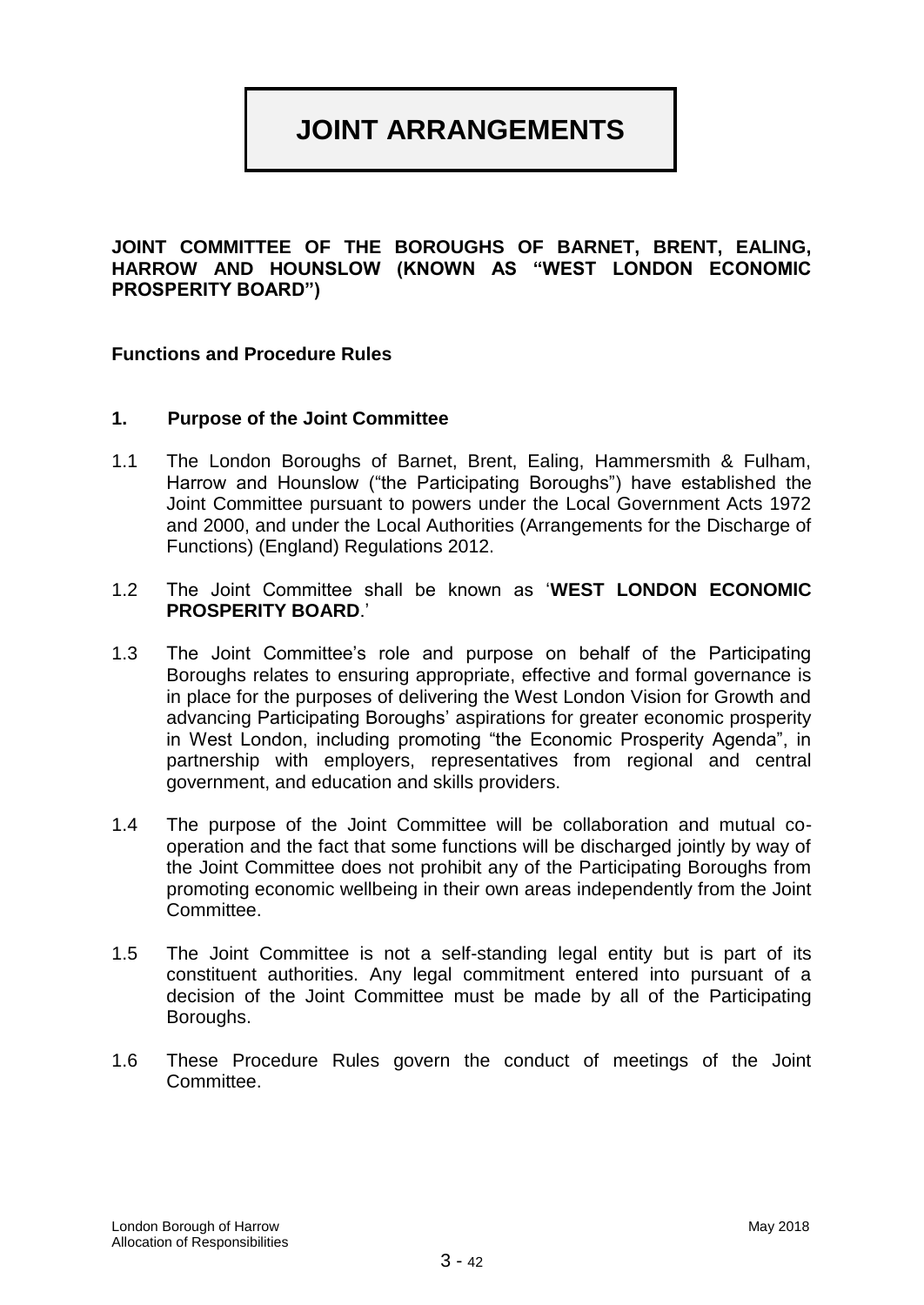# **2. Definitions**

- 2.1 Any reference to "Access to Information legislation" shall mean Part V and VA of the Local Government Act 1972 (as amended) and, to the extent that they are applicable, to the Openness of Local Government Bodies Regulations 2014 (as amended) and the Local Authorities (Executive Arrangements) (Meetings and Access to Information) (England) Regulations 2012 (as amended).
- 2.2 Any reference to "executive", "executive arrangements", "executive function" or "committee system" has the meaning given by Part 1A of the Local Government Act 2000.

# **3. Functions**

- 3.1 The Joint Committee will discharge on behalf of the Participating Boroughs the functions listed below related to promoting economic prosperity in West London:
	- 3.1.1 Making funding applications and/or bids to external bodies, in relation to economic prosperity for the benefit of the local government areas of the participating local authorities.
	- 3.1.2 Providing direction to a nominated lead borough on the allocation of any such funding awards to appropriate projects for the benefit of the local government areas of the participating local authorities, including, where applicable, approving the approach to the procurement to be undertaken by the lead borough.
	- 3.1.3 Seeking to be the recipient of devolved powers and/or funding streams for the local government areas of the participating local authorities, which relate to the economic prosperity agenda.
	- 3.1.4 Exercising any such powers and allocating any such funding.
	- 3.1.5 Representing the participating local authorities in discussions and negotiations with regional bodies, national bodies and central government on matters relating to economic prosperity for the benefit of the local government areas of the participating authorities.
	- 3.1.6 Representing the participating authorities in connection with the Greater London Authority, London Councils and the London Enterprise Panel, for the benefit of the local government areas of the participating authorities, in matters relating to the economic prosperity agenda.
	- 3.1.7 Representing the participating local authorities in discussions and negotiations in relation to pan-London matters relating to economic prosperity.
	- 3.1.8 Seeking to influence and align government investment in West London in order to boost economic growth within the local government areas of the participating authorities.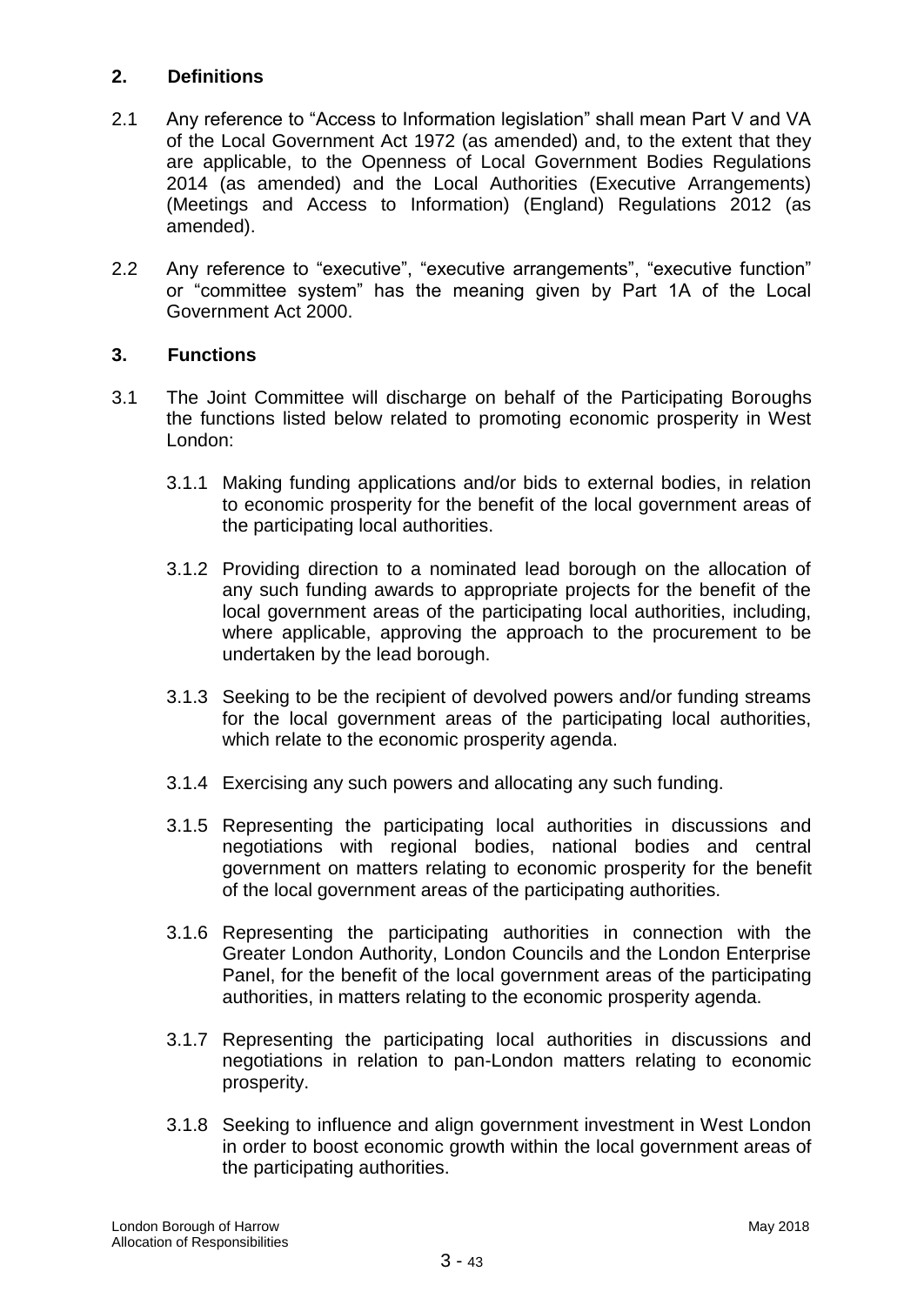- 3.1.9 Agreeing and approving any additional governance structures as related to the Joint Committee, or any sub-committees formed by the Joint Committee.
- 3.1.10 Representing the participating local authorities in discussions and negotiations with the Secretary of State for Communities and Local Government to encourage legislative reform enabling Economic Prosperity Boards, as defined by the Local Democracy, Economic Development and Construction Act 2009 Act, to be established by groups of boroughs in London.
- 3.1.11 Inviting special representatives of stakeholders such as business associations, government agencies such as DWP or Jobcentre Plus, the further education sector, higher education sector, schools, voluntary sector, and health sector to take an interest in, and/or seek to influence, the business of the committee including by attending meetings and commenting on proposals and documents.
- 3.2 In relation to the Participating Boroughs which operate executive arrangements only executive functions of each borough may be exercised.

#### **4. Membership and Quorum**

- 4.1 The membership will comprise of 6 members with each Participating Borough appointing one person to sit on the Joint Committee as a voting member.
- 4.2 Each Participating Borough will make a suitable appointment in accordance with its own constitutional requirements.
- 4.2.1 Where a Participating Borough operates executive arrangements, then the appointment of a voting member of the West London EPB will be by the leaders of the executive or by the executive. It is anticipated that, where practicable, the leader of each such executive will be appointed to the West London EPB.
- 4.2.2 Where a Participating Borough does not operate executive arrangements, the appointment of a voting member of the West London EPB will be in accordance with the Borough's own procedures. It is envisaged that this will usually be one of its senior councillors.
- 4.3 In all cases, the appointed person must be an elected member of the council of the appointing Participating Borough. Appointments will be made for a maximum period not extending beyond each member's remaining term of office as a councillor, and their membership of the Joint Committee will automatically cease if they cease to be an elected member of the appointing Participating Borough.
- 4.4 Members of the Joint Committee are governed by the provisions of their own Council's Codes and Protocols including the Code of Conduct for Members and the rules on Disclosable Pecuniary Interests.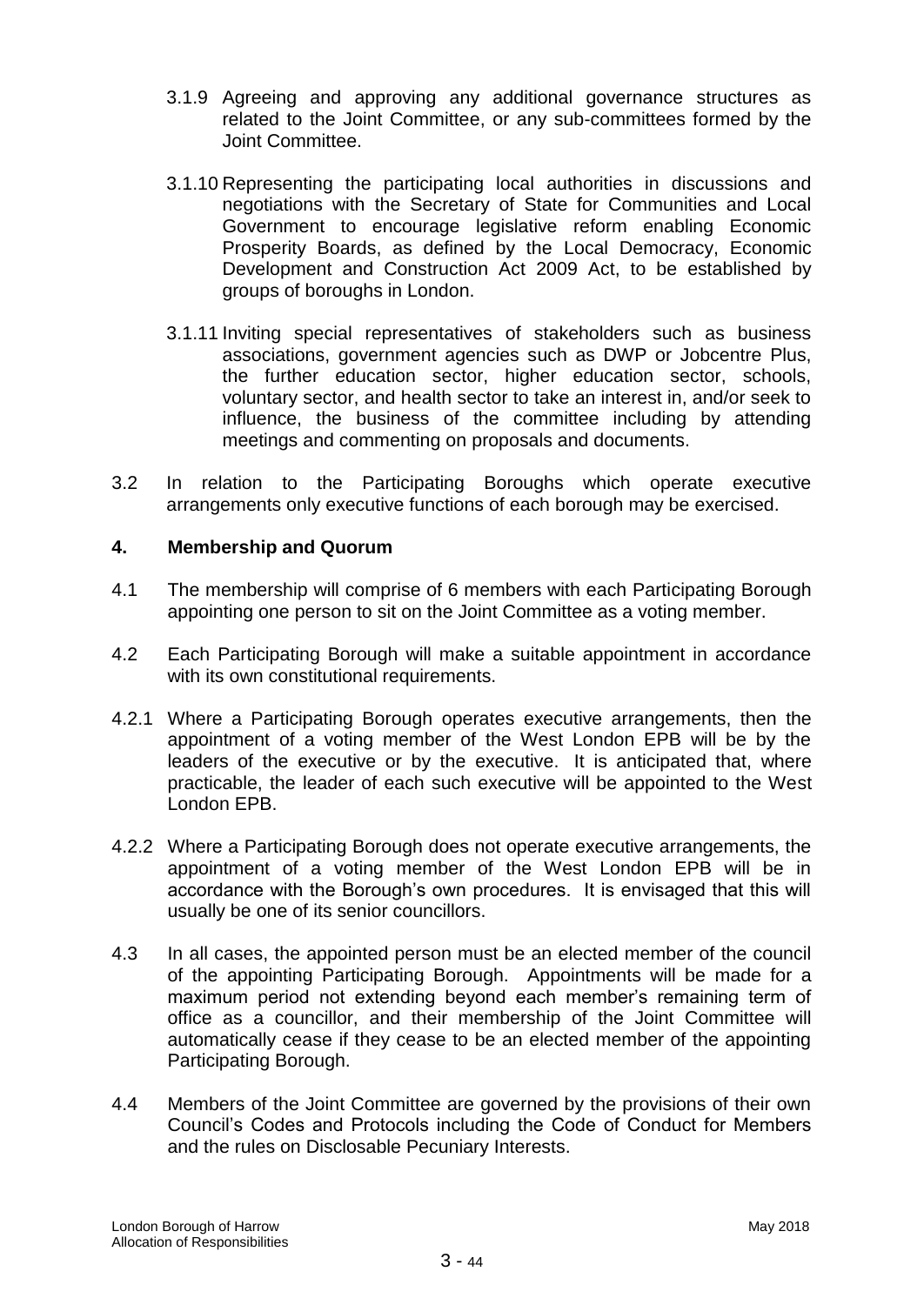- 4.5 Each Participating Borough will utilise existing mechanisms for substitution as laid down in their own Standing Orders. Continuity of attendance is encouraged.
- 4.6 Where a Participating Borough wishes to withdraw from membership of the Joint Committee this must be indicated in writing to each of the committee members. A six month notice period must be provided.
- 4.7 When a new borough wishes to become a Participating Borough then this may be achieved if agreed by a unanimous vote of all the existing Participating Boroughs.
- 4.8 The quorum for the Joint Committee is three members. If the Joint Committee is not quorate it cannot transact any business. If there is no quorum at the time the meeting is due to begin, the start of the meeting will be delayed until a quorum is achieved. If no quorum is achieved after 30 minutes has elapsed, the clerk will advise those present that no business can be transacted and the meeting will be cancelled.

## **5. Chair and Vice-Chair**

- 5.1 The Chair of the Joint Committee will be appointed for 12 months, and will rotate amongst the Participating Boroughs.
- 5.2 Unless otherwise unanimously agreed by the Joint Committee, each Participating Borough's appointed person will serve as chair for 12 months at a time. Where the incumbent Chair ceases to be a member of the Joint Committee, the individual appointed by the relevant borough as a replacement will serve as Chair for the remainder of the 12 months as chair.
- 5.3 The Joint Committee will also appoint a Vice-Chair from within its membership on an annual basis to preside in the absence of the Chairman. This appointment will also rotate in a similar manner to the Chair.
- 5.4 At its first meeting, the Committee will draw up the rotas for Chair and Vice-Chair respectively.
- 5.5 Where neither the Chair nor Vice-Chair are in attendance, the Joint Committee will appoint a Chair to preside over the meeting.
- 5.6 In the event of any disagreement as the meaning or application of these Rules, the decision of the Chair shall be final.

## **6. Sub-Committees**

6.1 The Joint Committee may establish sub-committees to undertake elements of its work if required.

## **7. Delegation to officers**

7.1 The Joint Committee may delegate specific functions to officers of any of the Participating Boroughs.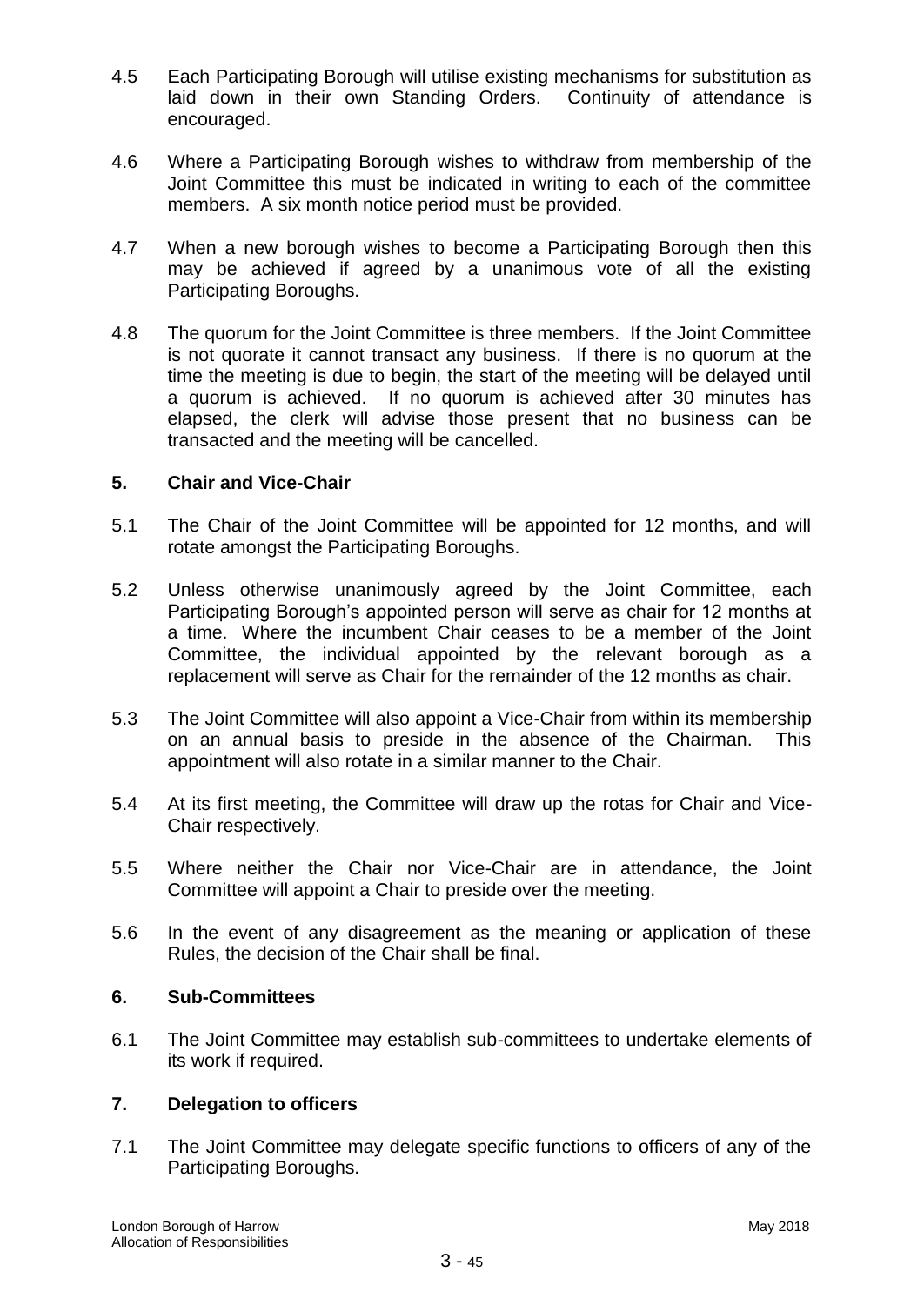- 7.2 Any such delegation may be subject to the requirement for the officer to consult with or obtain the prior agreement of an officer (or officers) of the other boroughs.
- 7.3 It may also be subject to the requirement for the officer with delegated authority to consult with the Chair of the Joint Committee and the Leaders of the one or more Participating Boroughs before exercising their delegated authority.

### **8. Administration**

8.1 Organisational and clerking support for the Joint Committee, and accommodation for meetings, will be provided by the Participating Borough whose representative is Chair unless otherwise agreed by the Joint Committee. The costs of this will be reimbursed by contributions from the other Participating Boroughs as approved by the Joint Committee.

#### **9. Financial matters**

- 9.1 The Joint Committee will not have a pre-allocated budget.
- 9.2 When making a decision which has financial consequences, the Joint Committee will follow the relevant provisions of the Financial Procedure Rules of LB Ealing.

#### **10. Agenda management**

- 10.1 Subject to 10.2, all prospective items of business for the Joint Committee shall be agreed by a meeting of the Chief Executives of the Participating Boroughs or their representatives.
- 10.2 It will be the responsibility of each report author to ensure that the impacts on all Participating Boroughs are fairly and accurately represented in the report. They may do this either by consulting with the monitoring officer and chief finance officer of each Participating Borough or by some other appropriate method.
- 10.3 In pursuance of their statutory duties, the monitoring officer and/or the chief financial officer of any of the Participating Boroughs may include an item for consideration on the agenda of a meeting of the Joint Committee, and, may require that an extraordinary meeting be called to consider such items.
- 10.4 Each Participating Borough operating executive arrangements will be responsible for considering whether it is necessary [in order to comply with Access to Information legislation regarding the publication of agendas including Forward Plan requirements] to treat prospective decisions as 'keydecisions' and/or have them included in the Forward Plan. Each Participating Borough operating a committee system will apply its local non statutory procedures.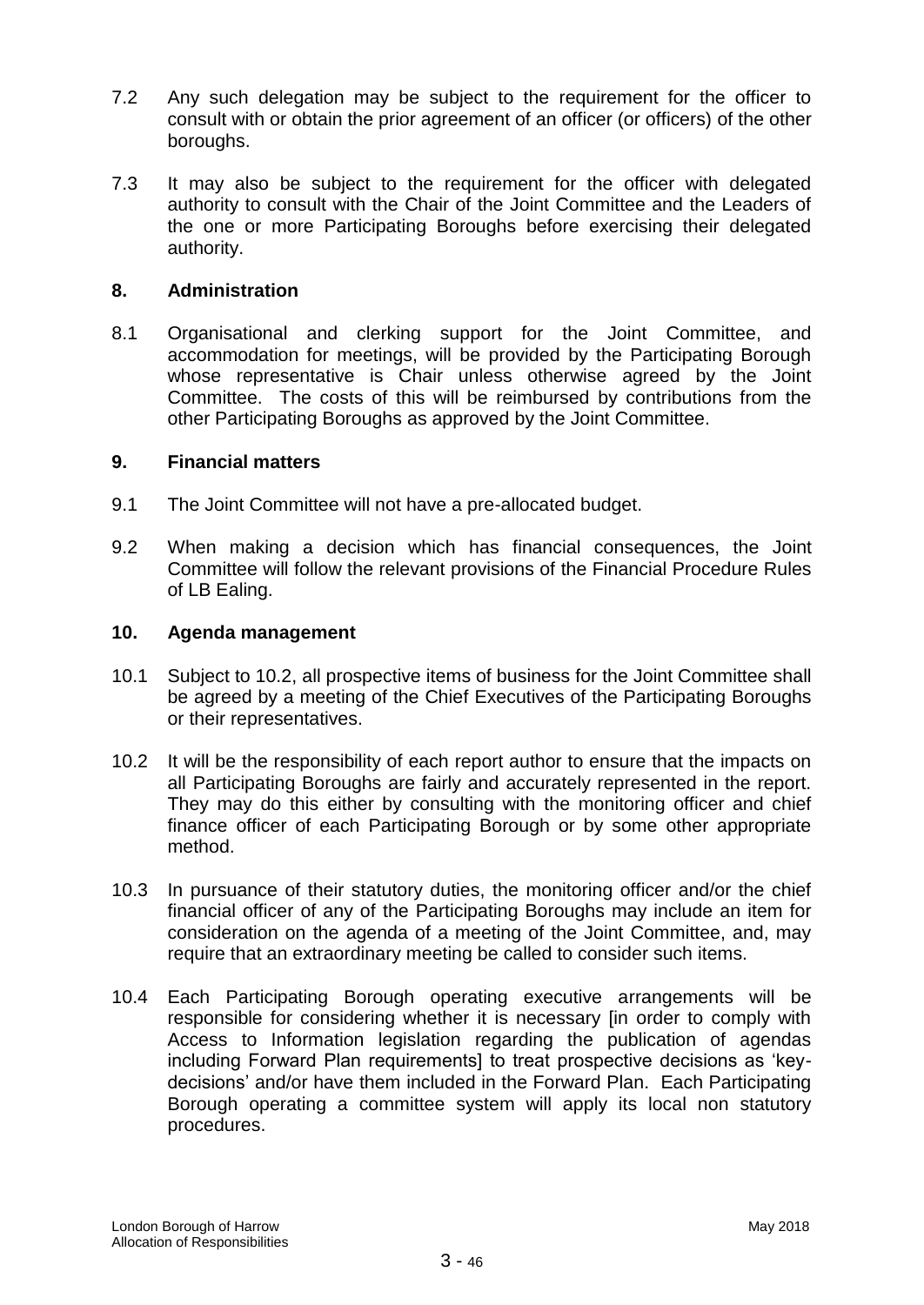## **11. Meetings**

- 11.1 The Joint Committee will meet as required to fulfil its functions.
- 11.2 A programme of meetings at the start of each Municipal Year will be scheduled and included in the Calendar of Meetings for all Participating Boroughs.
- 11.3 Access to meetings and papers of the Joint Committee by the Press and Public is subject to the Local Government Act 1972 and to the Openness of Local Government Bodies Regulations 2014. The Joint Committee will also have regard to the Local Authorities (Executive Arrangements) (Meetings and Access to information) (England) Regulations 2012, notwithstanding the fact that its provisions do not strictly apply to the Joint Committee for so long as the committee has any members who are not members of an executive of a Participating Borough.

## **12. Notice of meetings**

- 12.1 On behalf of the Joint Committee, a clerk will give notice to the public of the time and place of any meeting in accordance with the Access to Information requirements.
- 12.2 At least five clear working days in advance of a meeting a clerk to the Joint Committee will publish the agenda via the website of clerk's authority and provide the documentation and website link to the Participating Boroughs to enable the information to be published on each Participating Borough's website. "Five Clear Days" does not include weekends or national holidays and excludes both the day of the meeting and the day on which the meeting is called.
- 12.3 The clerk to the Joint Committee will arrange for the copying and distribution of papers to all Members of the Committee.

## **13. Public participation**

- 13.1 Unless considering information classified as 'exempt' or 'confidential' under Access to Information Legislation, all meetings of the Joint Committee shall be held in public.
- 13.2 Public representations and questions are permitted at meetings of the Joint Committee. Notification must be given in advance of the meeting indicating by 12 noon on the last working day before the meeting the matter to be raised and the agenda item to which it relates. Representatives will be provided with a maximum of 3 minutes to address the Joint Committee.
- 13.3 The maximum number of speakers allowed per agenda item is 6.
- 13.4 Where the number of public representations exceed the time / number allowed, a written response will be provided or the representation deferred to the next meeting of the Joint Committee if appropriate.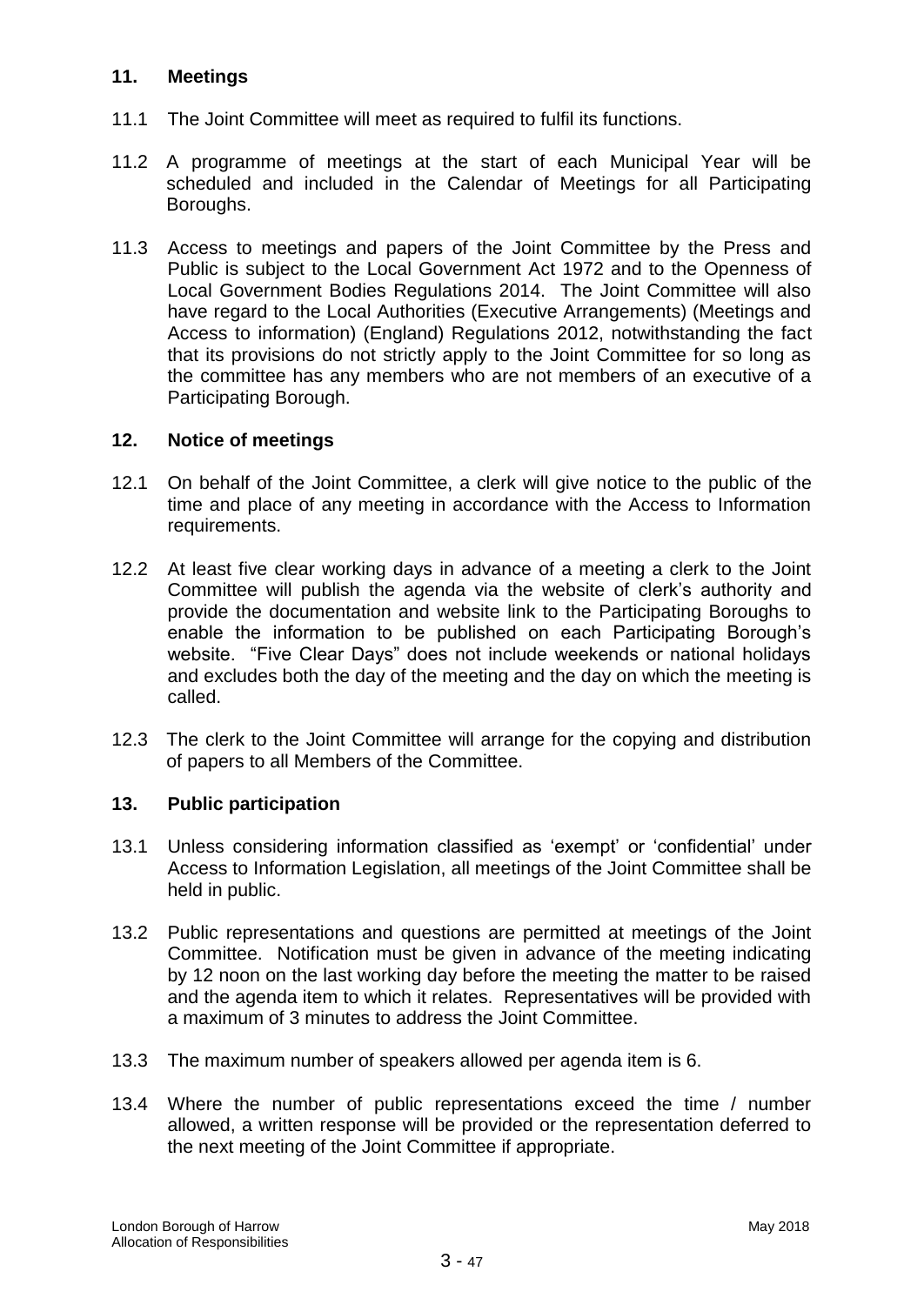- 13.5 The Joint Committee may also invite special representatives of stakeholders such as business associations, government agencies such as DWP or Jobcentre Plus, the further education sector, voluntary sector, and health sector to take an interest in the business of the committee including by attending meetings and commenting on proposals and documents.
- 13.6 The Chair shall have discretion to regulate the behaviour of all individuals present at the meeting in the interests of the efficient conduct of the meeting.

### **14. Member participation**

14.1 Any elected member of the council of any of the Participating Boroughs who is not a member of the Joint Committee may ask a question or address the Committee with the consent of the Chair.

## **15. Business to be transacted**

- 15.1 Standing items for each meeting of the Joint Committee will include the following:
	- Minutes of the Last Meeting
	- Apologies for absence
	- Declarations of Interest
	- Provision for public participation
	- Substantive items for consideration
- 15.2 The Chair may vary the order of business and take urgent items as specified in the Access to Information Requirements at his / her discretion. The Chair should inform the Members of the Joint Committee prior to allowing the consideration of urgent items.
- 15.3 An item of business may not be considered at a meeting unless:
	- (i) A copy of the agenda included the item (or a copy of the item) is open to inspection by the public for at least five clear days before the meeting; or
	- (ii) By reason of special circumstances which shall be specified in the minutes the Chair of the meeting is of the opinion that the item should be considered at the meeting as a matter of urgency.
- 15.4 "Special Circumstances" justifying an item being considered as a matter or urgency will relate to both why the decision could not be made at a meeting allowing the proper time for inspection by the public as well as why the item or report could not have been available for inspection for five clear days before the meeting.

## **16. Extraordinary meetings**

16.1 Arrangements may be made following consultation with Chair of the Joint Committee to call an extraordinary meeting of the Joint Committee. The Chair should inform the appointed Members prior to taking a decision to convene an extraordinary meeting.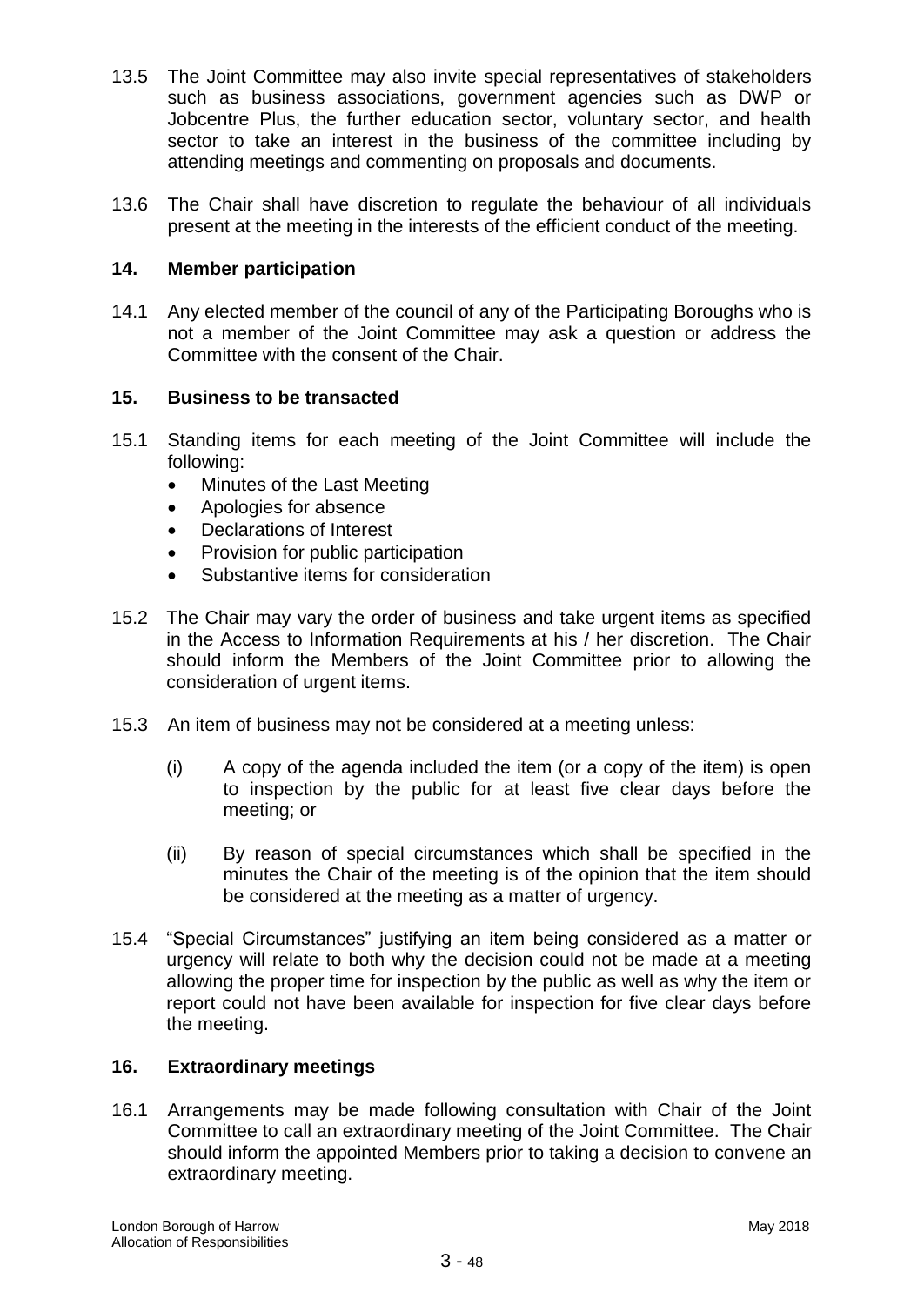16.2 The business of an extraordinary meeting shall be only that specified on the agenda.

# **17. Cancellation of meetings**

17.1 Meetings of the Joint Committee may, after consultation with the Chairman, be cancelled if there is insufficient business to transact or some other appropriate reason warranting cancellation. The date of meetings may be varied after consultation with the Chairman and appointed members of the Joint Committee in the event that it is necessary for the efficient transaction of business.

#### **18. Rules of debate**

18.1 The rules of debate in operation in the Chair's authority shall apply.

#### **19. Request for determination of business**

- 19.1 Any member of the Joint Committee may request at any time that:
	- The Joint Committee move to vote upon the current item of consideration.
	- The item be deferred to the next meeting.
	- The item be referred back to a meeting of the Chief Executives of the Participating Boroughs for further consideration.
	- The meeting be adjourned.
- 19.2 The Joint Committee will then vote on the request.

#### **20. Urgency procedure**

20.1 Where the Chair (following consultation with the appointed Members of the Joint Committee) is of the view that an urgent decision is required in respect of any matter within the Joint Committee's functions and that decision would not reasonably require the calling of an Extraordinary Meeting of the Joint Committee to consider it and it cannot wait until the next Ordinary Meeting of the Joint Committee, then they may request in writing the Chief Executive of each Participating Borough (in line with pre-existing delegations in each Borough's Constitution) to take urgent action as is required within each of the constituent boroughs.

## **21. Voting**

- 21.1 The Joint Committee's decision making will operate on the basis of mutual cooperation and consent and will take into account the views of the special representatives. It is expected that decisions will be taken on a consensual basis wherever reasonably possible.
- 21.2 Where a vote is required it will be on the basis of one vote per member and unless a recorded vote is requested, the Chair will take the vote by show of hands.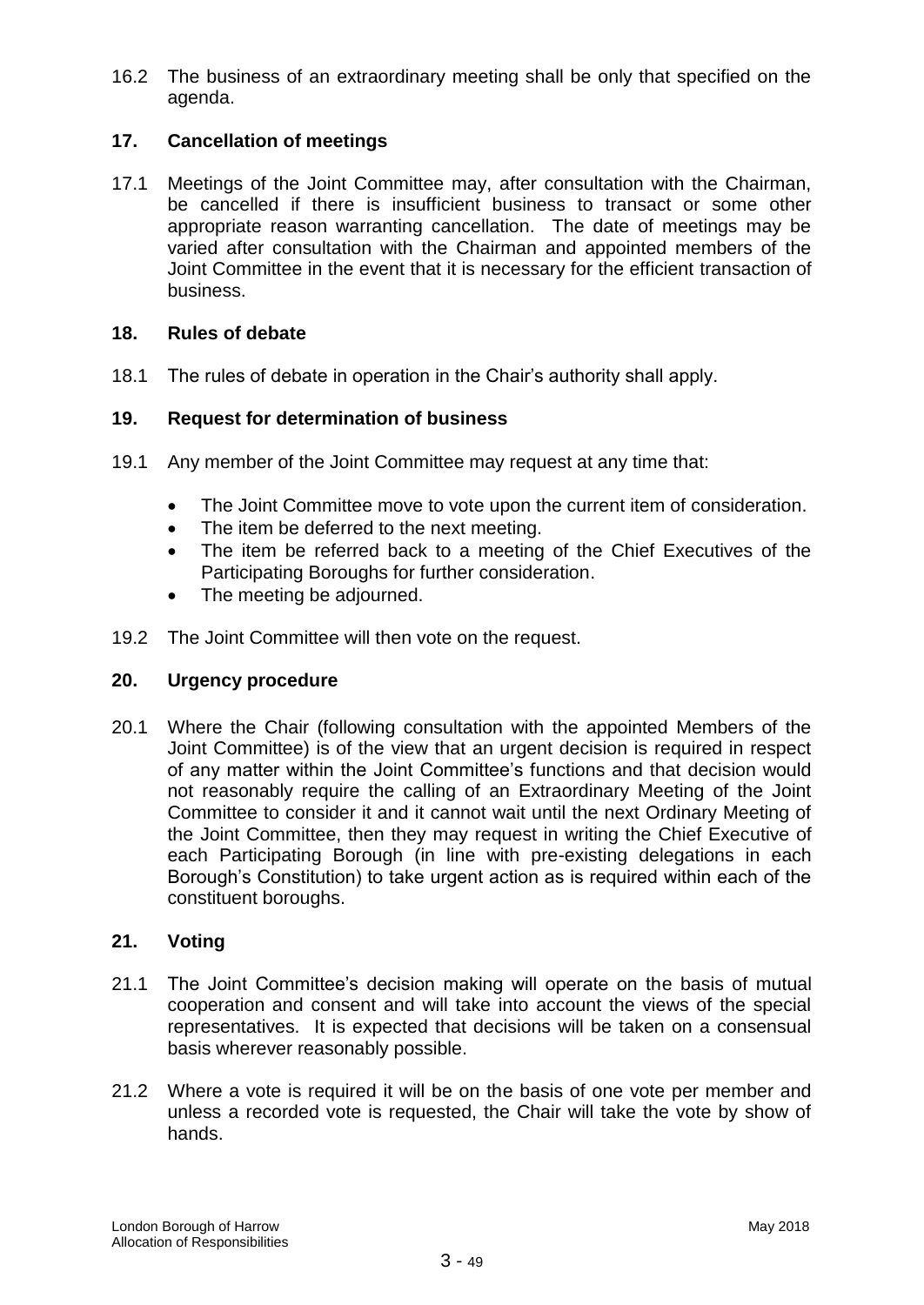- 21.3 Any matter (save for a decision under Rule 4.7 above) shall be decided by a simple majority of those members voting and present. Where there is an equality of votes, the Chair of the meeting shall have a second and casting vote.
- 21.4 Any two members can request that a recorded vote be taken.
- 21.5 Where, immediately after a vote is taken at a meeting, if any Member so requests, there shall be recorded in the minutes of the proceedings of that meeting whether the person cast his / her vote for or against the matter or whether he/ she abstained from voting.

## **22. Minutes**

- 22.1 At the next suitable meeting of the Joint Committee, the Chairman will move a motion that the minutes of the previous meeting be agreed as a correct record. The meeting may only consider the accuracy of the minutes and cannot change or vary decisions taken at a previous meeting as a matter arising out of the minutes.
- 22.2 Once agreed, the Chairman will sign them.
- 22.3 There will be no item for the approval of minutes of an ordinary Joint Committee meeting on the agenda of an extraordinary meeting.

# **23. Exclusion of Public and Press**

- 23.1 Members of the public and press may only be excluded from a meeting of the Joint Committee either in accordance with the Access to Information requirements or in the event of disturbance.
- 23.2 A motion may be moved at any time for the exclusion of the public from the whole or any part of the proceedings. The motion shall specify by reference to Section 100(A) Local Government Act 1972 the reason for the exclusion in relation to each item of business for which it is proposed that the public be excluded. The public must be excluded from meetings whenever it is likely, in view of the nature of business to be transacted, or the nature of the proceedings that confidential information would be disclosed.
- 23.3 If there is a general disturbance making orderly business impossible, the Chairman may adjourn the meeting for as long as he/she thinks is necessary.
- 23.4 Background papers will be published as part of the Joint Committee agenda and be made available to the public via the website of each authority.

## **24. Overview and Scrutiny**

24.1 Decisions of the Joint Committee which relate to the executive functions of a Participating Borough will be subject to scrutiny and 'call -in' arrangements (or such other arrangements equivalent to call-in that any Participating Borough operating a committee system may have) as would apply locally to a decision made by that Participating Borough acting alone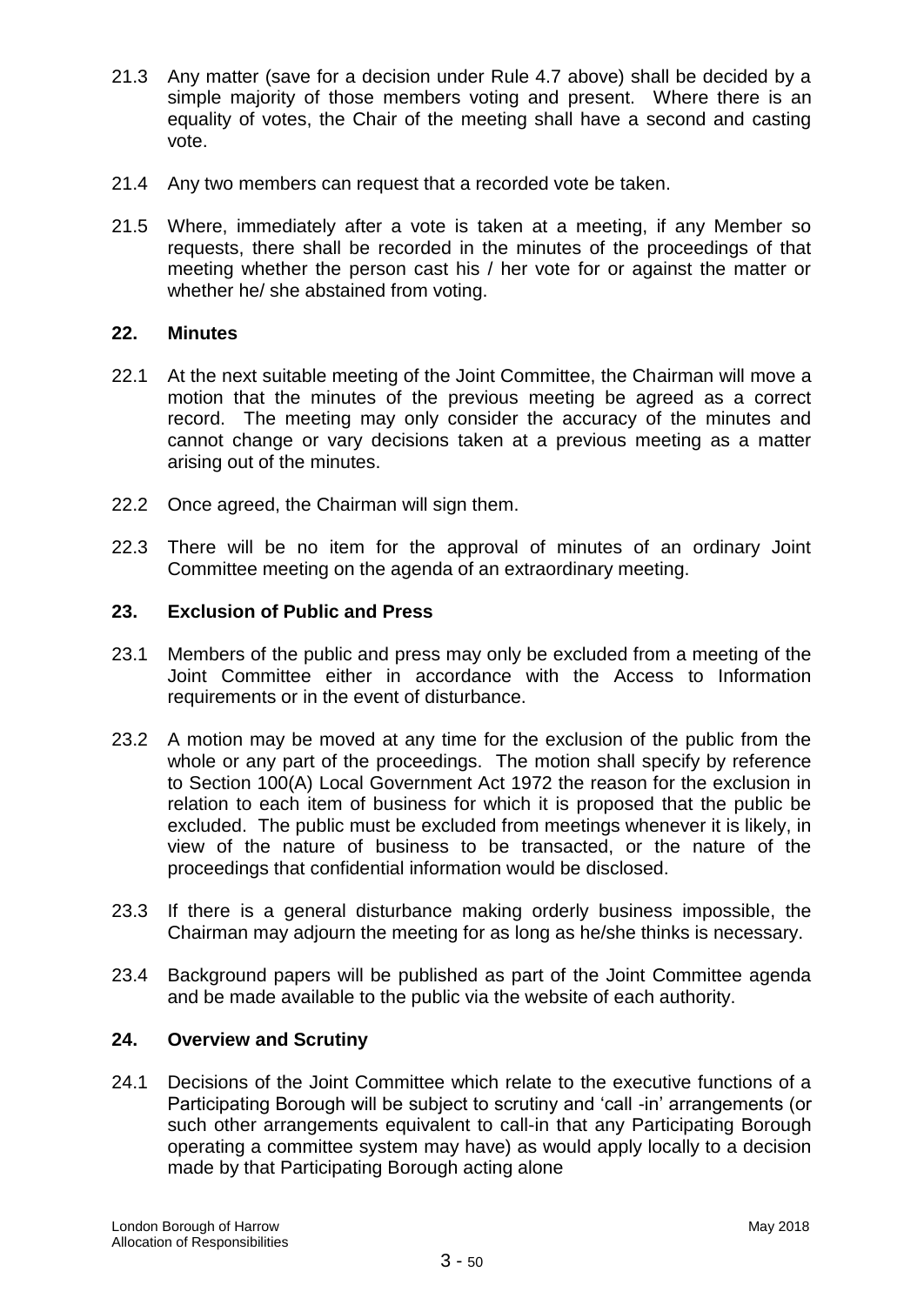- 24.2 No decision should be implemented until such time as the call-in period has expired across all of the Participating Boroughs.
- 24.3 Where a decision is called in, arrangements will be made at the earliest opportunity within the Participating Borough where the Call-In had taken place for it to be heard.
- 24.4 Any decision called in for scrutiny before it has been implemented shall not be implemented until such time as the call-in procedures of the Participating Borough concerned have been concluded.

## **25. Access to minutes and papers after the meeting**

- 25.1 On behalf of the Joint Committee, a clerk will make available copies of the following for six years after the meeting:
	- (i) the minutes of the meeting and records of decisions taken, together with reasons, for all meetings of the Joint Committee, excluding any part of the minutes of proceedings when the meeting was not open to the public or which disclose exempt or confidential information;
	- (iii) the agenda for the meeting; and
	- (iii) reports relating to items when the meeting was open to the public.

## **26. Amendment of these Rules**

26.1 These Rules shall be agreed by the Joint Committee at its first meeting. Any amendments shall be made by the Joint Committee following consultation with the monitoring officers of the Participating Boroughs. Note that Rule 3 (Functions) may only be amended following a formal delegation from each of the Participating Boroughs.

## **27. Background Papers**

- 27.1 Every report shall contain a list of those documents relating to the subject matter of the report which in the opinion of the author:
	- (i) disclose any facts or matters on which the report or an important part of it is based;
	- (ii) which have been relied on to a material extent in preparing the report but does not include published works or those which disclose exempt or confidential information and in respect of reports to the Joint Committee, the advice of a political assistant.